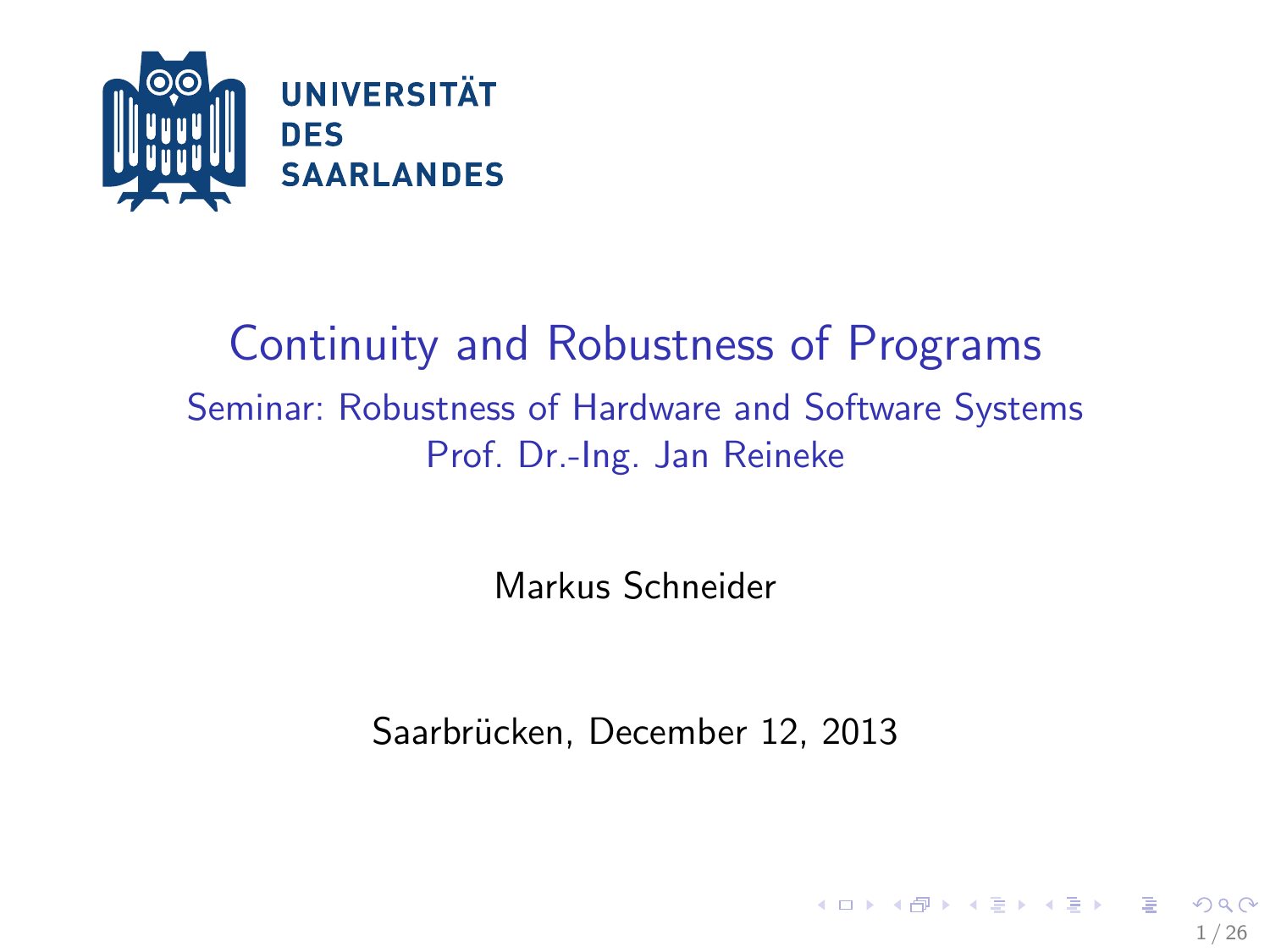- $\triangleright$  For many programs we cannot guarantee a certain behaviour due to *uncertain* input data, e.g.
	- $\triangleright$  in embedded control software: any sensor data to percept physical properties is uncertain and can be noisy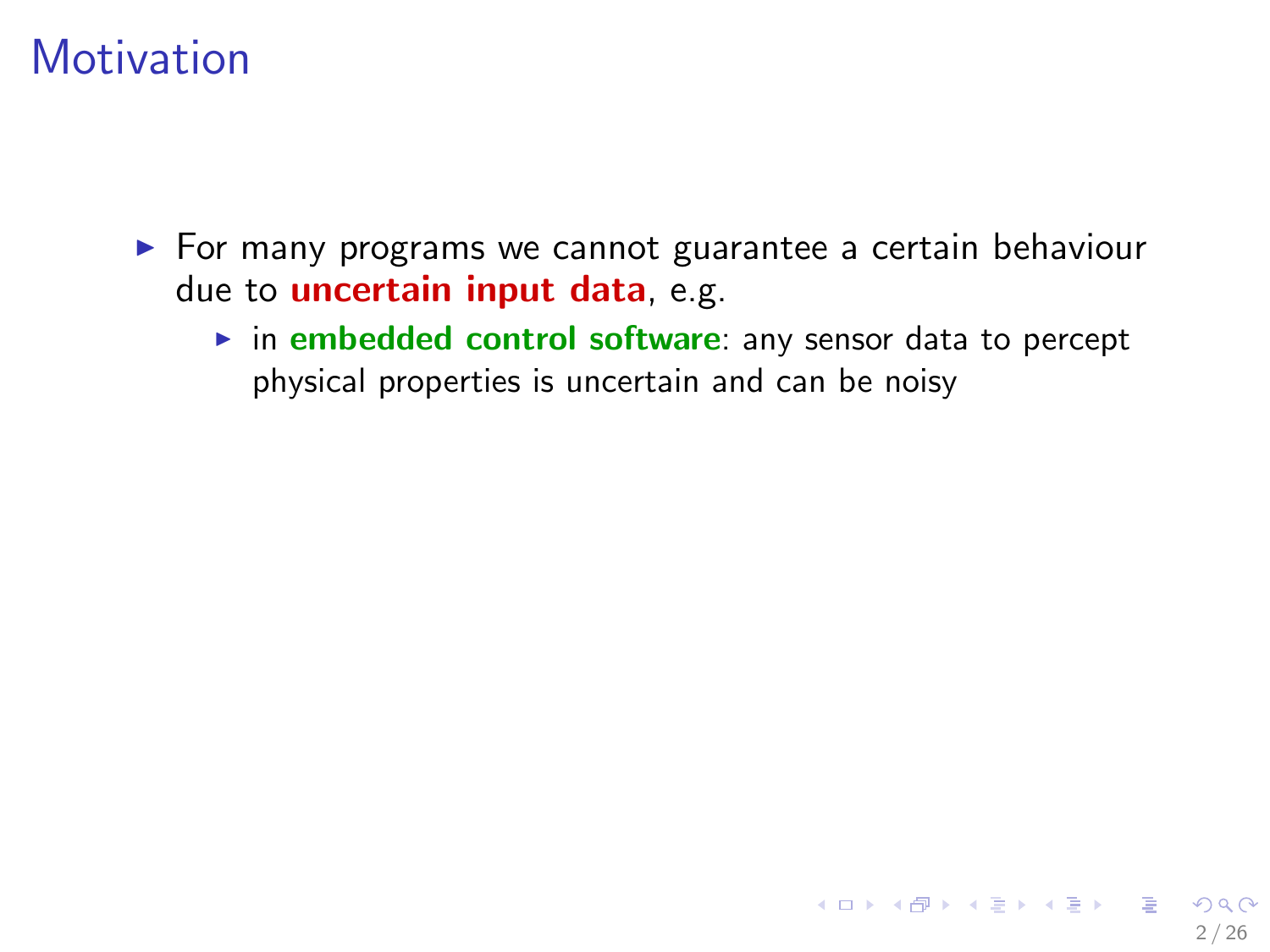$\triangleright$  For many programs we cannot guarantee a certain behaviour due to uncertain input data, e.g.

- $\triangleright$  in embedded control software: any sensor data to percept physical properties is uncertain and can be noisy
- $\triangleright$  in mobile devices: they use slightly stale satellite data
- $\triangleright$  in randomized and approximate algorithms for performance gains
- $\triangleright$  in differential privacy to guarantee privacy in statistical databases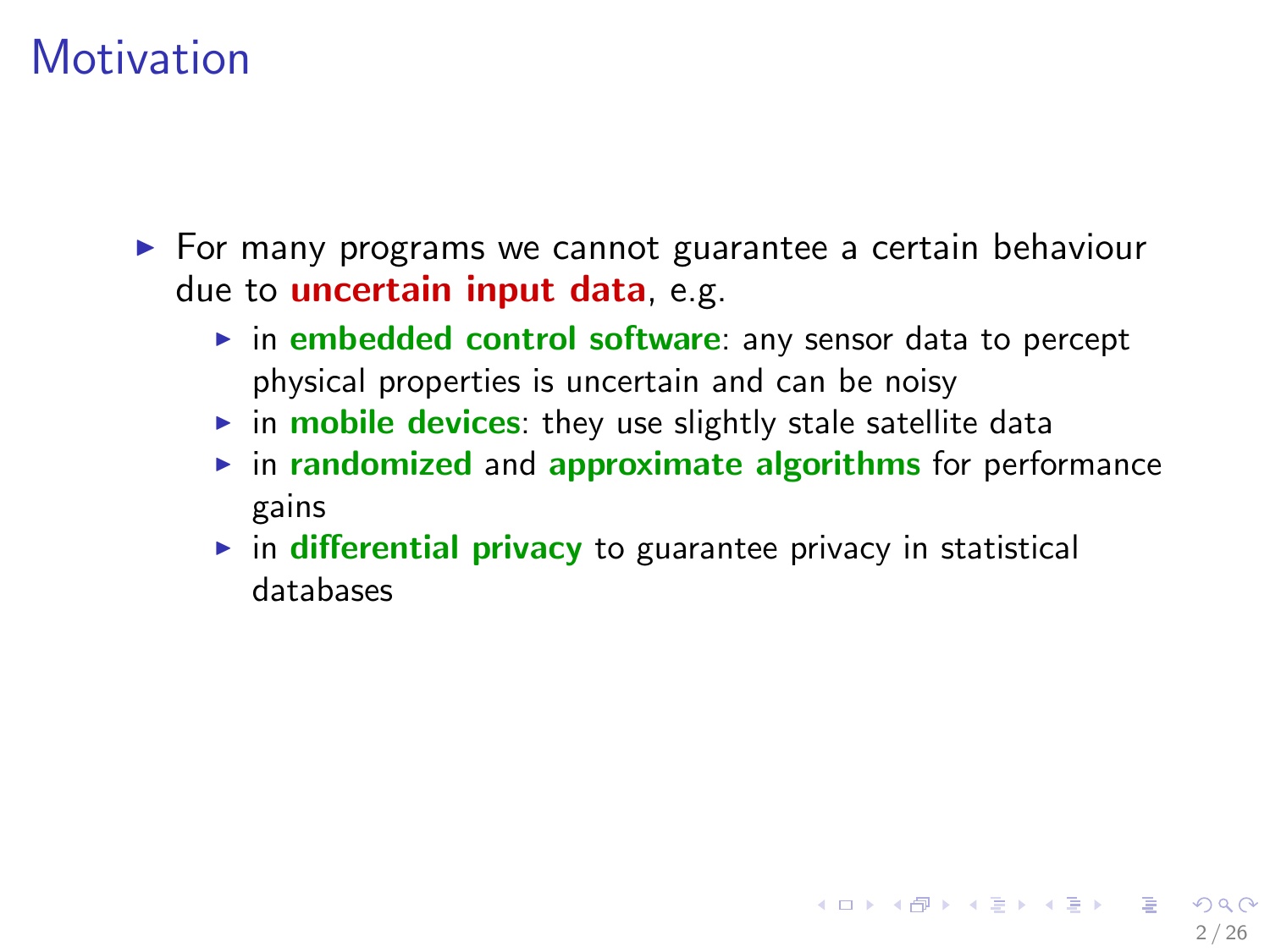$\triangleright$  For many programs we cannot guarantee a certain behaviour due to uncertain input data, e.g.

- $\triangleright$  in embedded control software: any sensor data to percept physical properties is uncertain and can be noisy
- $\triangleright$  in mobile devices: they use slightly stale satellite data
- $\triangleright$  in randomized and approximate algorithms for performance gains
- $\triangleright$  in differential privacy to guarantee privacy in statistical databases
- $\triangleright$  This uncertainty can be probabilistic or nondeterministic.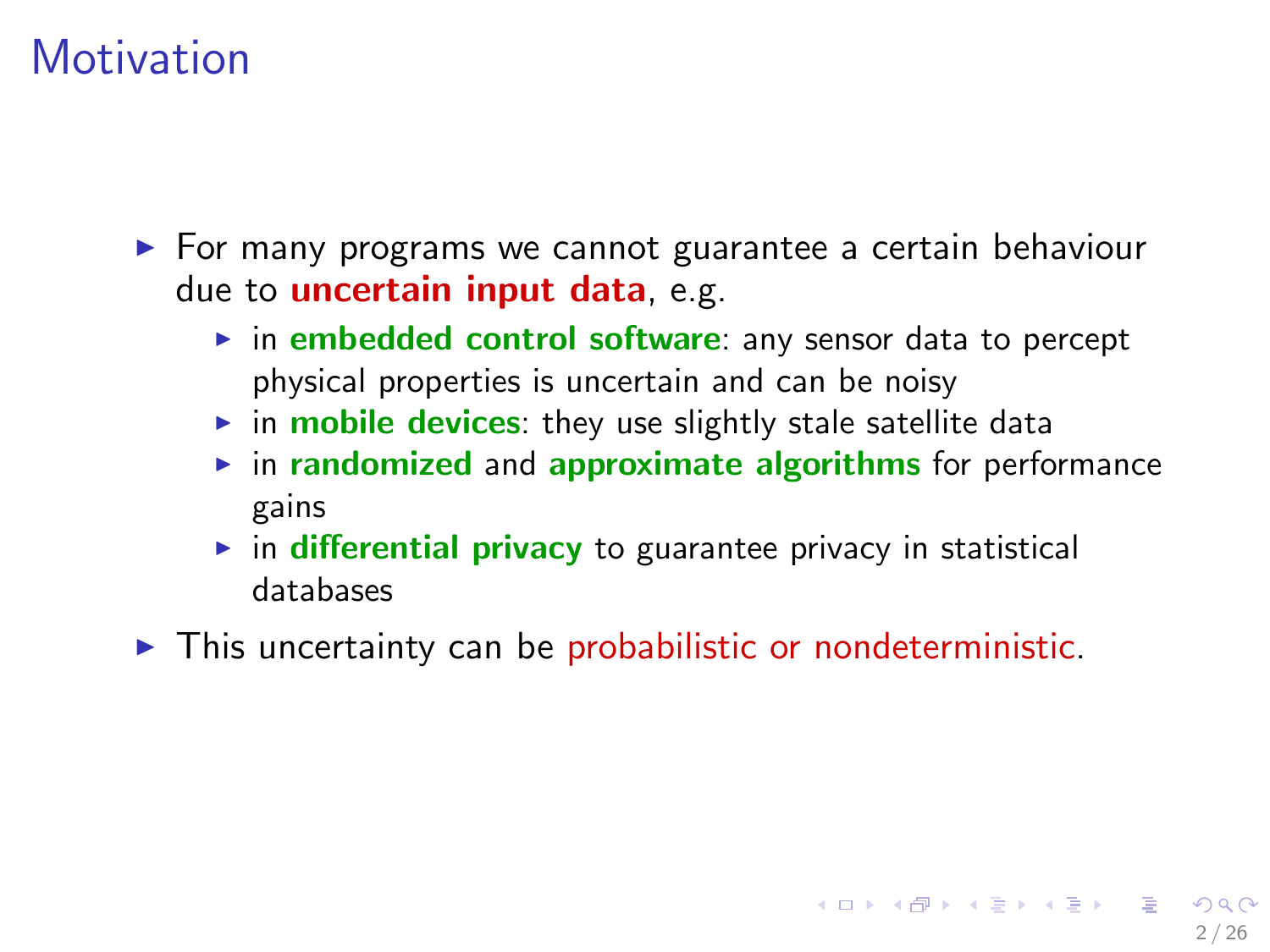$\triangleright$  For many programs we cannot guarantee a certain behaviour due to uncertain input data, e.g.

- $\triangleright$  in embedded control software: any sensor data to percept physical properties is uncertain and can be noisy
- $\triangleright$  in mobile devices: they use slightly stale satellite data
- $\triangleright$  in randomized and approximate algorithms for performance gains
- $\triangleright$  in differential privacy to guarantee privacy in statistical databases
- $\triangleright$  This uncertainty can be probabilistic or nondeterministic.
- $\rightarrow$  We will introduce a concept of **continuity for programs**.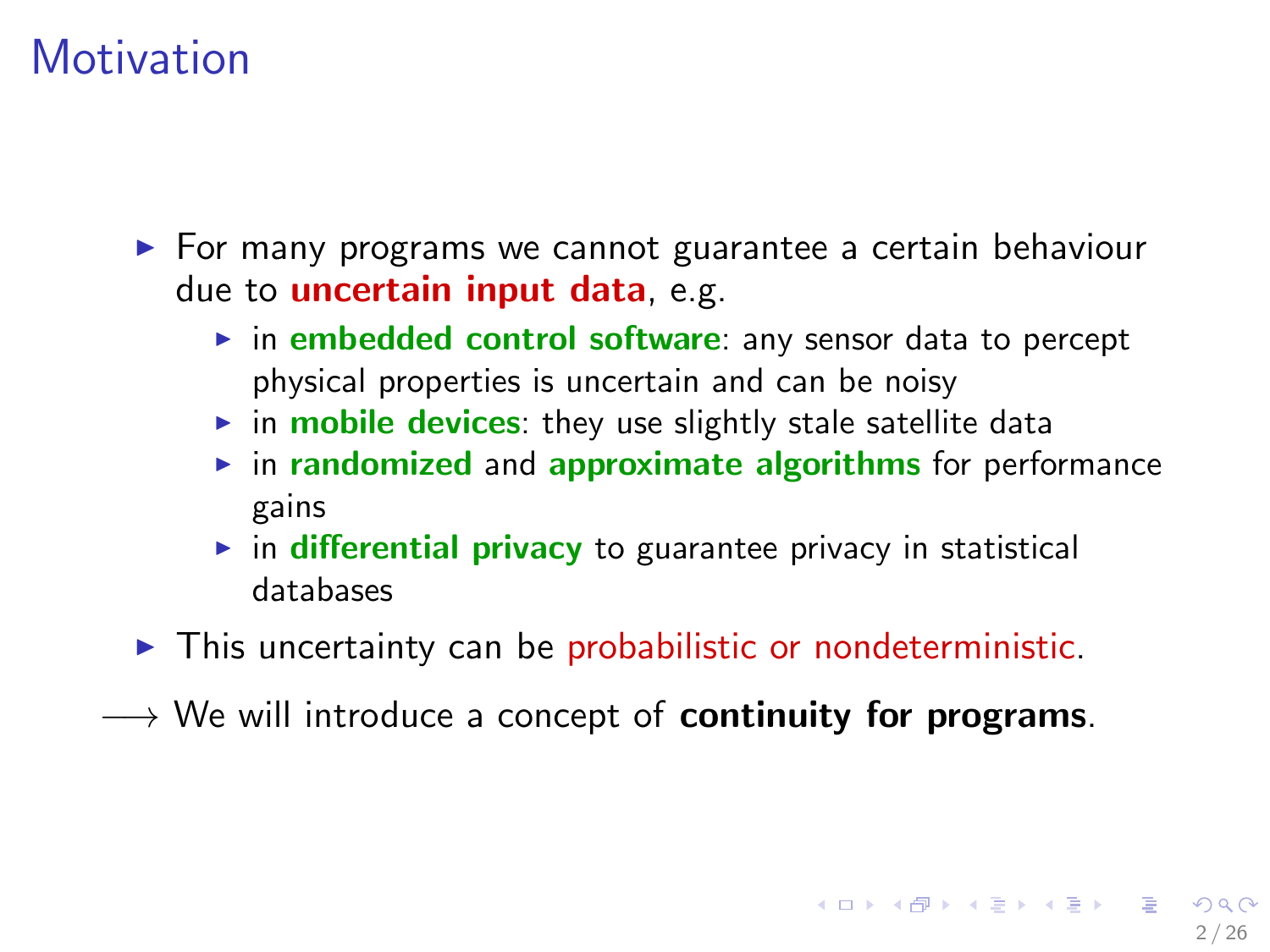### The Challenge: Handling the Control Flow

3 / 26

K ロ ▶ K @ ▶ K 할 ▶ K 할 ▶ ( 할 ) 900

 $\blacktriangleright$  Conditional branching.

- 1: if  $x > 2$  then 2:  $y := \frac{1}{2} \cdot x$ 3: else 4:  $y := -5x + 11$
- 5: end if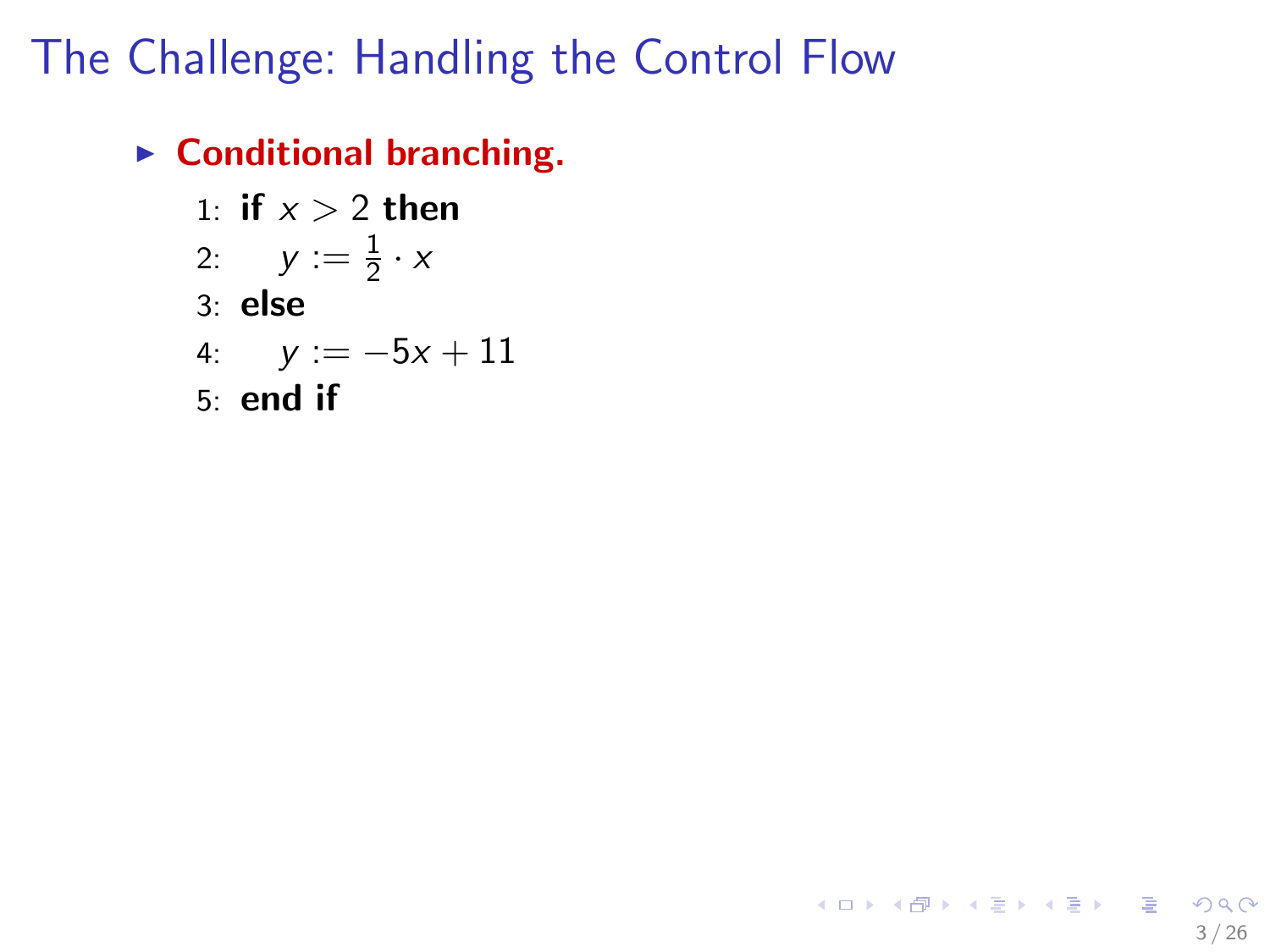### The Challenge: Handling the Control Flow

 $\triangleright$  Conditional branching.

1: if 
$$
x > 2
$$
 then

$$
2: \quad y := \frac{1}{2} \cdot x
$$

3: else

4: 
$$
y := -5x + 11
$$

5: end if

#### $\blacktriangleright$  Loops.

$$
\text{1: while } W \neq \emptyset \text{ do}
$$

2: choose edge  $(v, w) \in G$  such that  $d[w]$  is minimal

3: remove 
$$
(v, w)
$$
 from W

4: if 
$$
d[w] + G[w, v] < d[v]
$$
 then

5: 
$$
d[v] := d[w] + G[w, v]
$$

 $6:$  end if

7: end while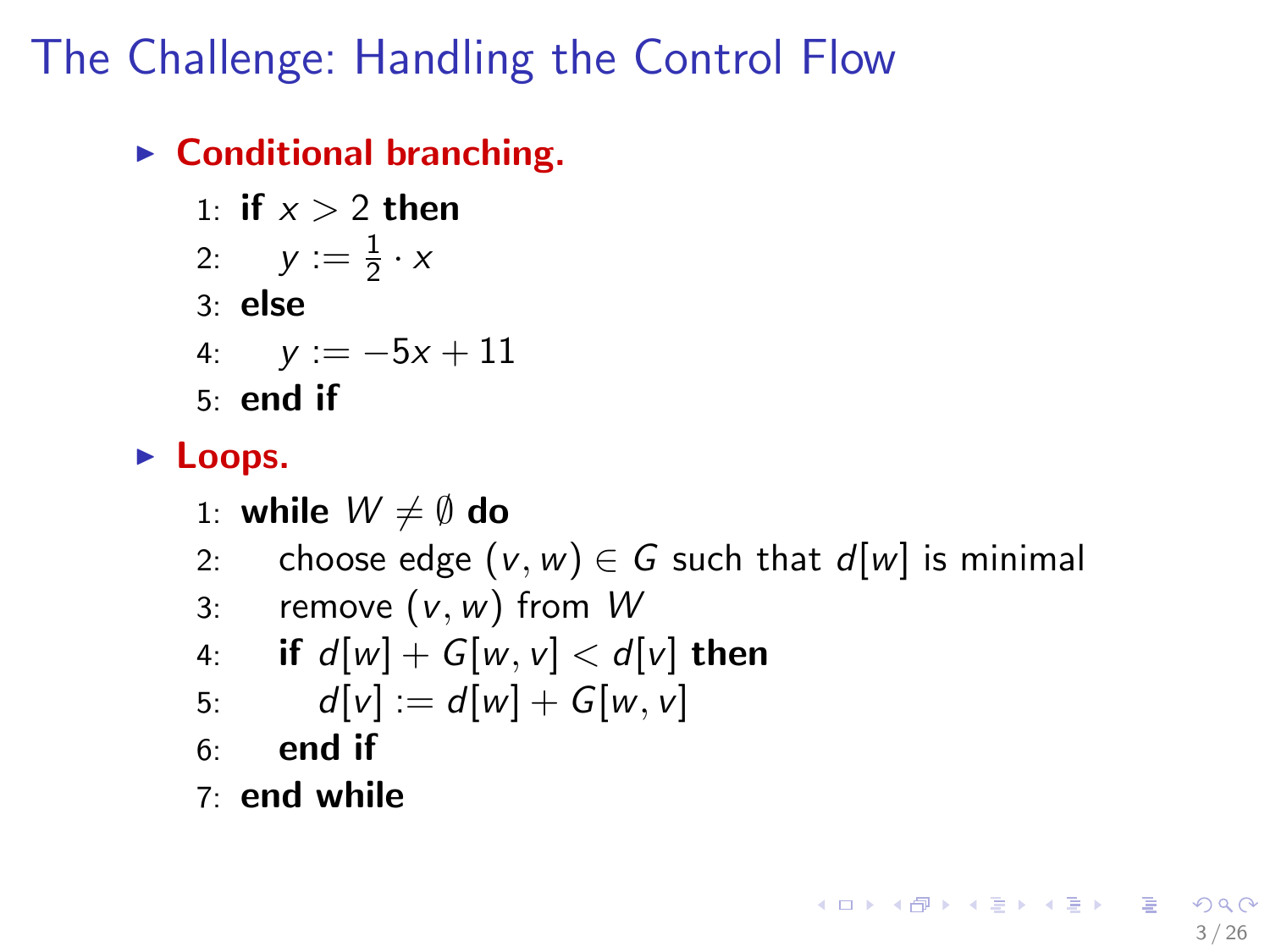# The Challenge: Handling the Control Flow

 $\triangleright$  Conditional branching.

1: if 
$$
x > 2
$$
 then

$$
2: \quad y := \frac{1}{2} \cdot x
$$

3: else

4: 
$$
y := -5x + 11
$$

5: end if

#### $\blacktriangleright$  Loops.

- 1: while  $W \neq \emptyset$  do
- 2: choose edge  $(v, w) \in G$  such that  $d[w]$  is minimal

3: remove 
$$
(v, w)
$$
 from W

4: if 
$$
d[w] + G[w, v] < d[v]
$$
 then

5: 
$$
d[v] := d[w] + G[w, v]
$$

- $6:$  end if
- 7: end while

 $\rightarrow$  Control flow makes an automated continuity analysis difficult.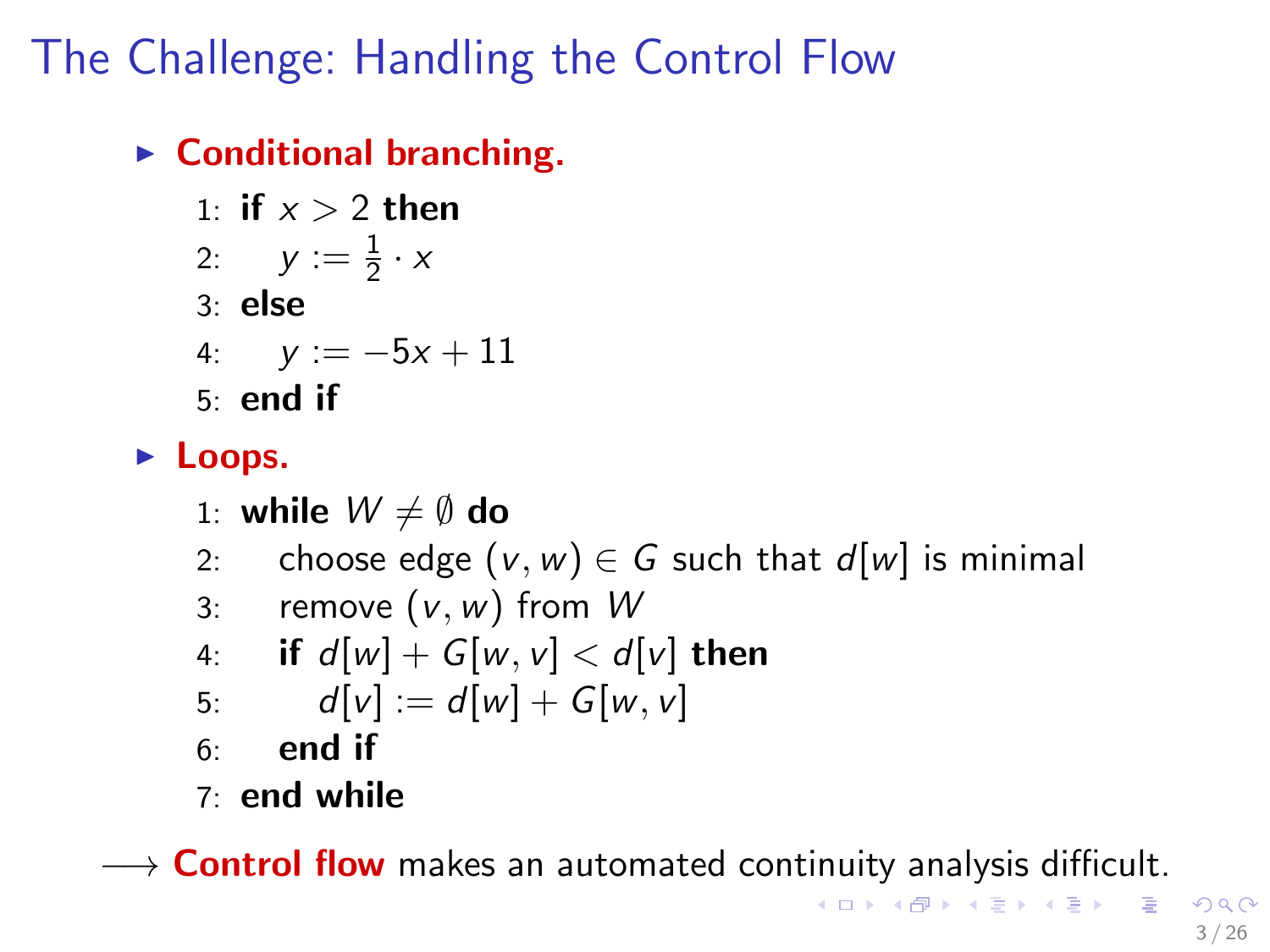### A Necessary Tool: Metrics

- $\triangleright$  We consider a program as the mathematical function that it implements.
- $\triangleright$  To be able to talk about continuity we have to **define a** metric for each datatype.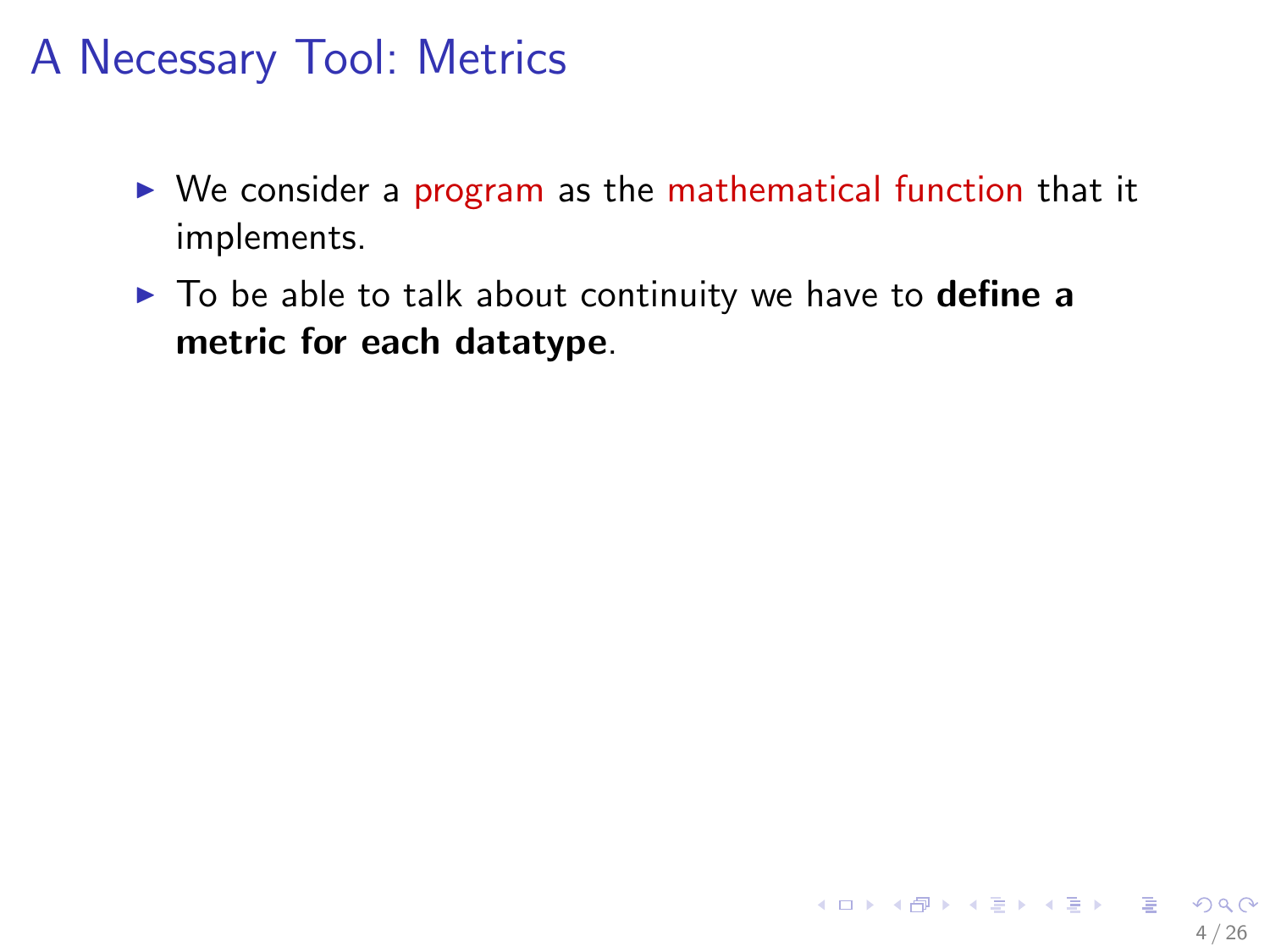#### A Necessary Tool: Metrics

- $\triangleright$  We consider a program as the mathematical function that it implements.
- $\triangleright$  To be able to talk about continuity we have to **define a** metric for each datatype.
- $\blacktriangleright$  Examples of metrics:
	- $\triangleright$  integer and real, associated with the Euclidean metric

$$
d(x,y)=|x-y|
$$

4 / 26

イロト 不優 ト 不思 ト 不思 トー 温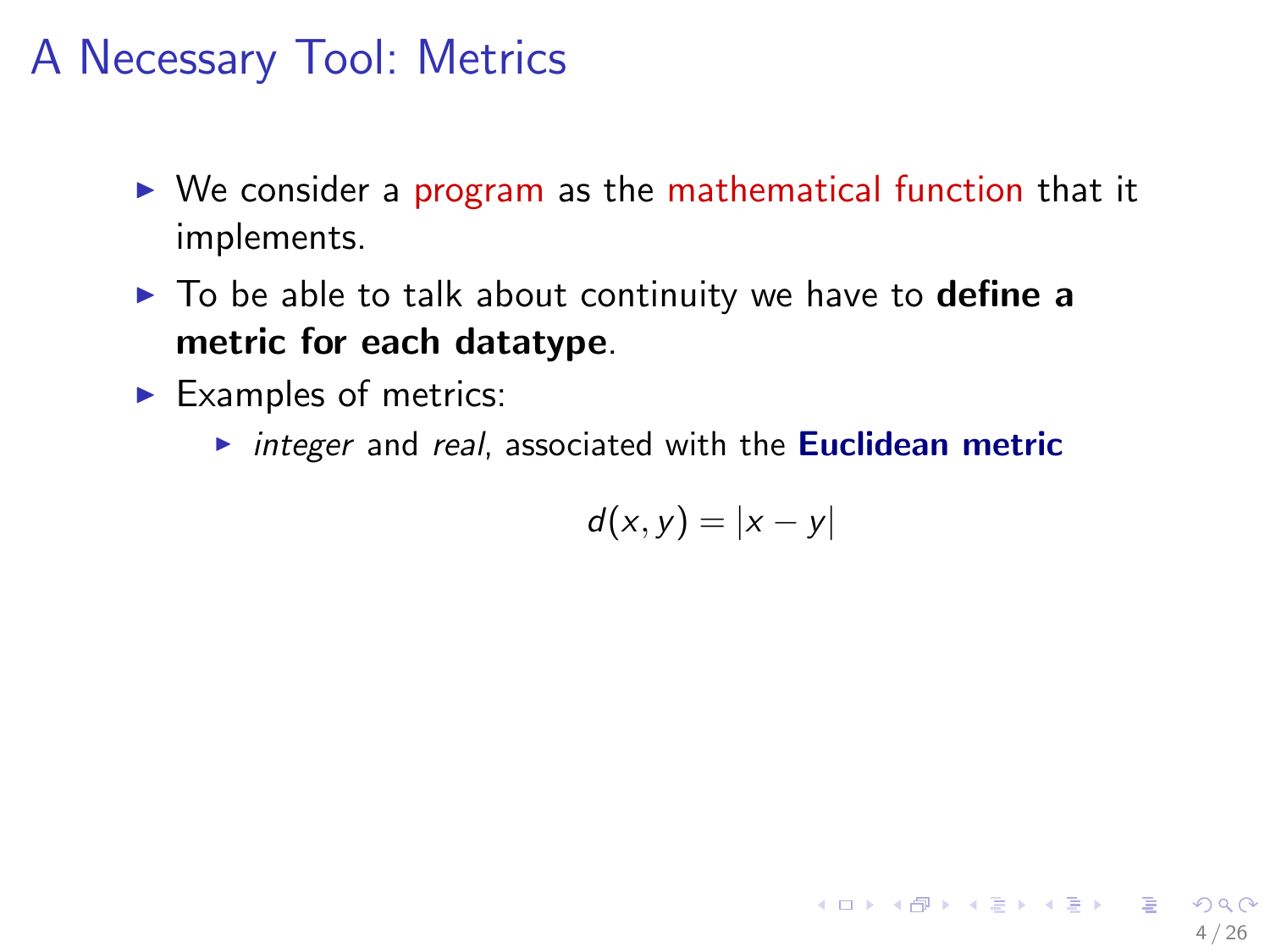#### A Necessary Tool: Metrics

- $\triangleright$  We consider a program as the mathematical function that it implements.
- $\triangleright$  To be able to talk about continuity we have to **define a** metric for each datatype.
- $\blacktriangleright$  Examples of metrics:
	- integer and real, associated with the **Euclidean metric**

$$
d(x,y)=|x-y|
$$

 $\triangleright$  integer arrays and real arrays, associated with the **maximum** norm

$$
d(A_1, A_2) = L_{\infty}(A_1, A_2) = \max_i(|A_1[i] - A_2[i]|)
$$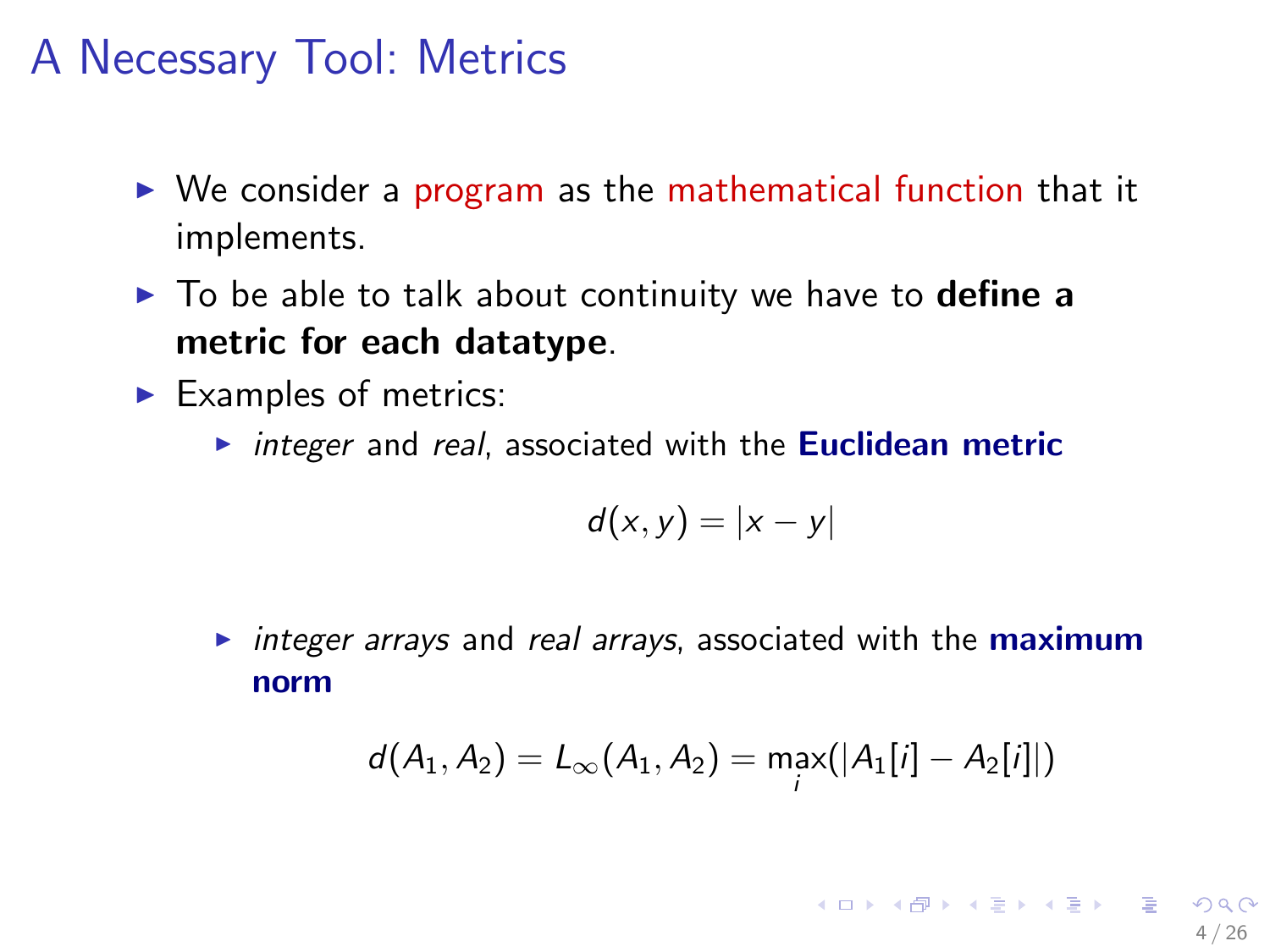#### Closeness of Program States

Continuity analysis of programs requires a definition of a "distance" between two program states.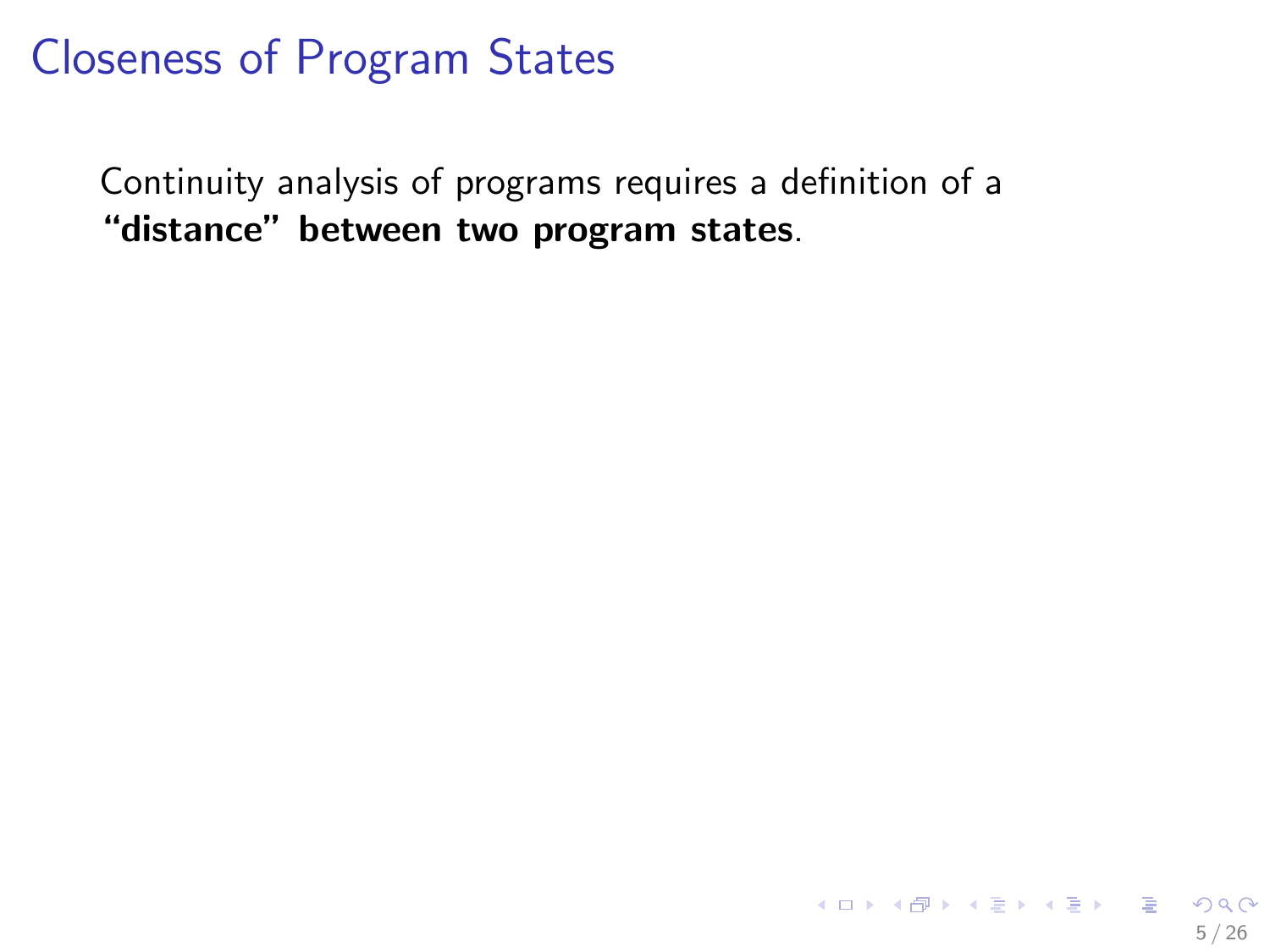#### Closeness of Program States

Continuity analysis of programs requires a definition of a "distance" between two program states.

Given two states  $\sigma$  and  $\sigma' \in \Sigma(P)$  and any  $\epsilon > 0$ , we define:

 $\triangleright$   $\sigma$  and  $\sigma'$  are  $\epsilon$ -close with respect to variable  $x_i$  and write

$$
\sigma\approx_{\epsilon,i}\sigma'\;\;:\Leftrightarrow\;\;d(\sigma(i),\sigma'(i))<\epsilon
$$

5 / 26

イロト 不優 トメ 君 トメ 君 トー 君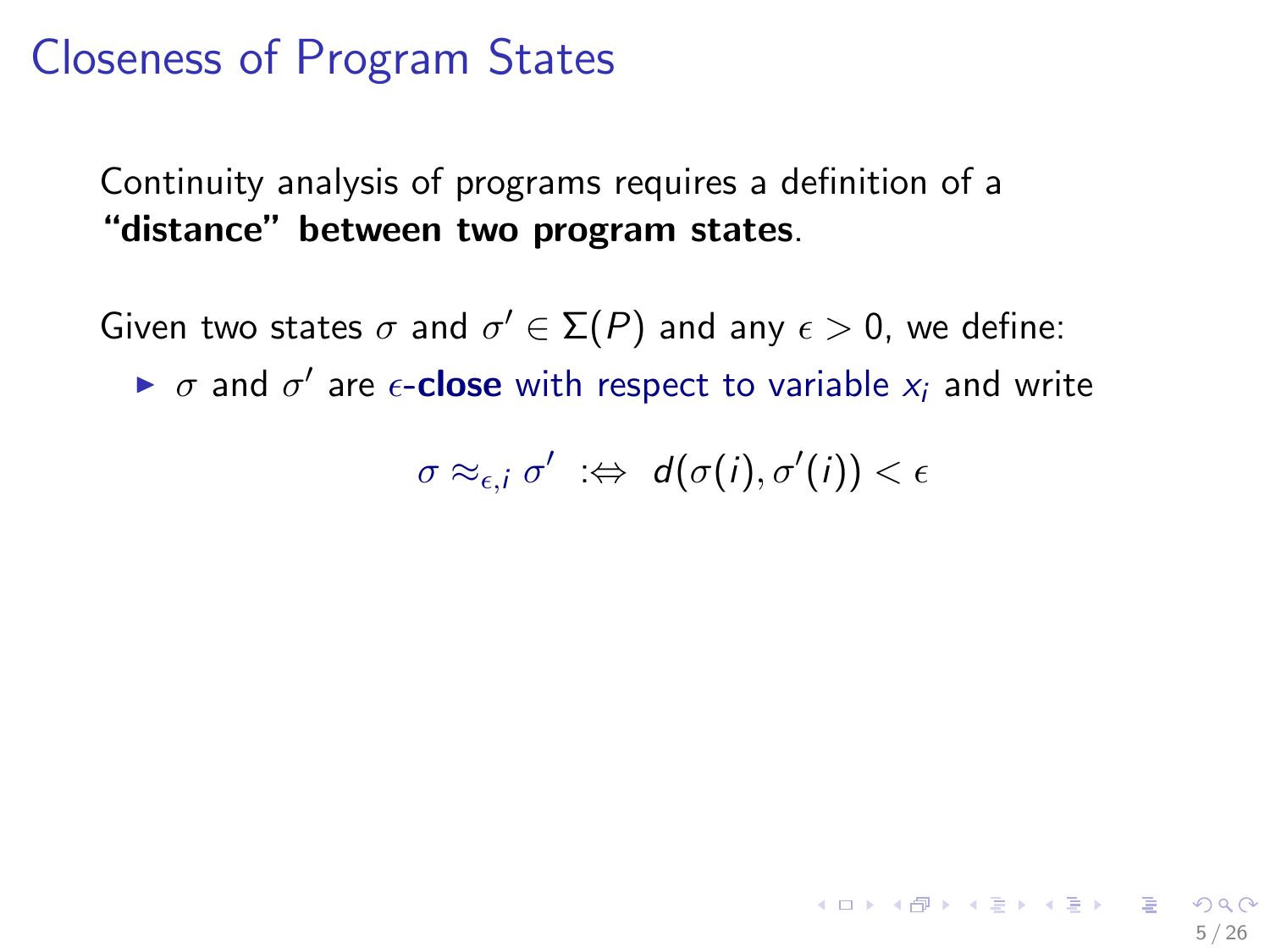#### Closeness of Program States

Continuity analysis of programs requires a definition of a "distance" between two program states.

Given two states  $\sigma$  and  $\sigma' \in \Sigma(P)$  and any  $\epsilon > 0$ , we define:

 $\triangleright$   $\sigma$  and  $\sigma'$  are  $\epsilon$ -close with respect to variable  $x_i$  and write

$$
\sigma\approx_{\epsilon,i}\sigma'\;\;:\Leftrightarrow\;\;d(\sigma(i),\sigma'(i))<\epsilon
$$

 $\blacktriangleright$   $\sigma'$  is an  $\epsilon$ -**perturbation of**  $\sigma$  with respect to variable  $x_i$  and write

$$
\sigma \equiv_{\epsilon,i} \sigma' \ \ \Rightarrow \ \ \sigma \approx_{\epsilon,i} \sigma' \land \forall j \neq i : \sigma(j) = \sigma'(j)
$$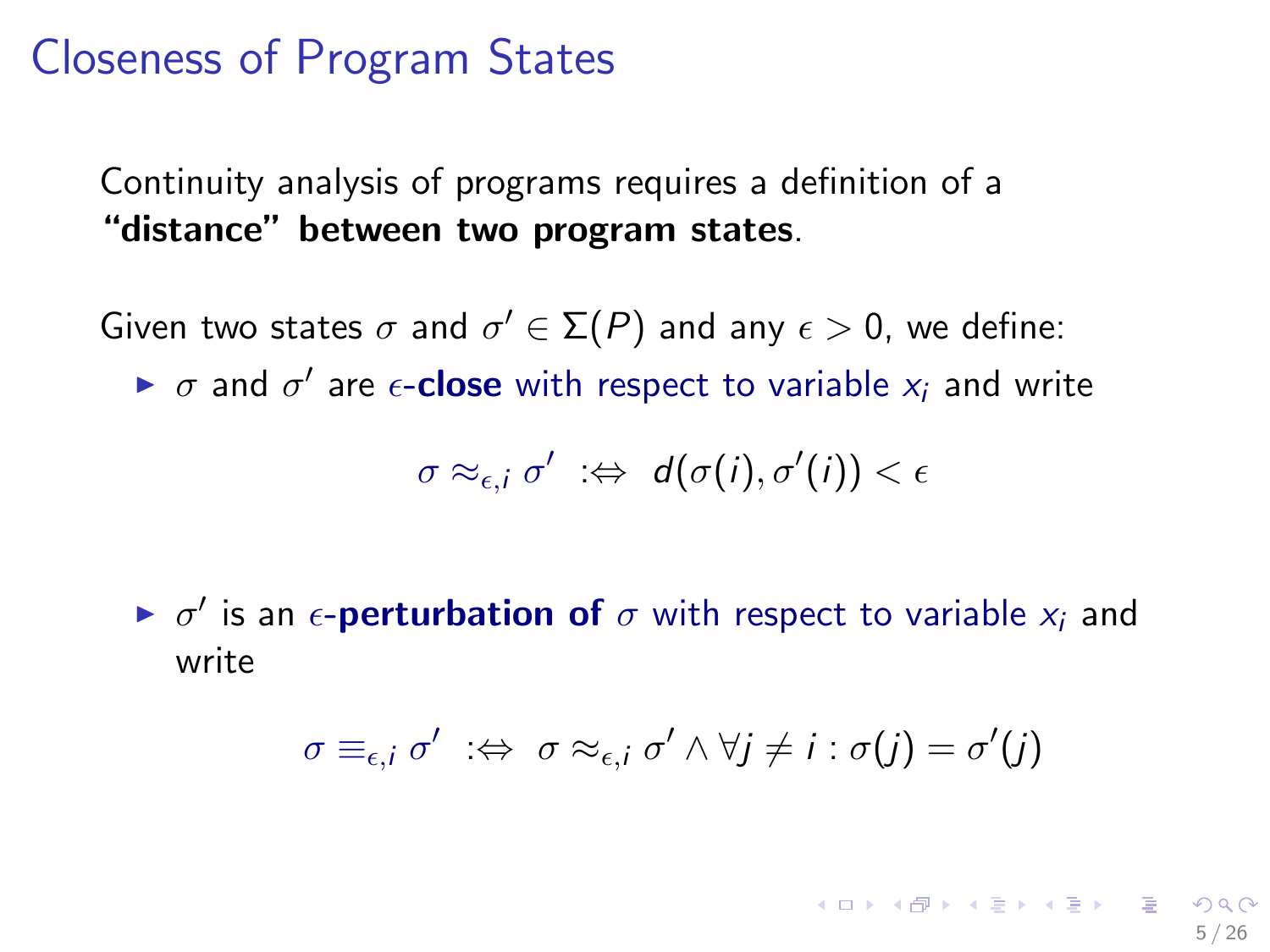

#### [Continuity of Programs and Continuity Judgements](#page-15-0)

[Lipschitz Continuity of Programs](#page-22-0)

[Verifying the Robustness of a Program](#page-38-0)

イロト 不優 ト 不思 ト 不思 トー 温 6 / 26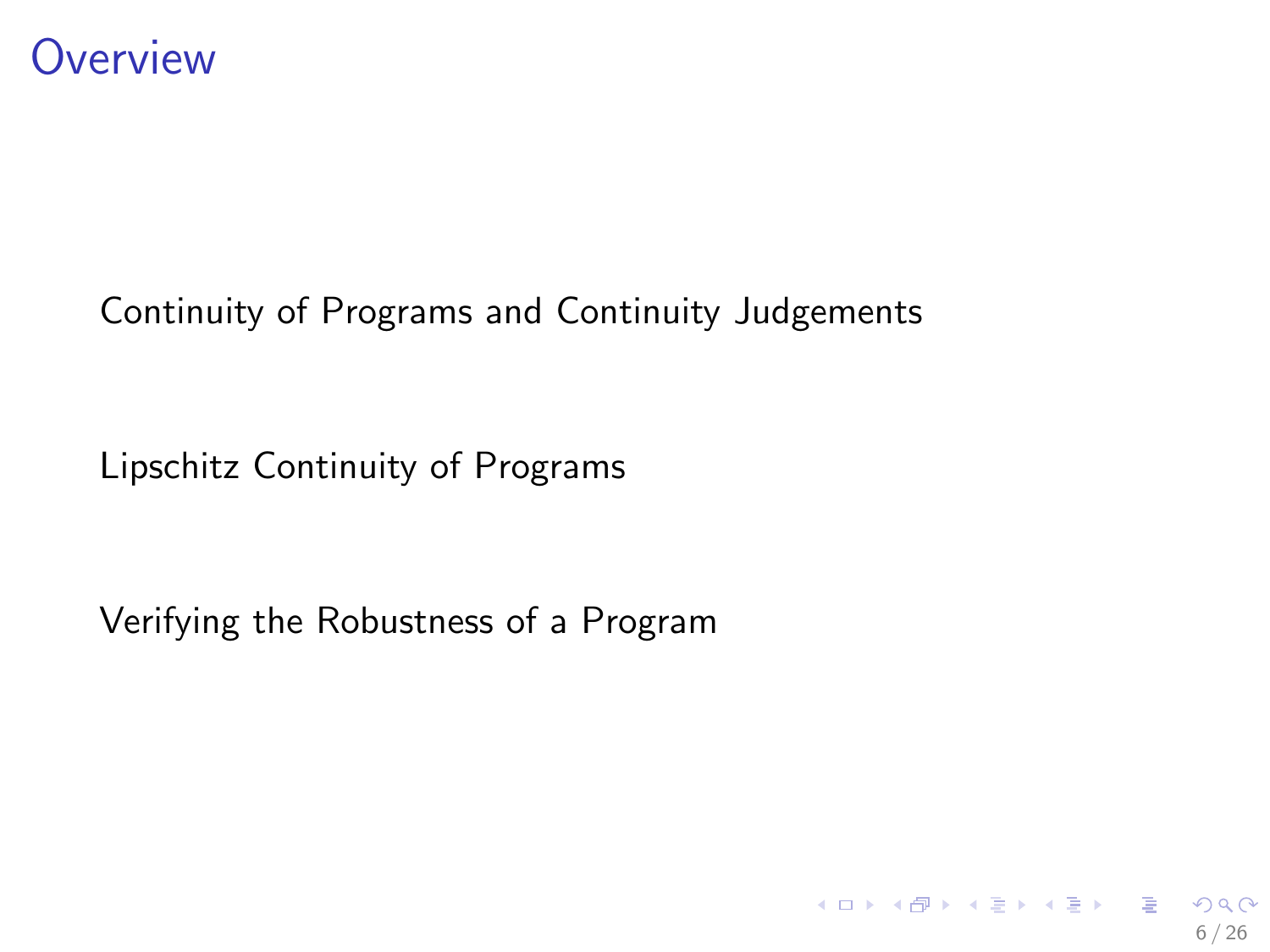

#### [Continuity of Programs and Continuity Judgements](#page-15-0)

[Lipschitz Continuity of Programs](#page-22-0)

[Verifying the Robustness of a Program](#page-38-0)

<span id="page-15-0"></span>イロト 不優 ト 不思 ト 不思 トー 理  $209$ 7 / 26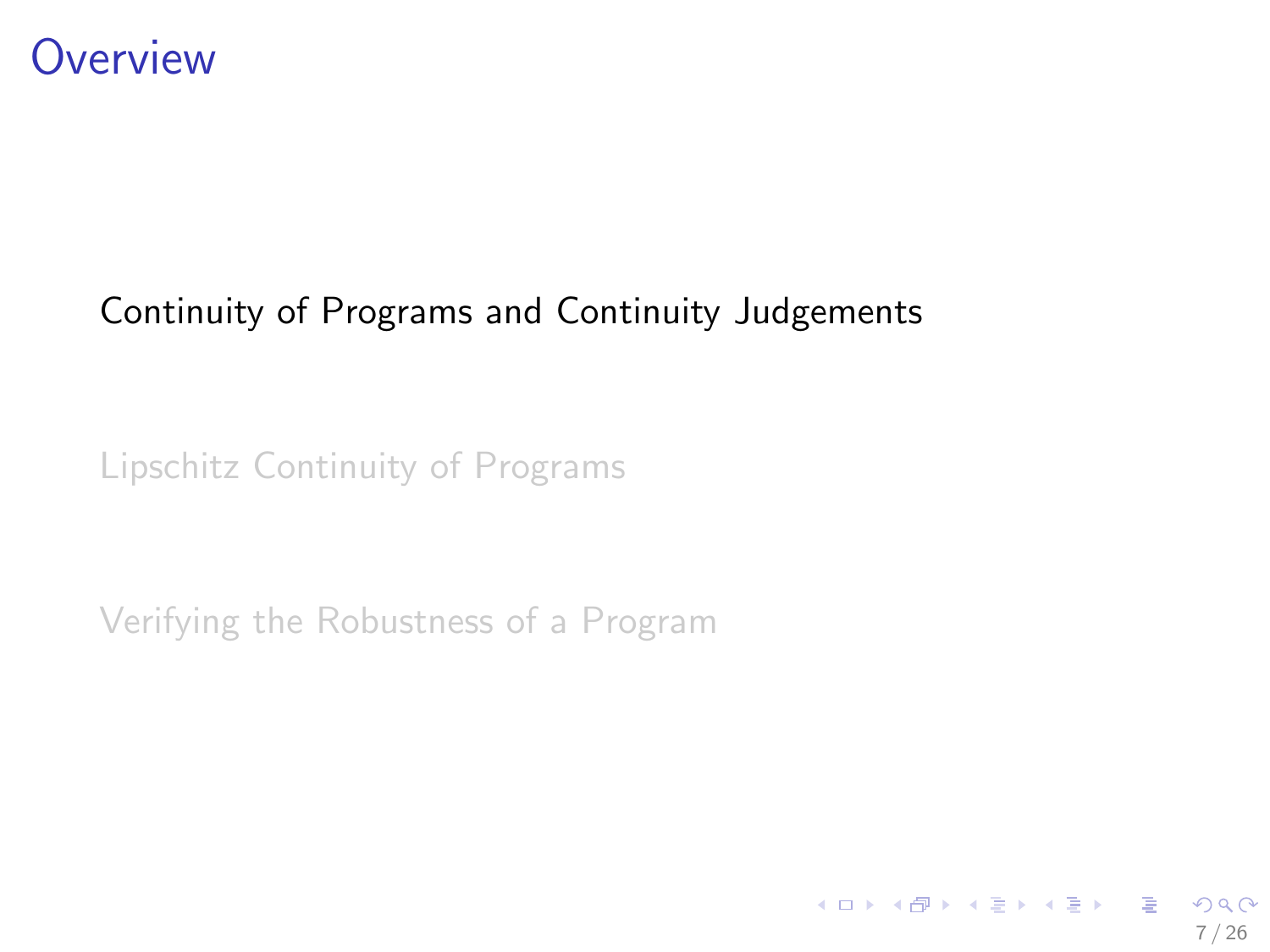# Continuity of a Program

Well-known  $\epsilon$ - $\delta$ -Definition of Continuous Functions: A function  $f: D \to \mathbb{R}$  is continuous at a point  $x \in D$ , if

 $\forall \epsilon > 0 \exists \delta > 0 \ \forall \gamma \in D : |x - \gamma| < \delta \Rightarrow |f(x) - f(\gamma)| < \epsilon$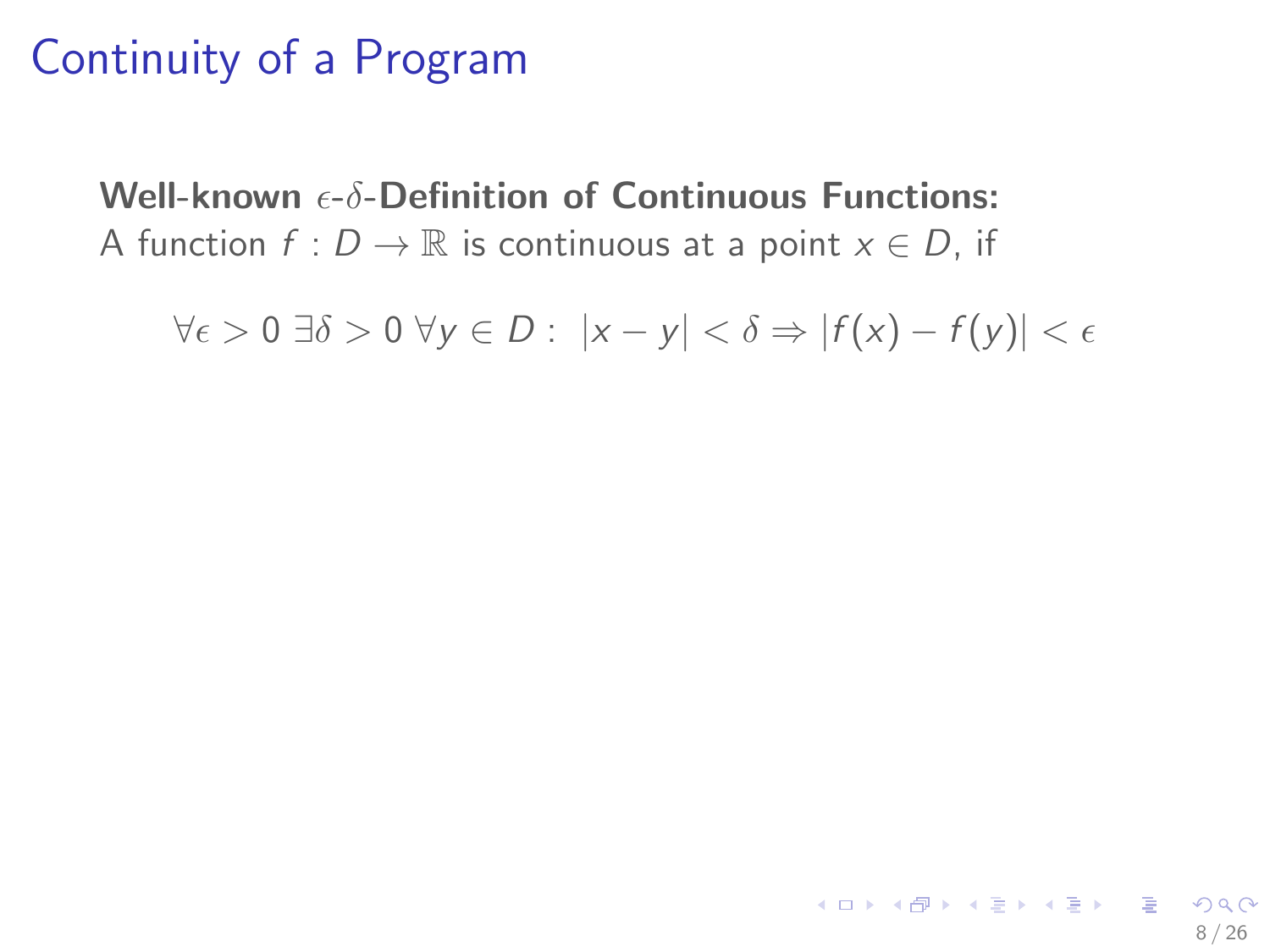#### Continuity of a Program

Well-known  $\epsilon$ - $\delta$ -Definition of Continuous Functions: A function  $f: D \to \mathbb{R}$  is continuous at a point  $x \in D$ , if

 $\forall \epsilon > 0 \exists \delta > 0 \ \forall \gamma \in D : |x - \gamma| < \delta \Rightarrow |f(x) - f(\gamma)| < \epsilon$ 

#### Continuity of a Program:

A program P is continuous at a state  $\sigma$  with respect to an input variable  $x_i$  and an output variable  $x_j$ , if

$$
\forall \epsilon > 0 \; \exists \delta > 0 \; \forall \sigma' \in \Sigma(P): \; \sigma \equiv_{\delta,i} \sigma' \Rightarrow \llbracket P \rrbracket(\sigma) \approx_{\epsilon,j} \llbracket P \rrbracket(\sigma')
$$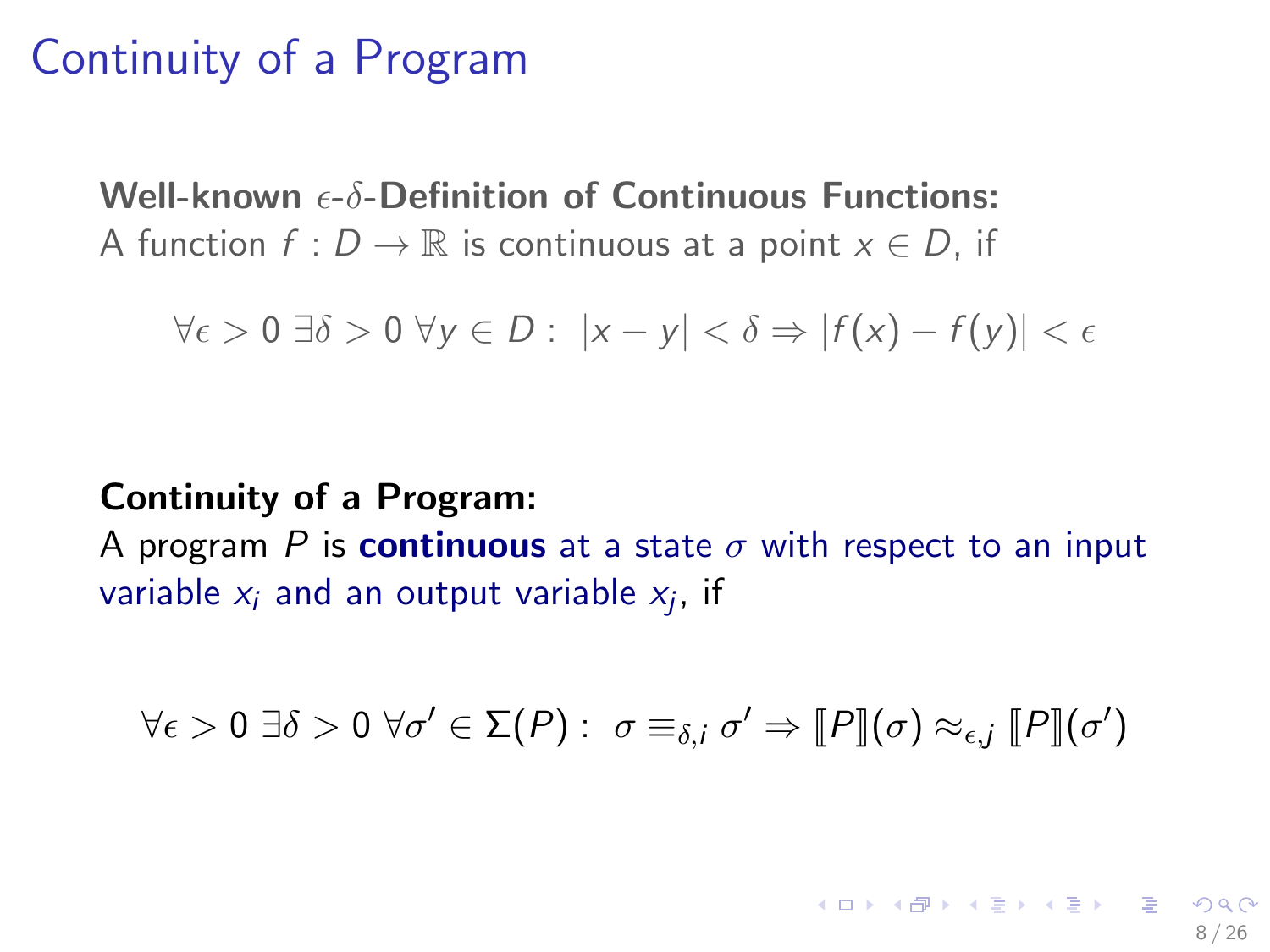# Verifying Continuity (1)

 $\triangleright$  Goal: establish an automated framework for proving a program to be continuous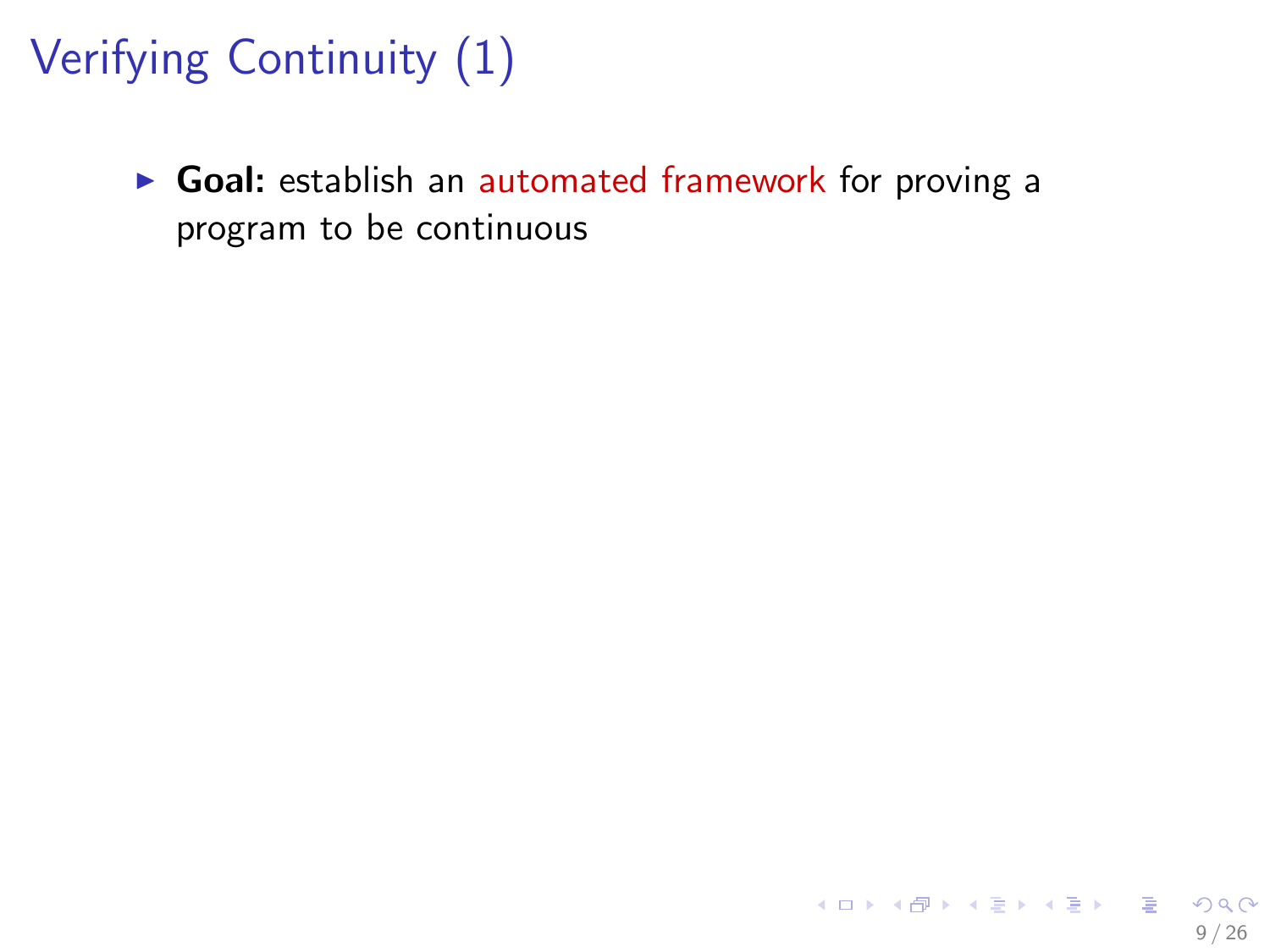# Verifying Continuity (1)

- ▶ Goal: establish an automated framework for proving a program to be continuous
- $\blacktriangleright$  The analysis is
	- $\triangleright$  sound (a program proven continuous is indeed continuous),
	- $\triangleright$  but incomplete (a program may be continuous even if the analysis is not able to derive this).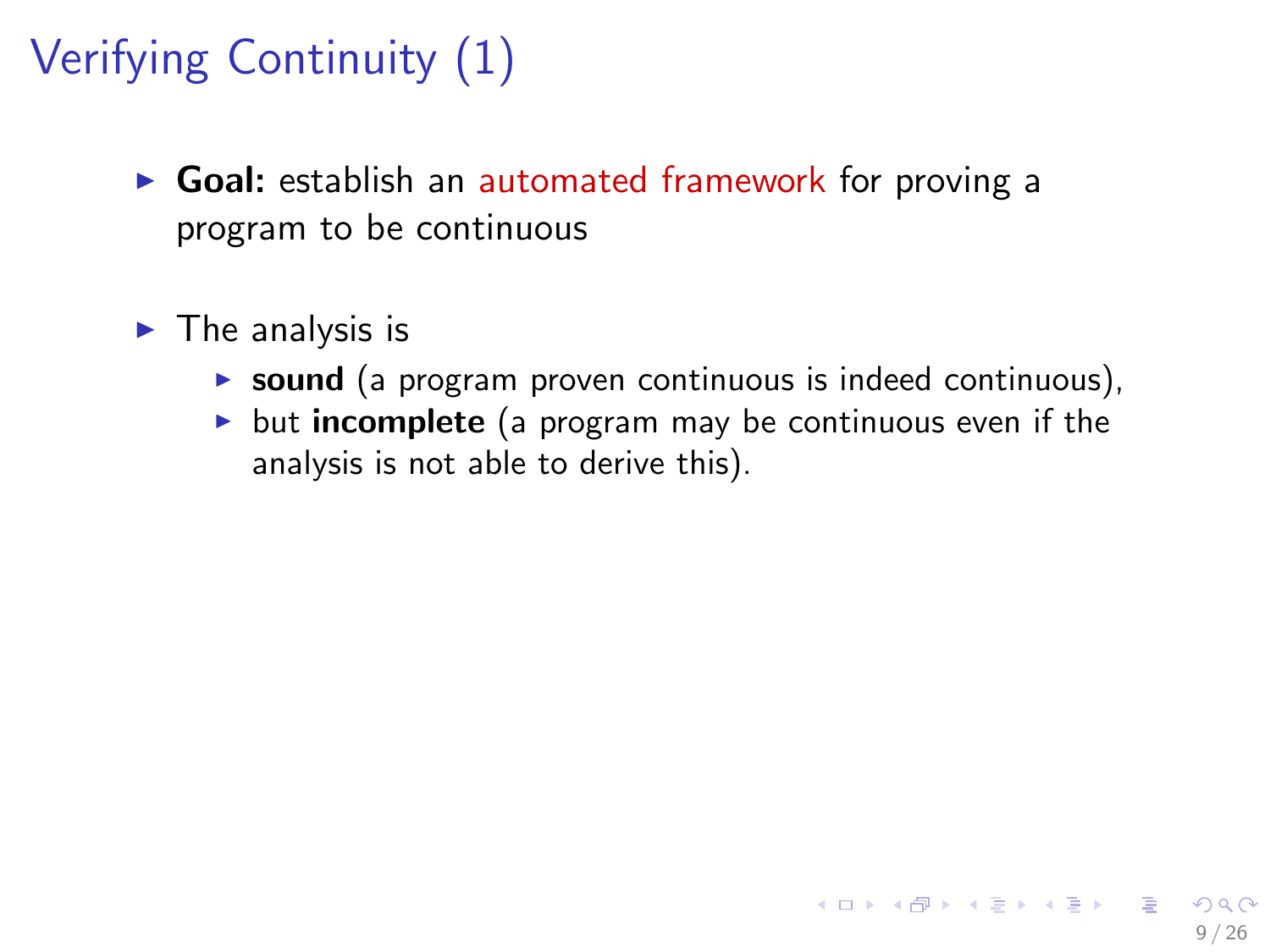# Verifying Continuity (1)

- $\triangleright$  Goal: establish an automated framework for proving a program to be continuous
- $\blacktriangleright$  The analysis is
	- $\triangleright$  sound (a program proven continuous is indeed continuous),
	- $\triangleright$  but incomplete (a program may be continuous even if the analysis is not able to derive this).
- $\triangleright$  Breaking down a program into its syntactic substructures we get a set of **inference rules** of the style

P is SKIP or  $x := e$  $b \vdash$  Cont $(P, \text{In}, \text{Out})$ 

to derive continuity judgements.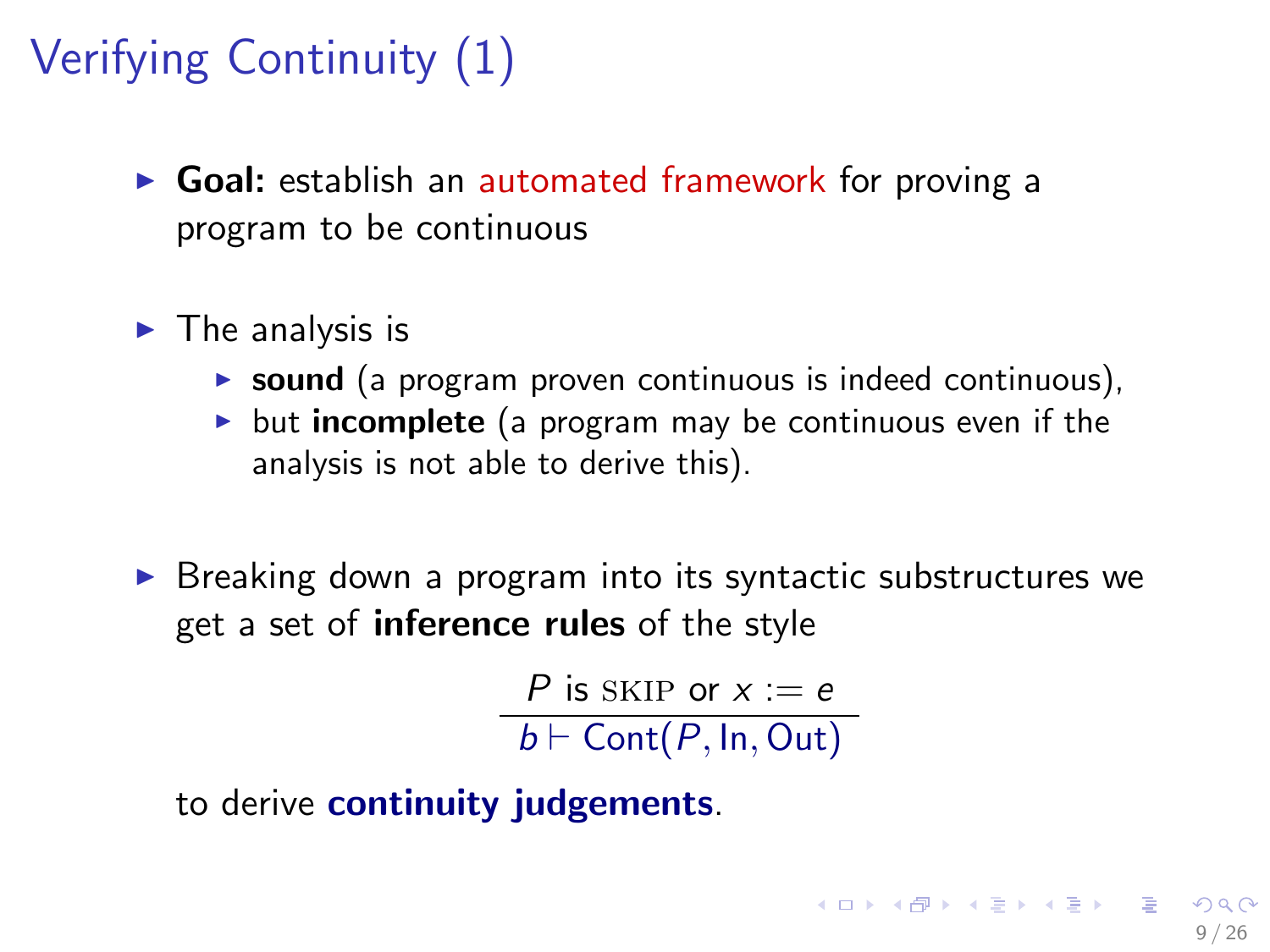# Verifying Continuity (2)

Disallowing divisions the critical statements are **conditional** branches.

- $\blacktriangleright$  The branches have to be *output-equivalent* at the decision boundary of the branch.
	- 1: if  $x > 2$  then 2:  $y := \frac{1}{2} \cdot x$  $3:$  else 4:  $y := -5x + 11$  $5:$  end if

<span id="page-21-0"></span>10 / 26

K ロ ▶ K @ ▶ K 할 > K 할 > → 할 → 9 Q Q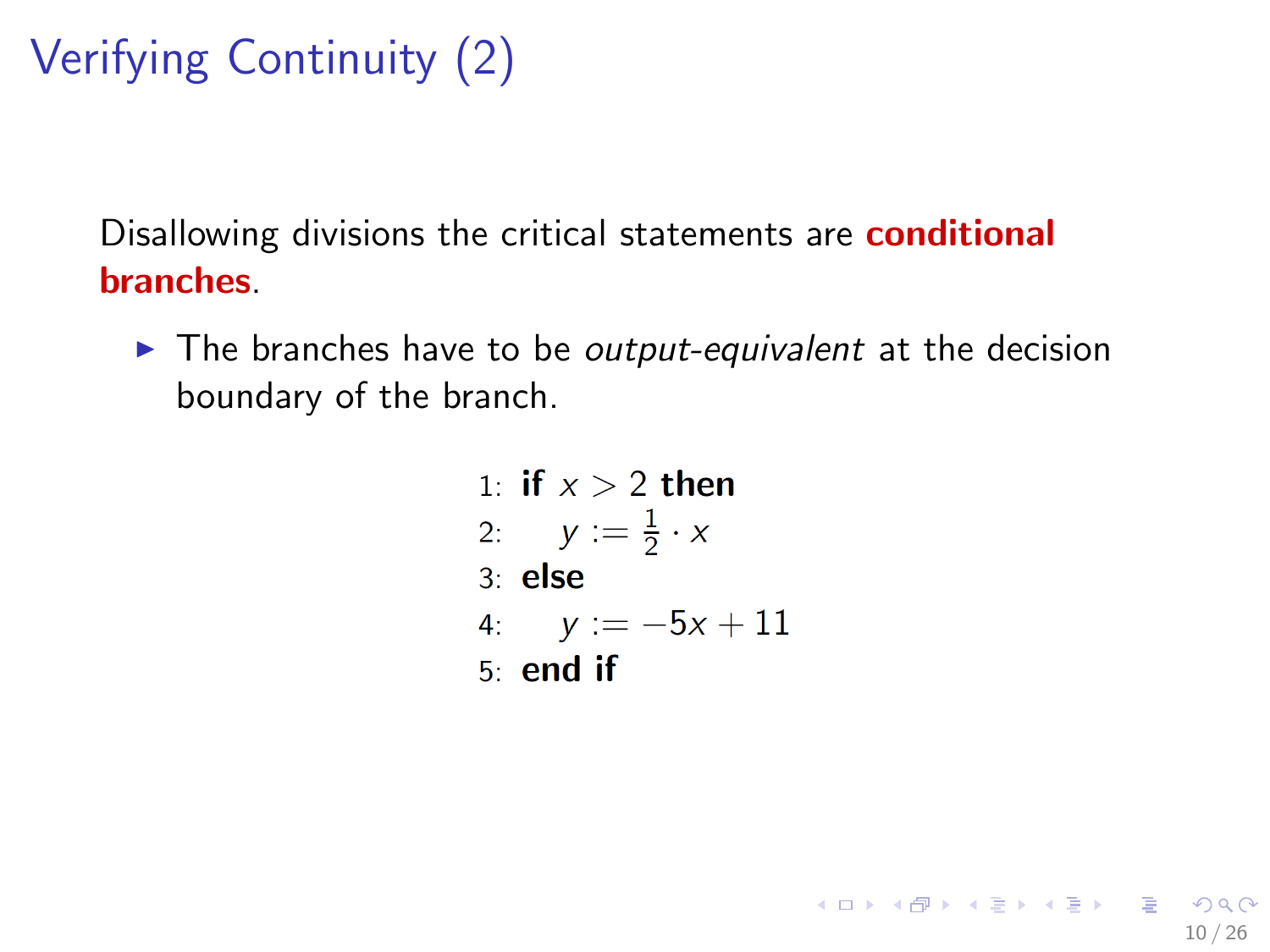

#### [Continuity of Programs and Continuity Judgements](#page-15-0)

#### [Lipschitz Continuity of Programs](#page-22-0)

[Verifying the Robustness of a Program](#page-38-0)

<span id="page-22-0"></span>イロト イ部 トイモト イモトー **E**  $\Omega$ 11 / 26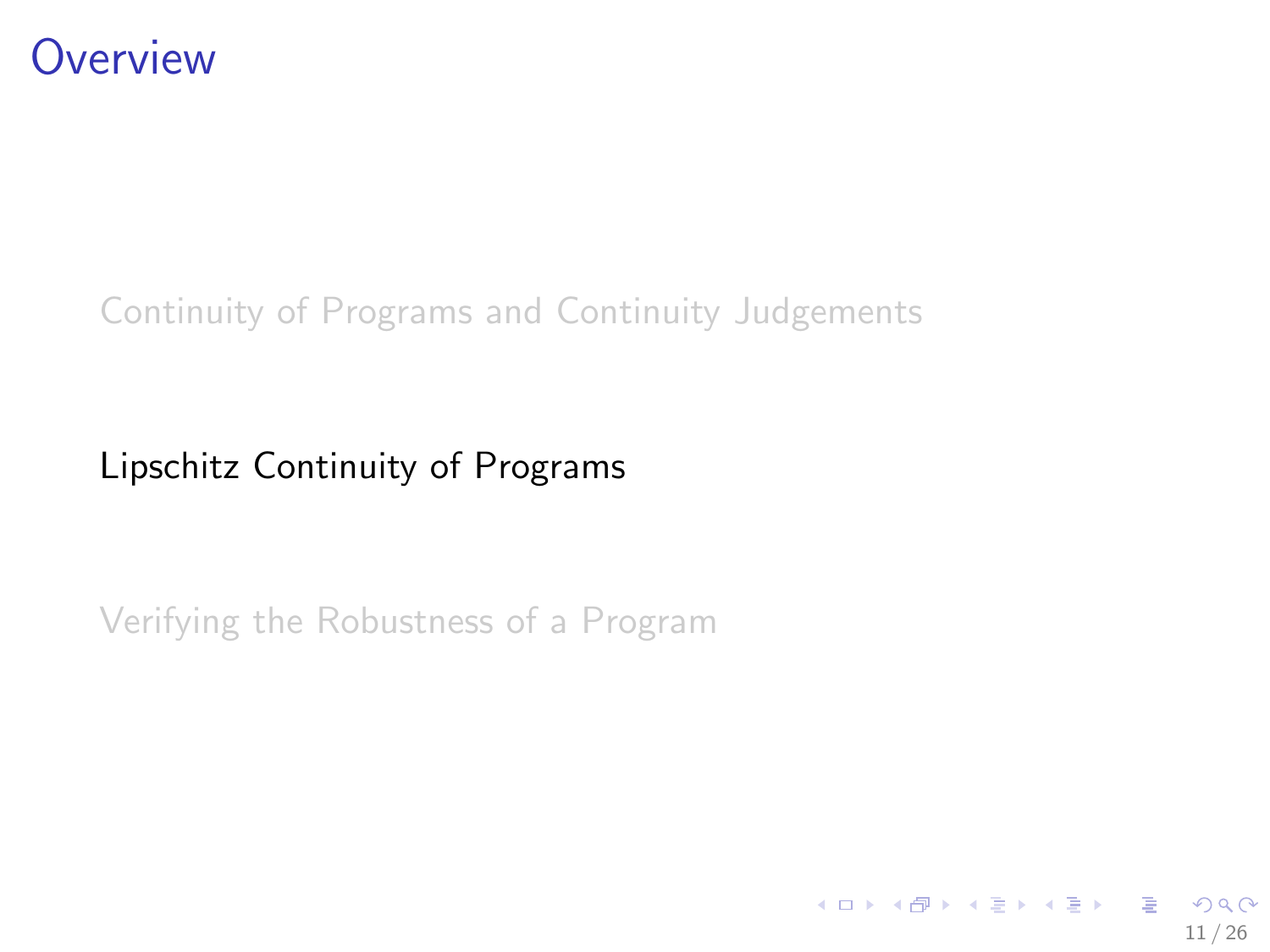#### Definition of Lipschitz continuous Functions:

A function  $f: D \to \mathbb{R}$  is Lipschitz continuous, if there is a constant K so that any  $\pm \epsilon$ -change to x can change  $f(x)$  at most by  $\pm K \cdot \epsilon$ .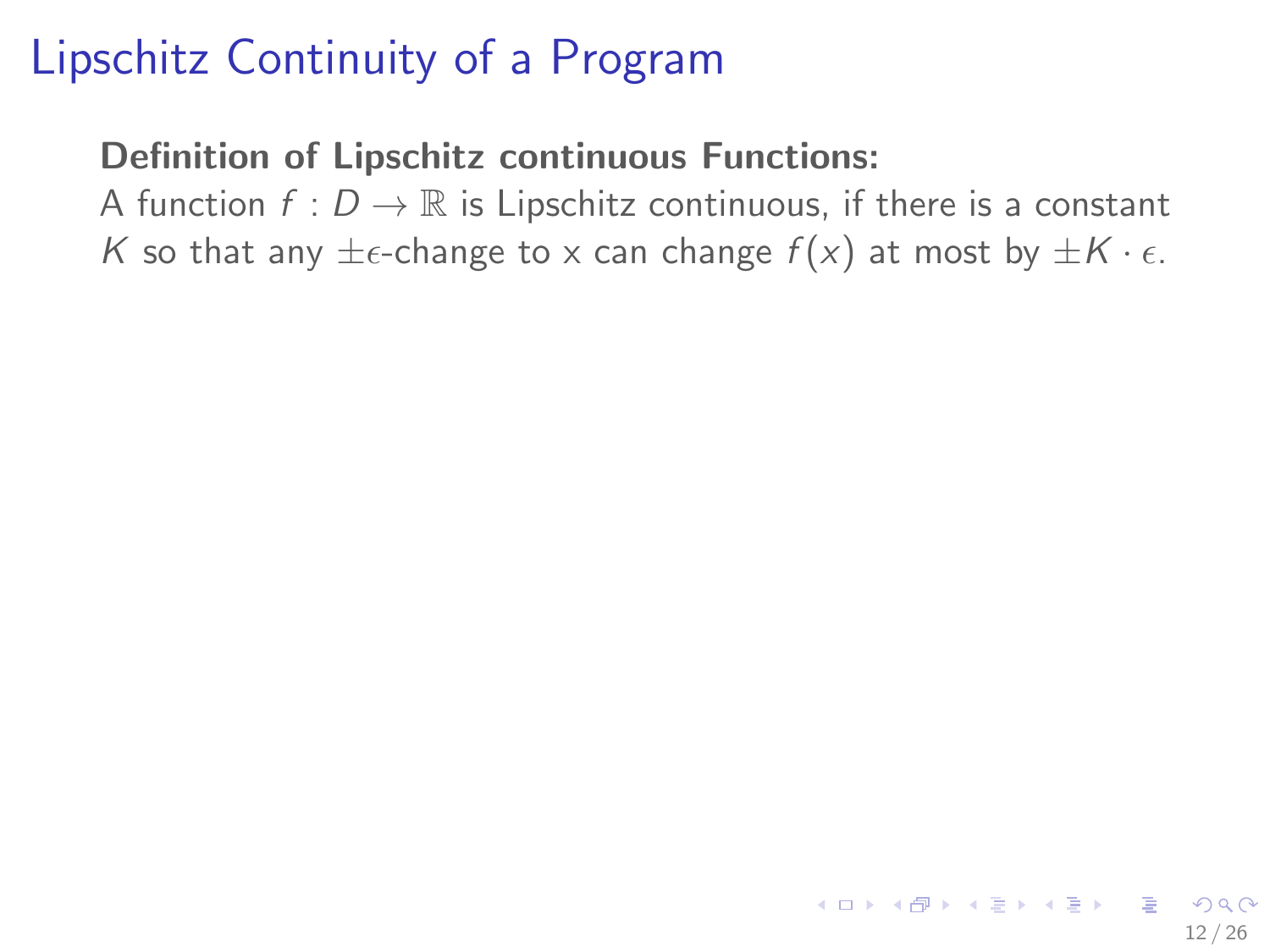#### Definition of Lipschitz continuous Functions:

A function  $f: D \to \mathbb{R}$  is Lipschitz continuous, if there is a constant K so that any  $\pm \epsilon$ -change to x can change  $f(x)$  at most by  $\pm K \cdot \epsilon$ .

#### Lipschitz Continuity of a Program:

Let  $K : \mathbb{N} \to \mathbb{R}_{\geq 0}$  be a function that takes the size of variable  $x_i$  as its input. A program  $P$  is  $K$ -**Lipschitz** with respect to an input variable  $x_i$  and an output variable  $x_j$ , if  $\forall \sigma,\sigma' \in \Sigma(P)$  and  $\forall \epsilon > 0$ 

$$
\sigma \equiv_{\epsilon,i} \sigma' \Rightarrow [P](\sigma) \approx_{K \cdot \epsilon,j} [P](\sigma')
$$

12 / 26

イロメ イ部メ イミメ イミメー 差し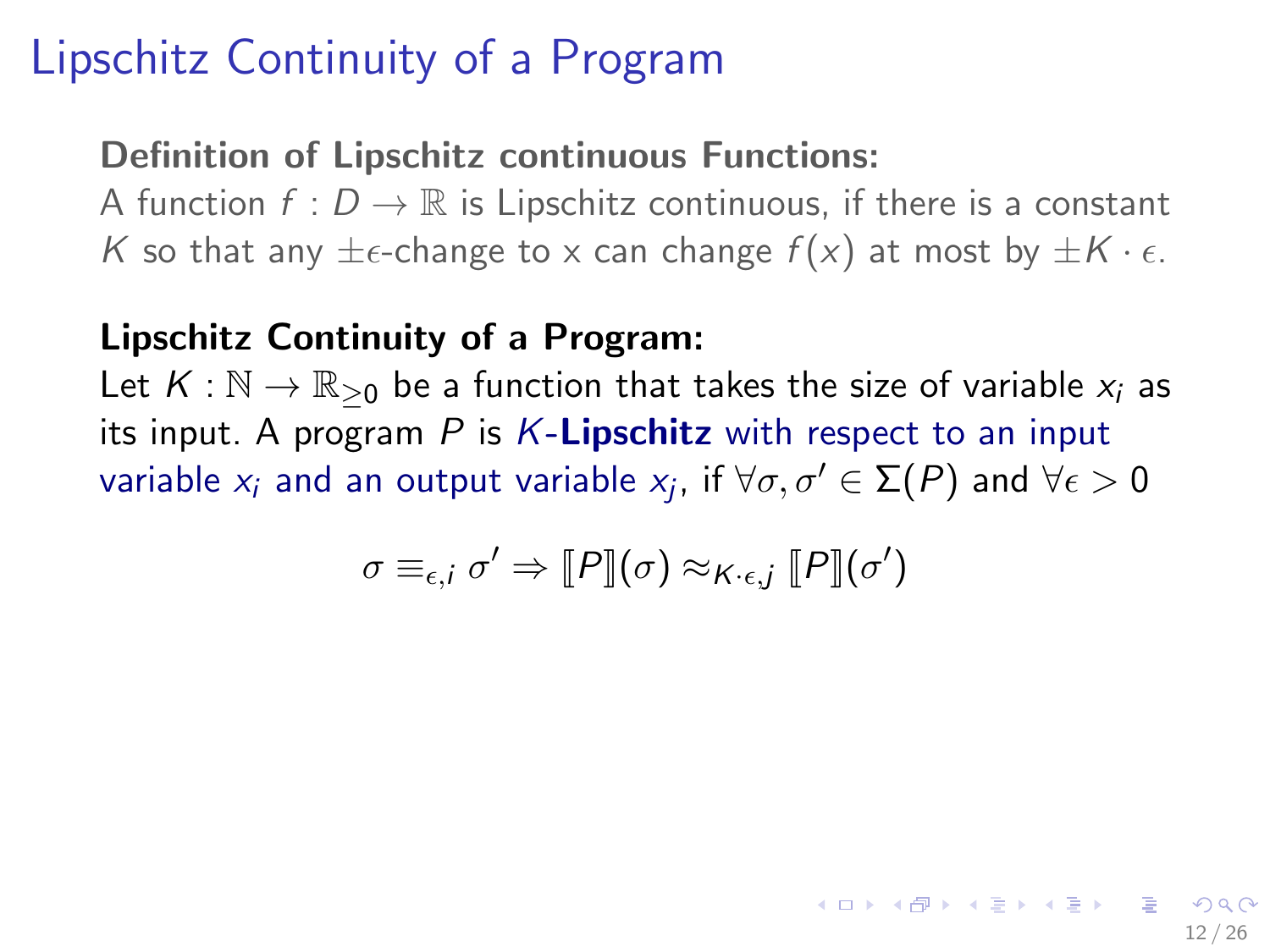#### Definition of Lipschitz continuous Functions:

A function  $f: D \to \mathbb{R}$  is Lipschitz continuous, if there is a constant K so that any  $\pm \epsilon$ -change to x can change  $f(x)$  at most by  $\pm K \cdot \epsilon$ .

#### Lipschitz Continuity of a Program:

Let  $K : \mathbb{N} \to \mathbb{R}_{\geq 0}$  be a function that takes the size of variable  $x_i$  as its input. A program  $P$  is  $K$ -**Lipschitz** with respect to an input variable  $x_i$  and an output variable  $x_j$ , if  $\forall \sigma,\sigma' \in \mathsf{\Sigma}(P)$  and  $\forall \epsilon > 0$ 

$$
\sigma \equiv_{\epsilon,i} \sigma' \Rightarrow \llbracket P \rrbracket(\sigma) \approx_{K \cdot \epsilon,j} \llbracket P \rrbracket(\sigma')
$$

where K only depends on the size of  $\sigma(i)$ . The size of a variable v is defined as

- $||v|| := 1$ , if v is an integer or a real,
- $\blacktriangleright$   $||v|| := N$ , if v is an array of size N.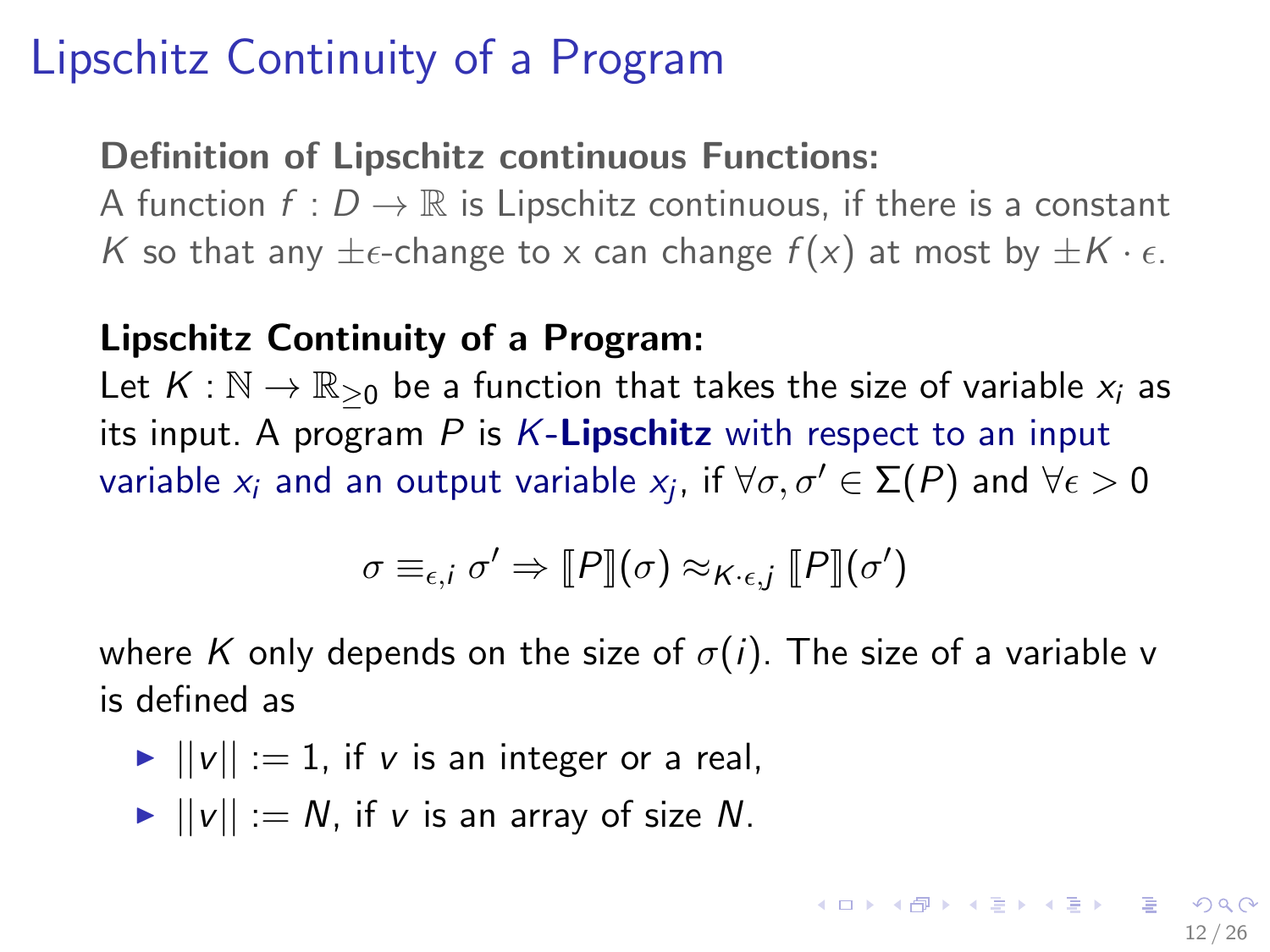#### Definition of Lipschitz continuous Functions:

A function  $f: D \to \mathbb{R}$  is Lipschitz continuous, if there is a constant K so that any  $\pm \epsilon$ -change to x can change  $f(x)$  at most by  $\pm K \cdot \epsilon$ .

#### Lipschitz Continuity of a Program:

Let  $K : \mathbb{N} \to \mathbb{R}_{\geq 0}$  be a function that takes the size of variable  $x_i$  as its input. A program  $P$  is  $K$ -**Lipschitz** with respect to an input variable  $x_i$  and an output variable  $x_j$ , if  $\forall \sigma,\sigma' \in \mathsf{\Sigma}(P)$  and  $\forall \epsilon > 0$ 

$$
\sigma \equiv_{\epsilon,i} \sigma' \wedge (||\sigma(i)|| = ||\sigma'(i)||) \Rightarrow [P](\sigma) \approx_{K \cdot \epsilon,j} [P](\sigma')
$$

where K only depends on the size of  $\sigma(i)$ . The size of a variable v is defined as

 $||v|| := 1$ , if v is an integer or a real,

<span id="page-26-0"></span>
$$
\blacktriangleright ||v|| := N, \text{ if } v \text{ is an array of size } N.
$$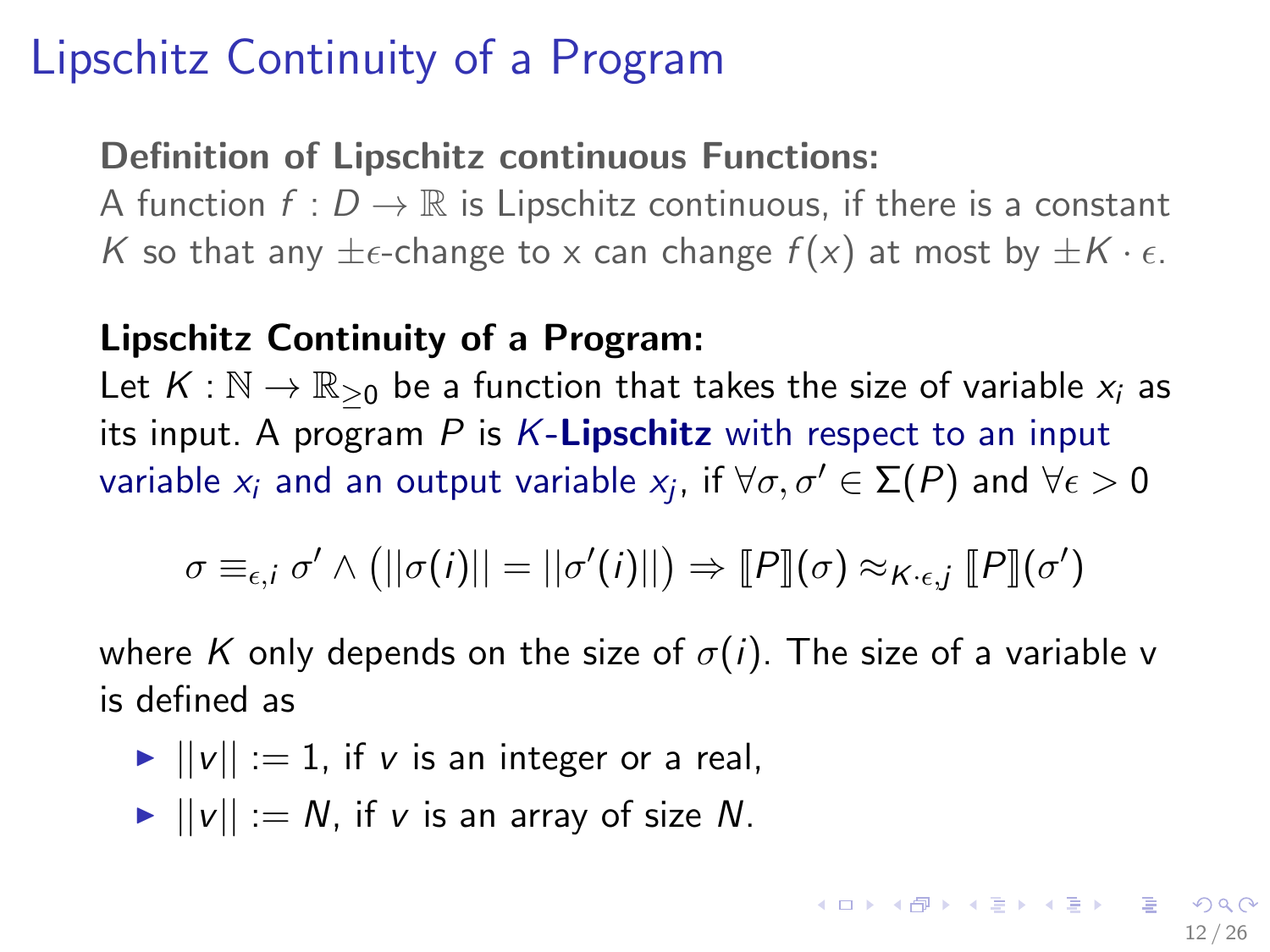$\triangleright$  Sort<sub>1</sub> maps an array to its sorted permutation. Example:

$$
Sort_1(6,3,3,1) = (1,3,3,6)
$$
  

$$
Sort_1(6,3+\epsilon,3,1) = (1,3,3+\epsilon,6)
$$

<span id="page-27-0"></span>13 / 26

K ロ X (日) X (日) X (日) X (日) X (日) X (日) X (日) X (日) X (日) X (日) X (日) X (日)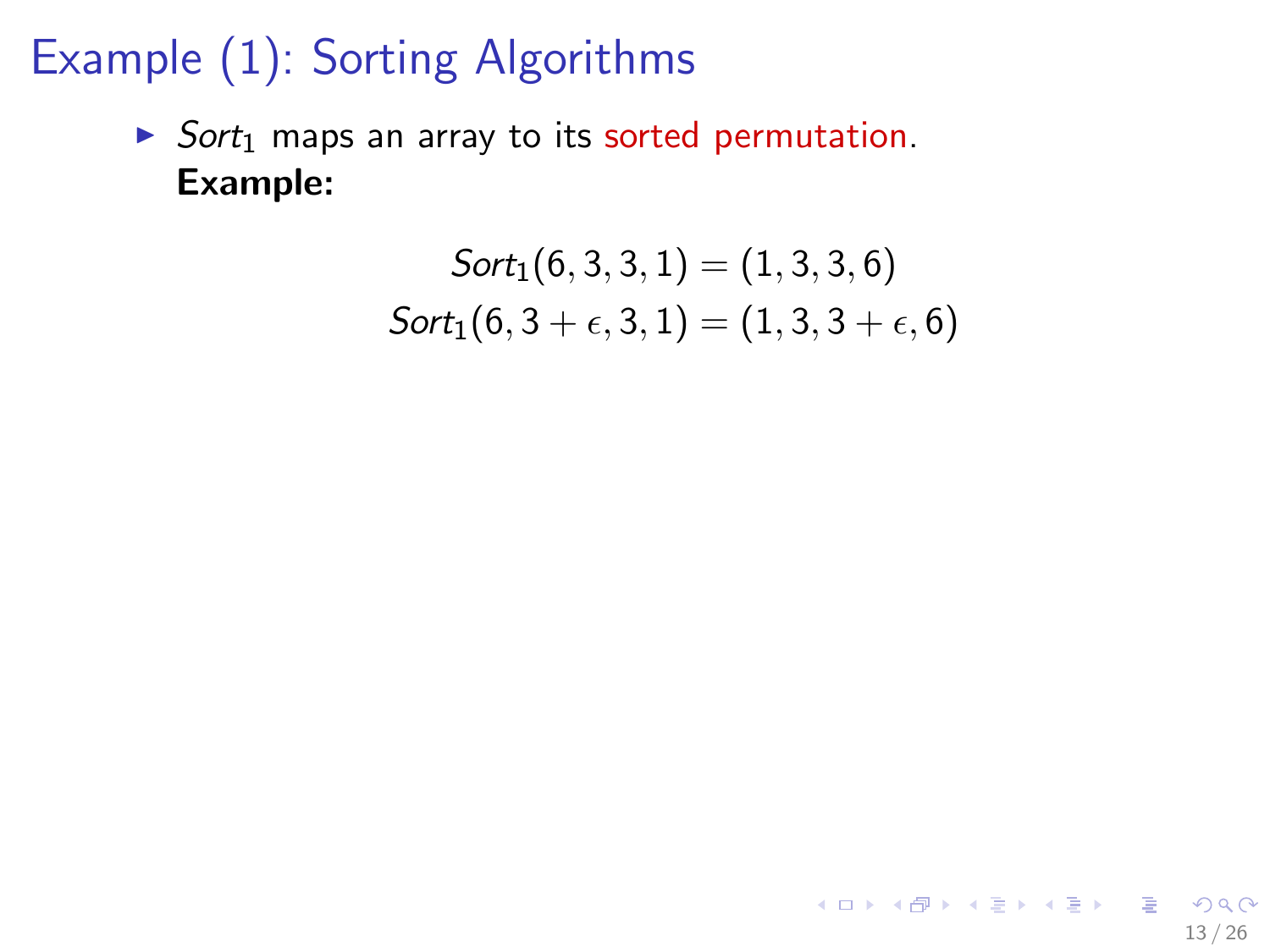$\triangleright$  Sort<sub>1</sub> maps an array to its sorted permutation. Example:

$$
Sort_1(6,3,3,1) = (1,3,3,6)
$$
  

$$
Sort_1(6,3+\epsilon,3,1) = (1,3,3+\epsilon,6)
$$

Perturbing each item of an array at most by  $\pm \epsilon$  changes each item of the output array at most by  $\pm \epsilon$ .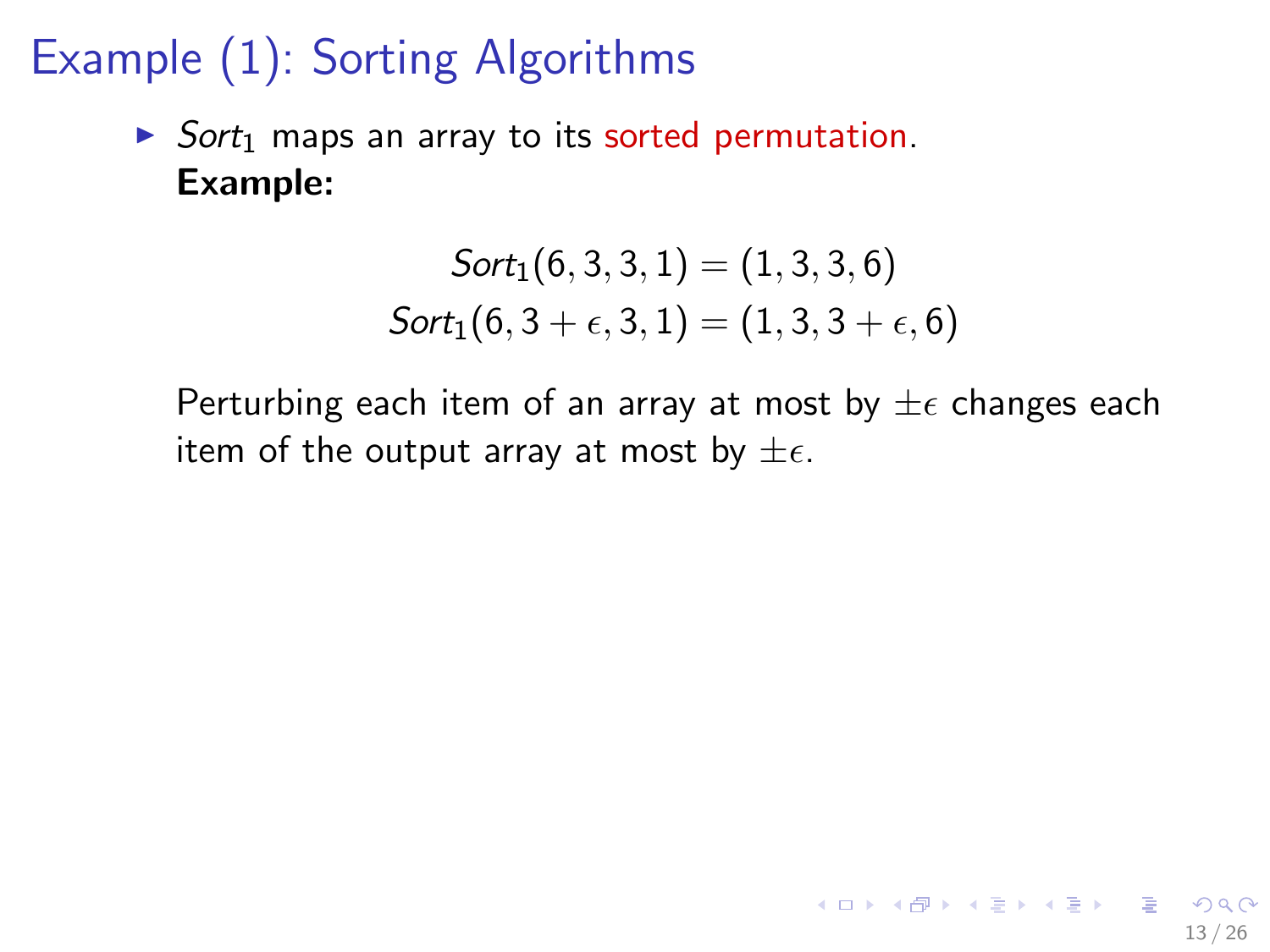$\triangleright$  Sort<sub>1</sub> maps an array to its sorted permutation. Example:

$$
Sort_1(6,3,3,1) = (1,3,3,6)
$$
  

$$
Sort_1(6,3+\epsilon,3,1) = (1,3,3+\epsilon,6)
$$

Perturbing each item of an array at most by  $\pm \epsilon$  changes each item of the output array at most by  $\pm \epsilon$ .

 $\triangleright$  Sort<sub>2</sub> maps an array to the list of indices giving the order. Example:

$$
Sort_2(6, 3, 3, 1) = (4, 2, 3, 1)
$$

$$
Sort_2(6, 3 + \epsilon, 3, 1) = (4, 3, 2, 1)
$$

13 / 26

K ロ ▶ K @ ▶ K 할 ▶ K 할 ▶ ... 할 ... 900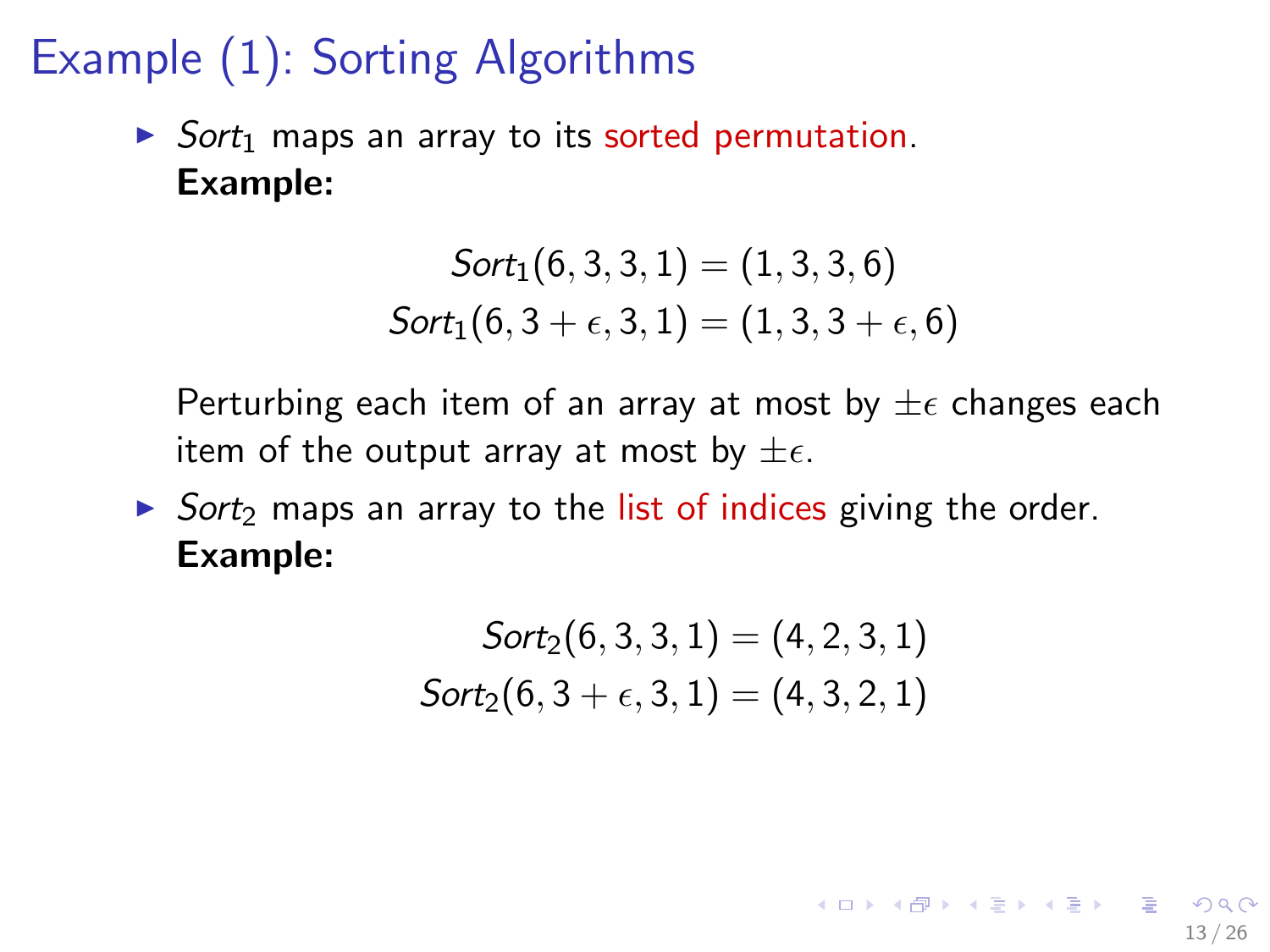$\triangleright$  Sort<sub>1</sub> maps an array to its sorted permutation. Example:

$$
Sort_1(6,3,3,1) = (1,3,3,6)
$$
  

$$
Sort_1(6,3+\epsilon,3,1) = (1,3,3+\epsilon,6)
$$

Perturbing each item of an array at most by  $\pm \epsilon$  changes each item of the output array at most by  $\pm \epsilon$ .

 $\triangleright$  Sort<sub>2</sub> maps an array to the list of indices giving the order. Example:

<span id="page-30-0"></span>
$$
Sort_2(6, 3, 3, 1) = (4, 2, 3, 1)
$$
  

$$
Sort_2(6, 3 + \epsilon, 3, 1) = (4, 3, 2, 1)
$$

Perturbing one item by  $\pm \epsilon$  can already lead to unbounded changes in the corresponding outputs.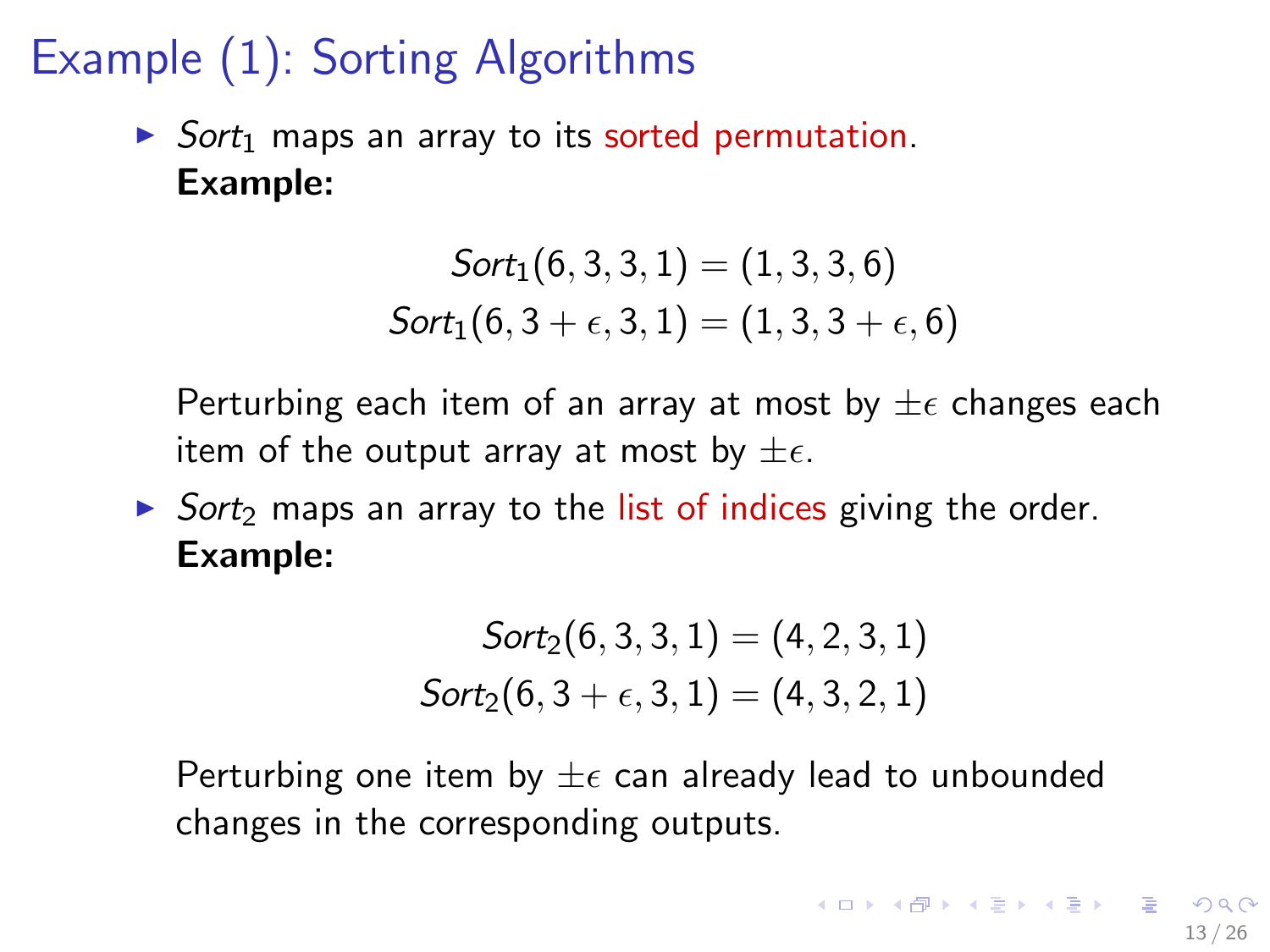$\triangleright$  Sort<sub>1</sub> maps an array to its sorted permutation. Example:

$$
Sort_1(6,3,3,1) = (1,3,3,6)
$$
  

$$
Sort_1(6,3+\epsilon,3,1) = (1,3,3+\epsilon,6)
$$

Perturbing each item of an array at most by  $\pm \epsilon$  changes each item of the output array at most by  $\pm \epsilon$ .

 $\triangleright$  Sort<sub>2</sub> maps an array to the list of indices giving the order. Example:

<span id="page-31-0"></span>
$$
Sort_2(6, 3, 3, 1) = (4, 2, 3, 1)
$$
  

$$
Sort_2(6, 3 + \epsilon, 3, 1) = (4, 3, 2, 1)
$$

Perturbing one item by  $\pm \epsilon$  can already lead to unbounded changes in the corresponding outputs.

 $\rightarrow$  $\rightarrow$  $\rightarrow$  Sort<sub>1</sub> is Lipschitz continuous, Sort<sub>2</sub> is no[t e](#page-30-0)[ve](#page-32-0)[n](#page-37-0) [c](#page-27-0)on[t](#page-21-0)[i](#page-22-0)n[u](#page-22-0)ou[s.](#page-37-0)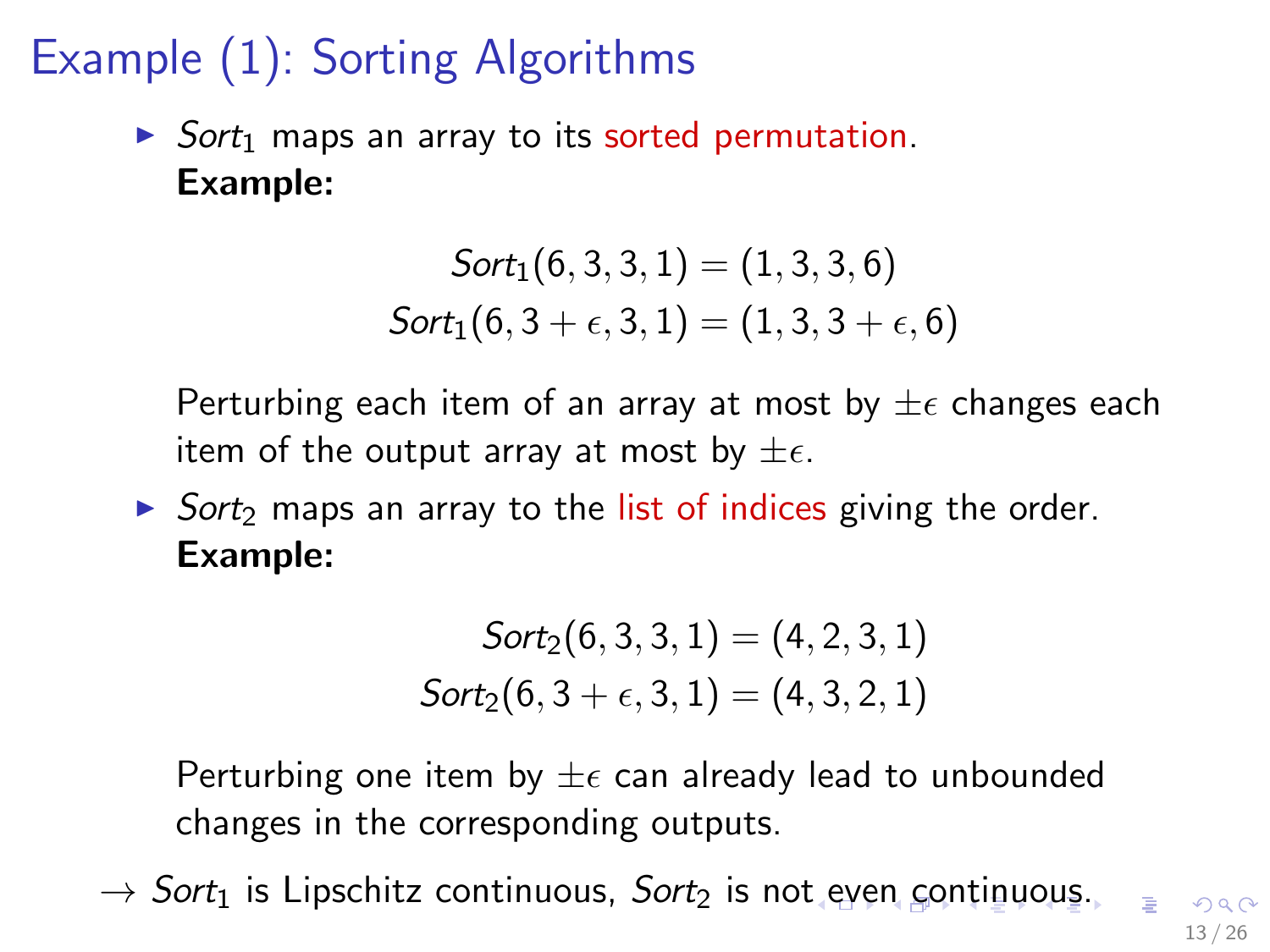### Example (2): Shortest Path Algorithms

- $\triangleright$  SP<sub>1</sub> maps a graph to its minimal distance array d.
- $\triangleright$  SP<sub>2</sub> maps a graph to an array containing the shortest paths.

<span id="page-32-0"></span>14 / 26

K ロ X (日) X (日) X (日) X (日) X (日) X (日) X (日) X (日) X (日) X (日) X (日)

 $\rightarrow$  SP<sub>1</sub> is continuous, SP<sub>2</sub> is not.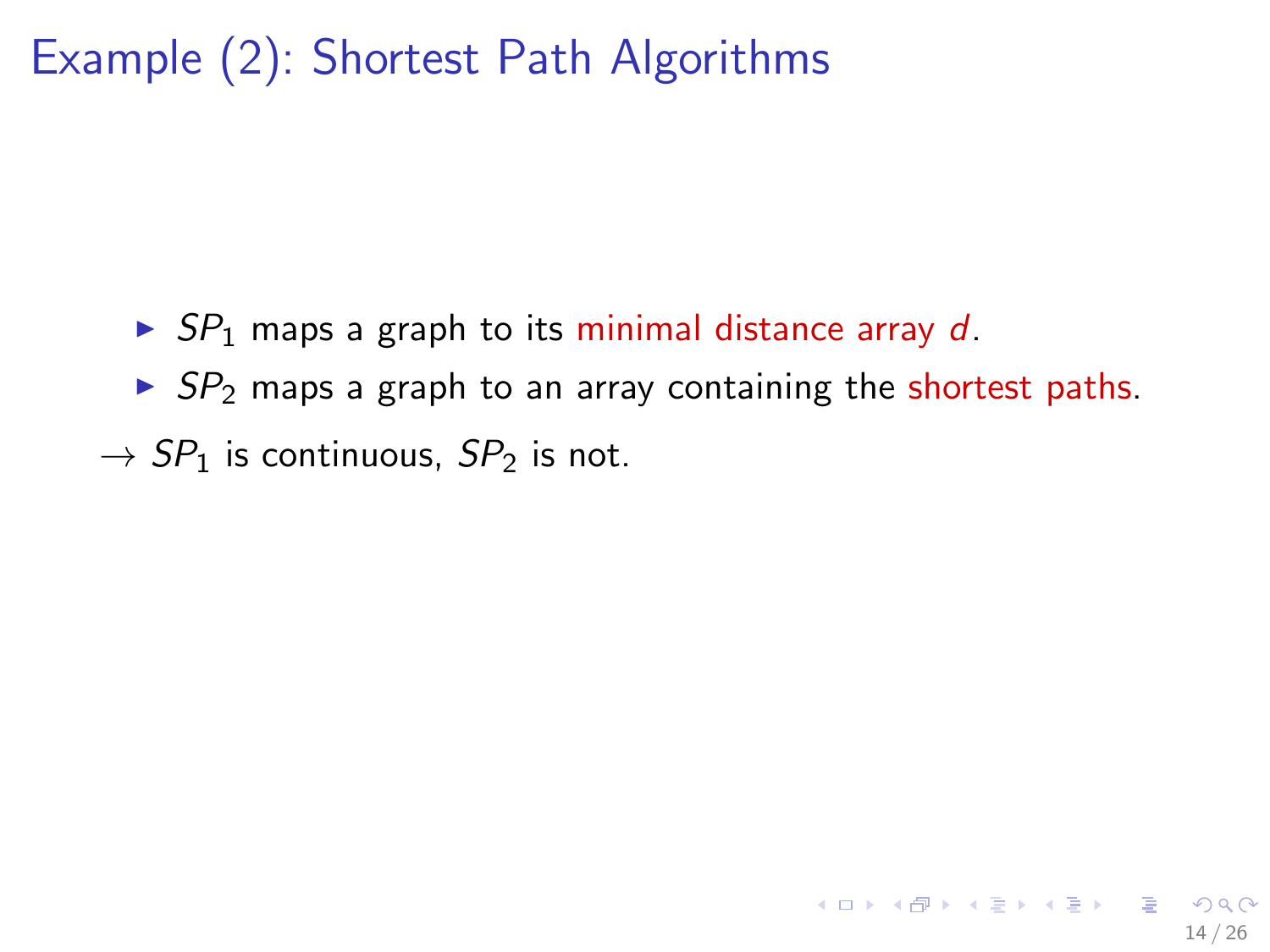### Example (2): Shortest Path Algorithms

- $\triangleright$  SP<sub>1</sub> maps a graph to its minimal distance array d.
- $\triangleright$  SP<sub>2</sub> maps a graph to an array containing the shortest paths.
- $\rightarrow$  SP<sub>1</sub> is continuous, SP<sub>2</sub> is not.

We have to define the **output** of our program exactly!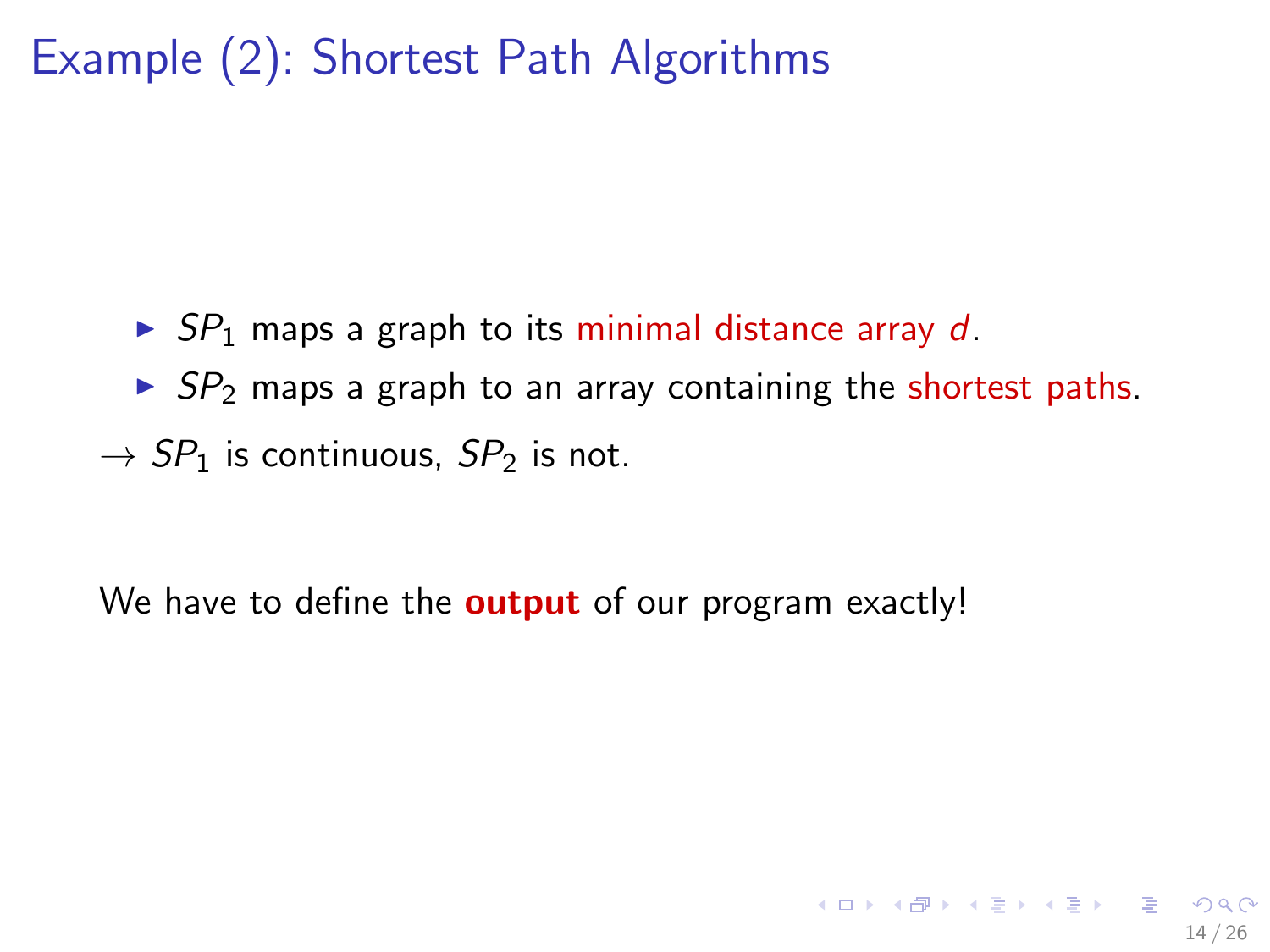For Lipschitz continuous programs we can state:

 $\blacktriangleright$  The output changes proportionally to any change on the inputs.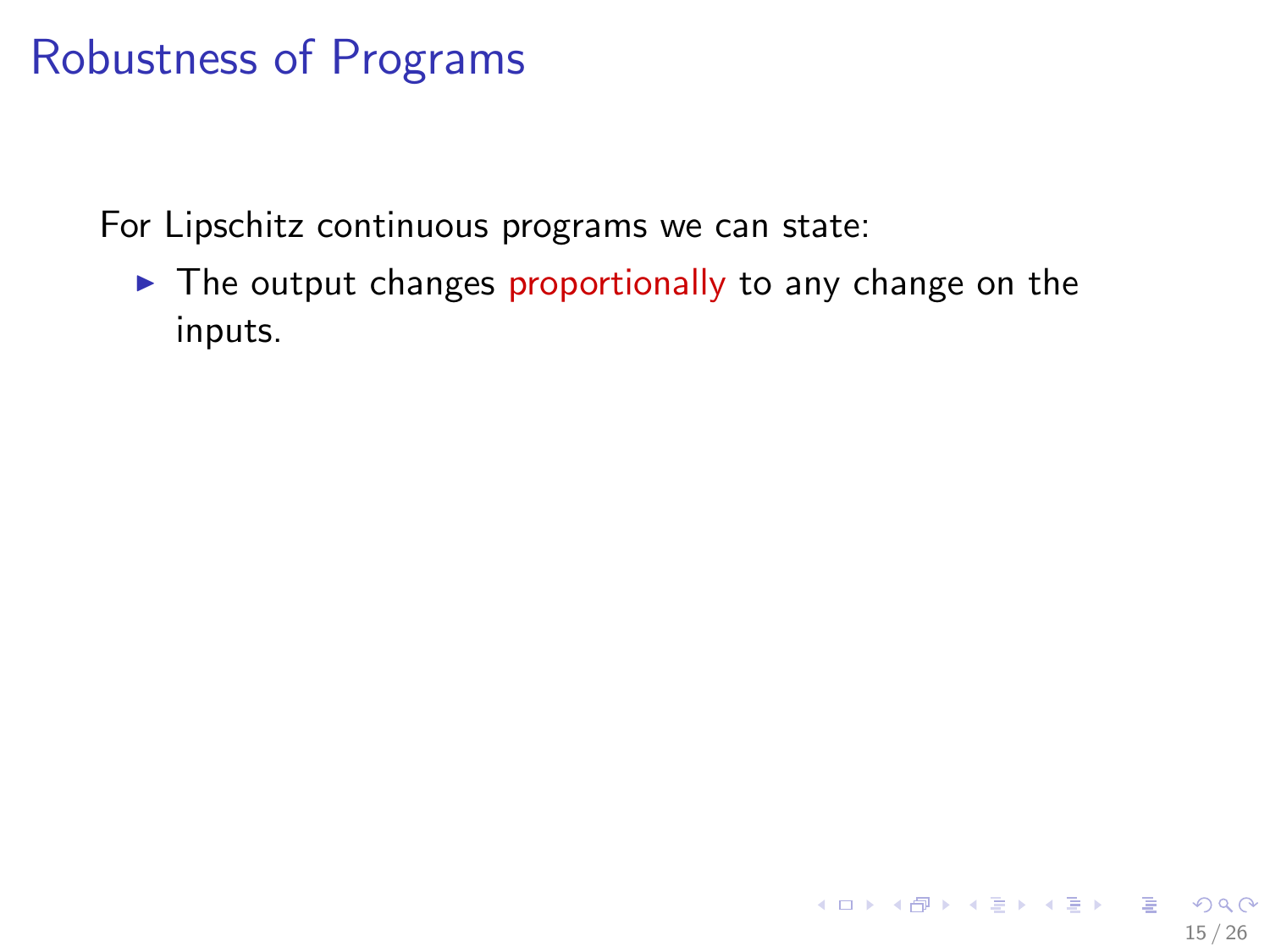For Lipschitz continuous programs we can state:

- $\triangleright$  The output changes proportionally to any change on the inputs.
- $\blacktriangleright$  The upper bound  $K \cdot \epsilon$  on the output changes does not depend on the values of the input variables.

15 / 26

イロト 不優 ト 不差 ト 不差 トー 差し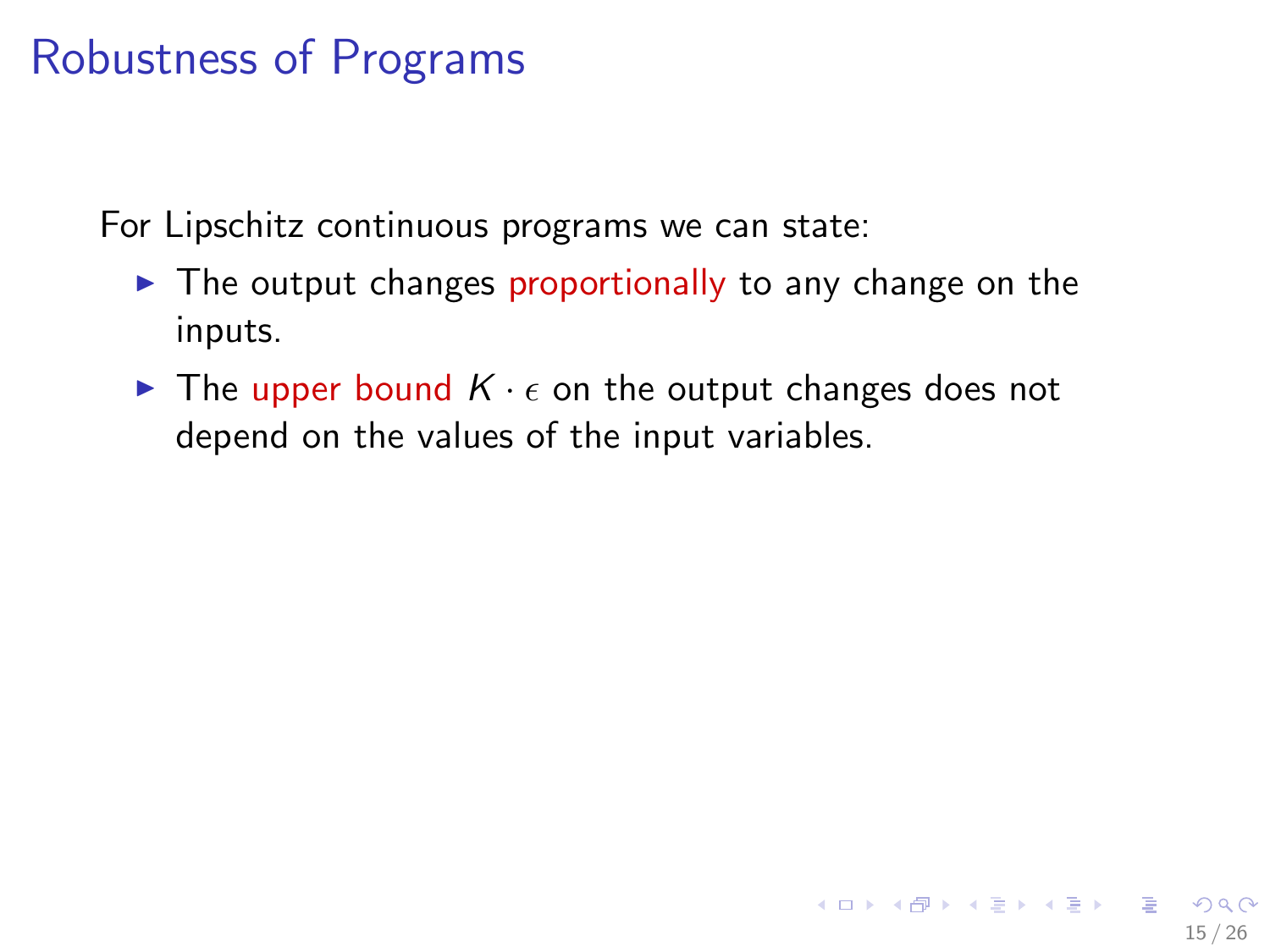For Lipschitz continuous programs we can state:

- $\blacktriangleright$  The output changes proportionally to any change on the inputs.
- $\blacktriangleright$  The upper bound  $K \cdot \epsilon$  on the output changes does not depend on the values of the input variables.

15 / 26

 $\rightarrow$  The program behaves predictably on uncertain inputs.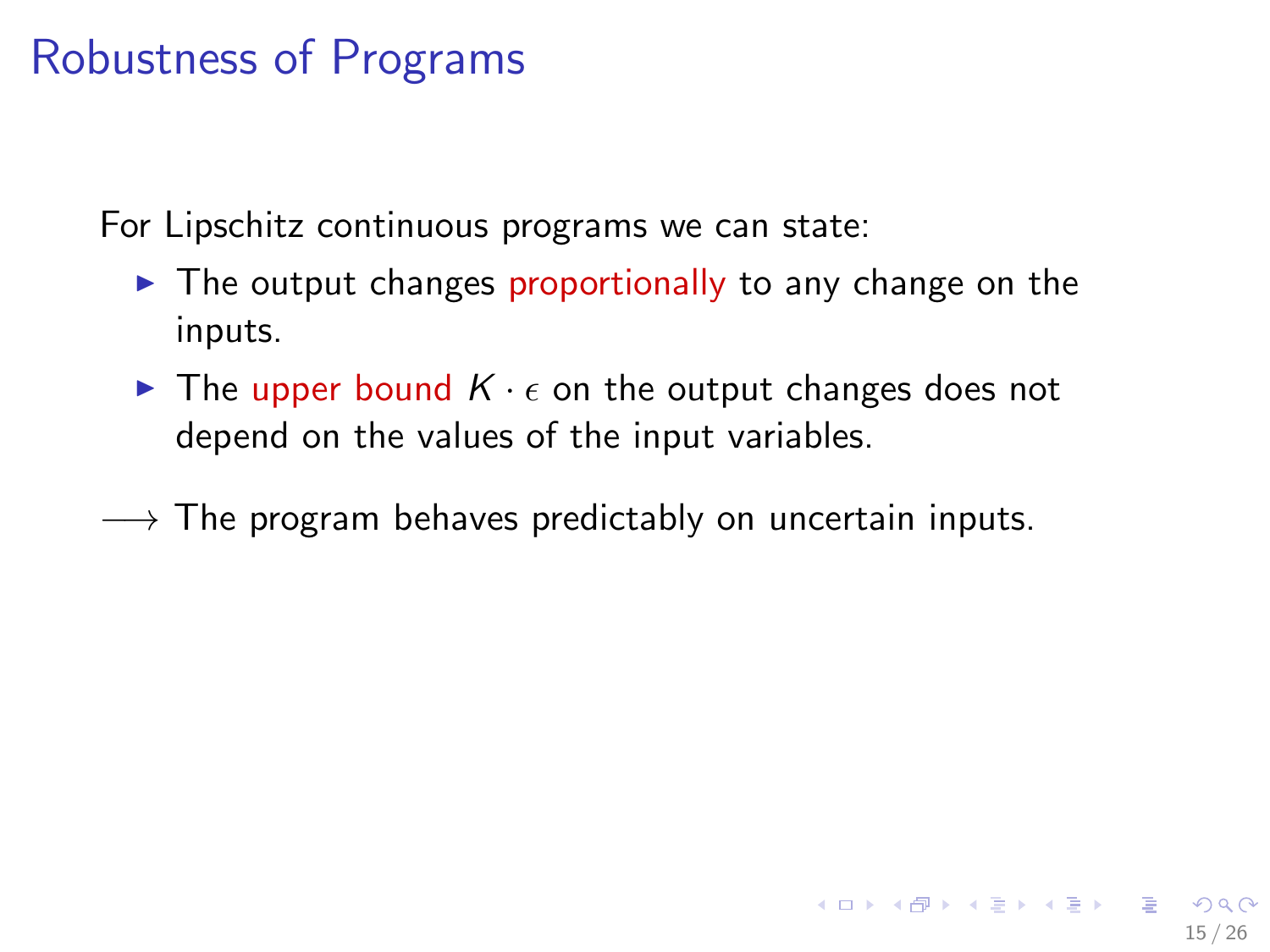For Lipschitz continuous programs we can state:

- $\triangleright$  The output changes proportionally to any change on the inputs.
- $\blacktriangleright$  The upper bound  $K \cdot \epsilon$  on the output changes does not depend on the values of the input variables.
- $\rightarrow$  The program behaves predictably on uncertain inputs.

#### A program is called robust, if it is  $K$ -Lipschitz for some Lipschitz constant K.

<span id="page-37-0"></span>15 / 26

 $\mathbf{E} = \mathbf{A} \oplus \mathbf{B} + \mathbf{A} \oplus \mathbf{B} + \mathbf{A} \oplus \mathbf{B} + \mathbf{A} \oplus \mathbf{A}$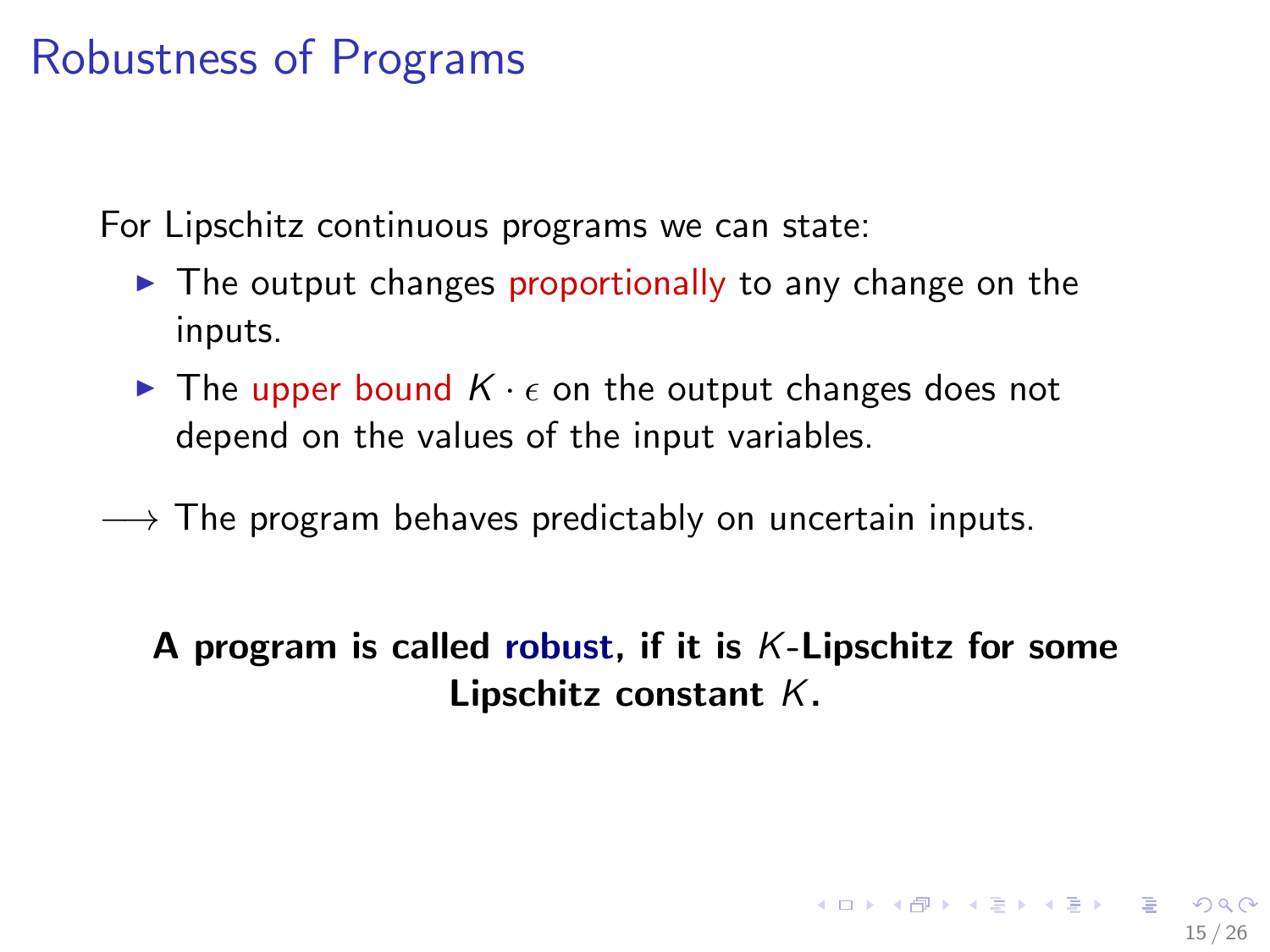

[Continuity of Programs and Continuity Judgements](#page-15-0)

[Lipschitz Continuity of Programs](#page-22-0)

[Verifying the Robustness of a Program](#page-38-0)

<span id="page-38-0"></span>イロト 不優 ト 不思 ト 不思 トー 理  $\Omega$ 16 / 26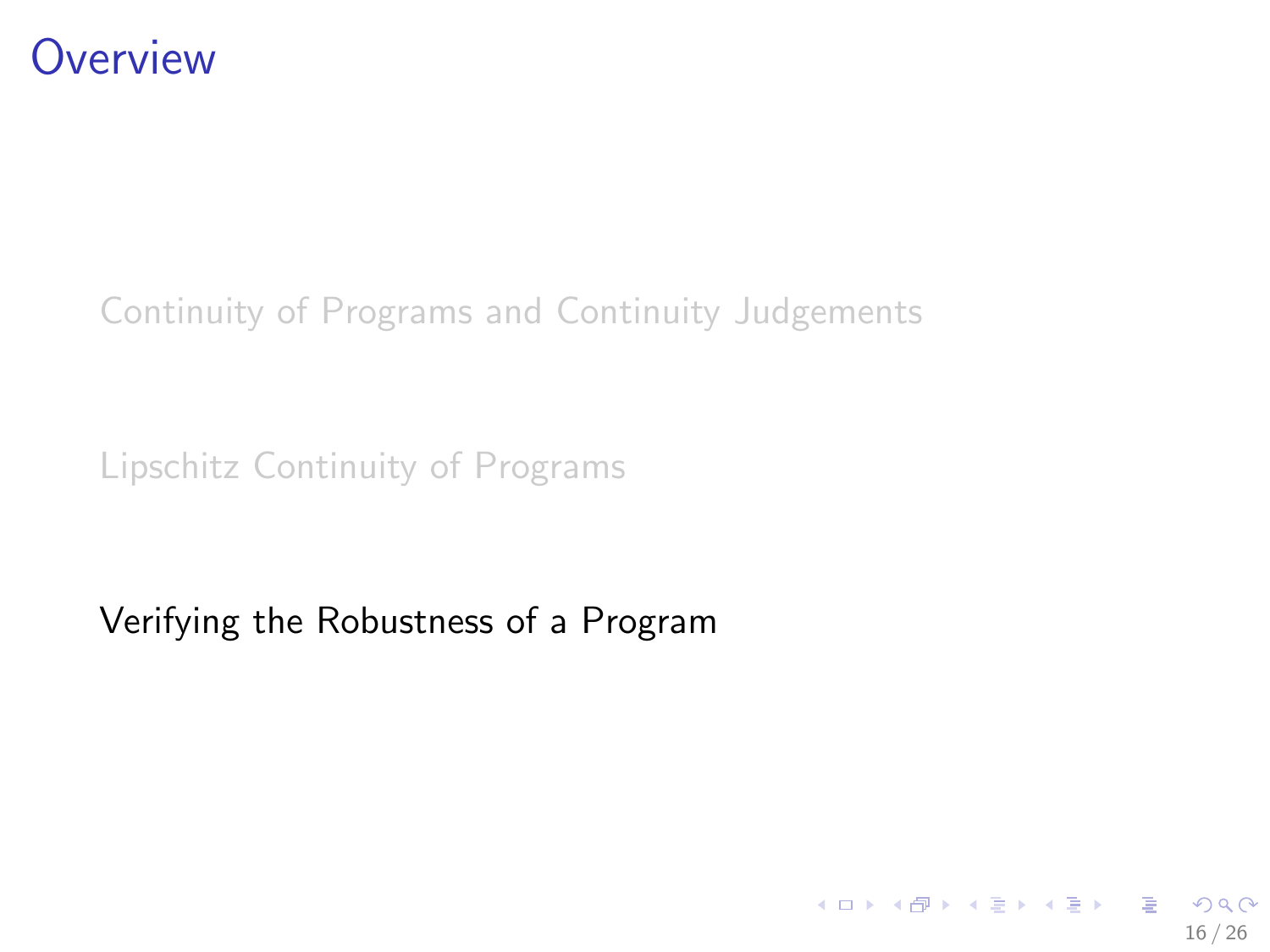#### Our Two Step Procedure

The sequence of assignment or  $SKIP$ -statements that  $P$  executes on some input is called a **control flow path** of  $P$ .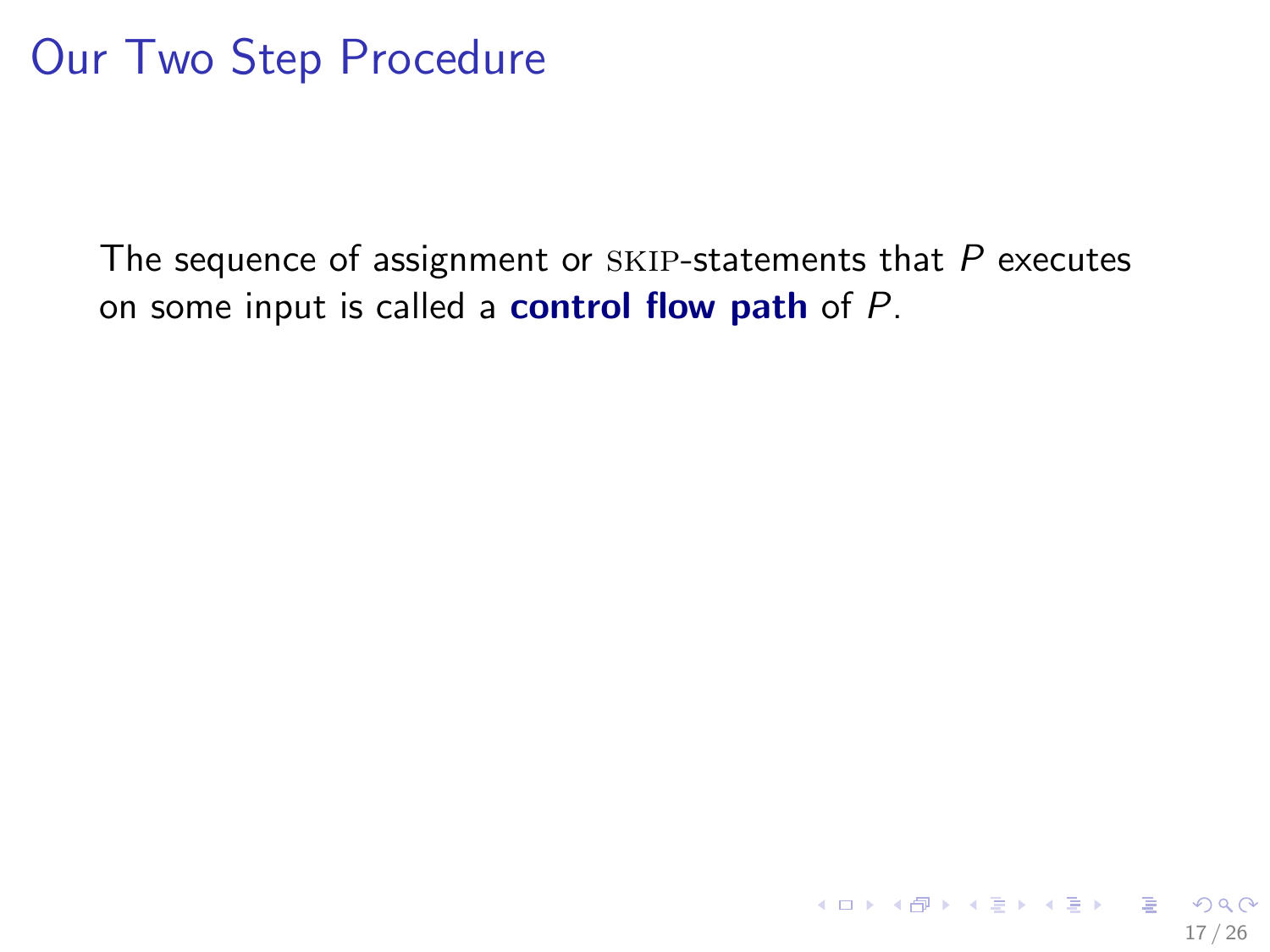The sequence of assignment or  $SKIP$ -statements that  $P$  executes on some input is called a **control flow path** of  $P$ .

Let  $x_i$  be the input and  $x_i$  be the output variable of our program.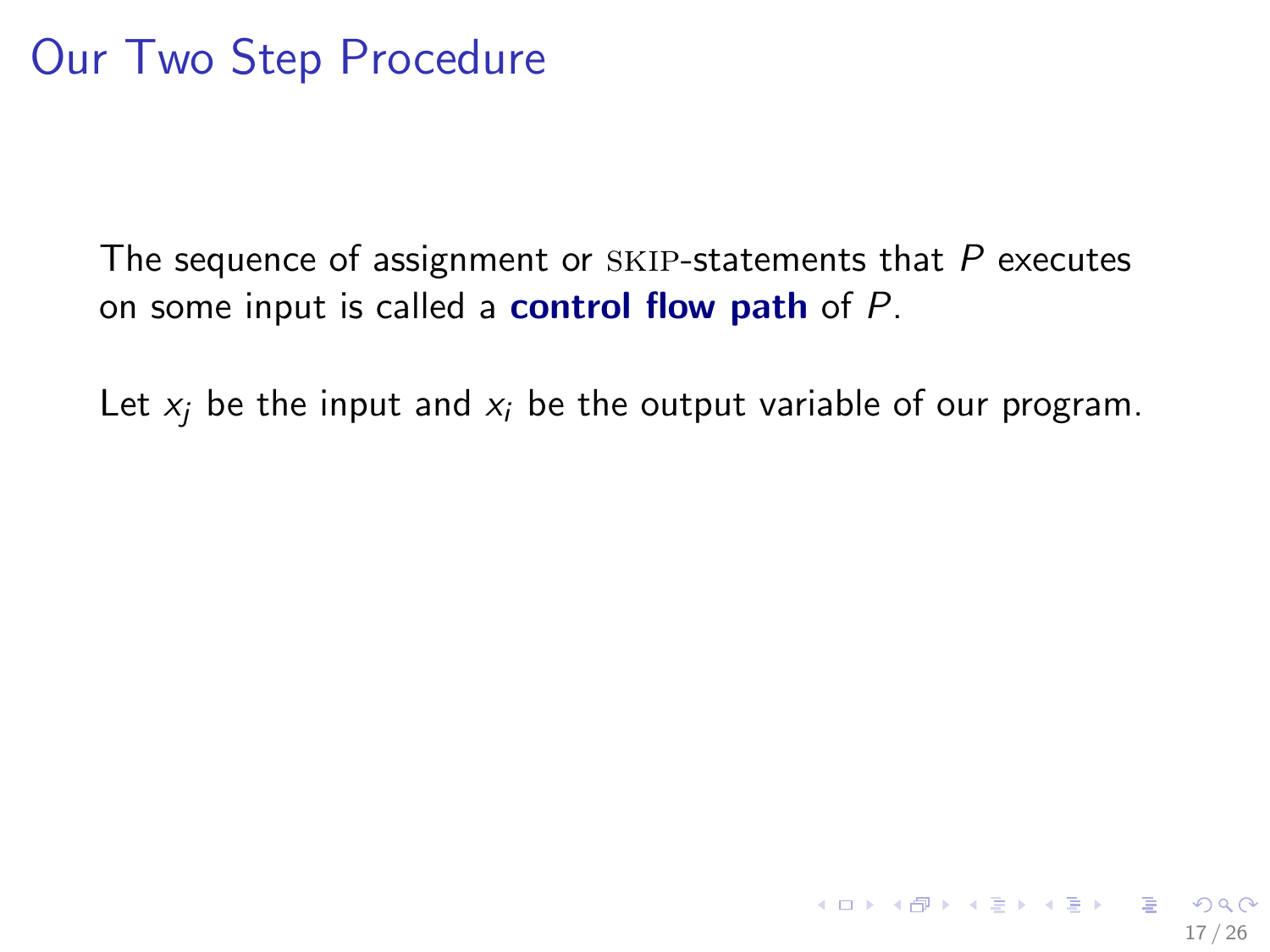The sequence of assignment or  $SKIP$ -statements that  $P$  executes on some input is called a **control flow path** of  $P$ .

Let  $x_i$  be the input and  $x_i$  be the output variable of our program.

Lipschitz continuity of a program is proven by establishing that

- 1. P is continuous in all states w.r.t. input  $x_j$  and output  $x_i$ .
- 2. Each control flow path of P is K-Lipschitz w.r.t. input  $x_i$  and output  $x_i$ .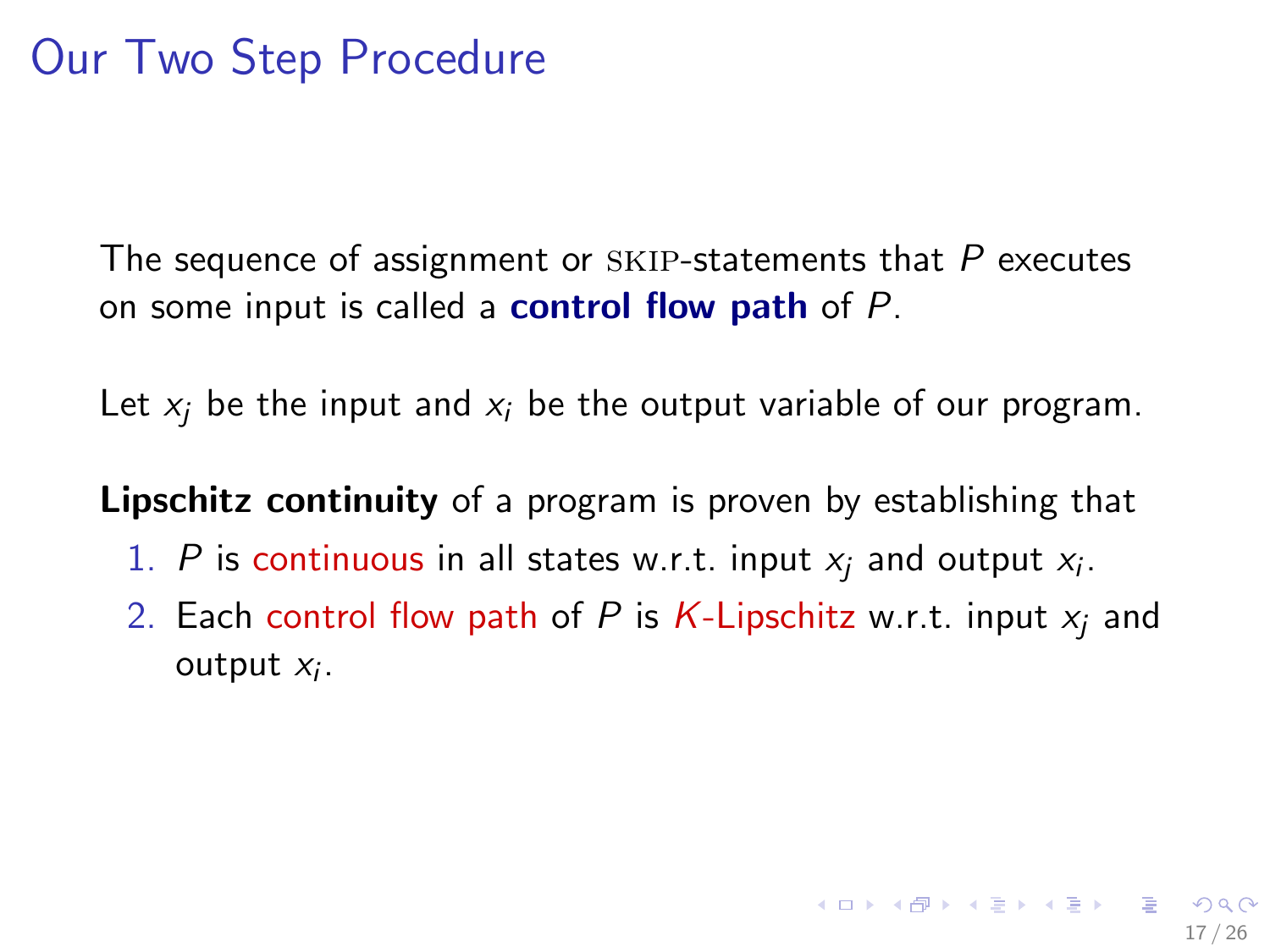### The Idea for Finding Lipschitz Constants

The remaining task is to find out the Lipschitz constants for each control flow path (if there exists one).

18 / 26

K ロ X K @ X K 경 X X 경 X X 경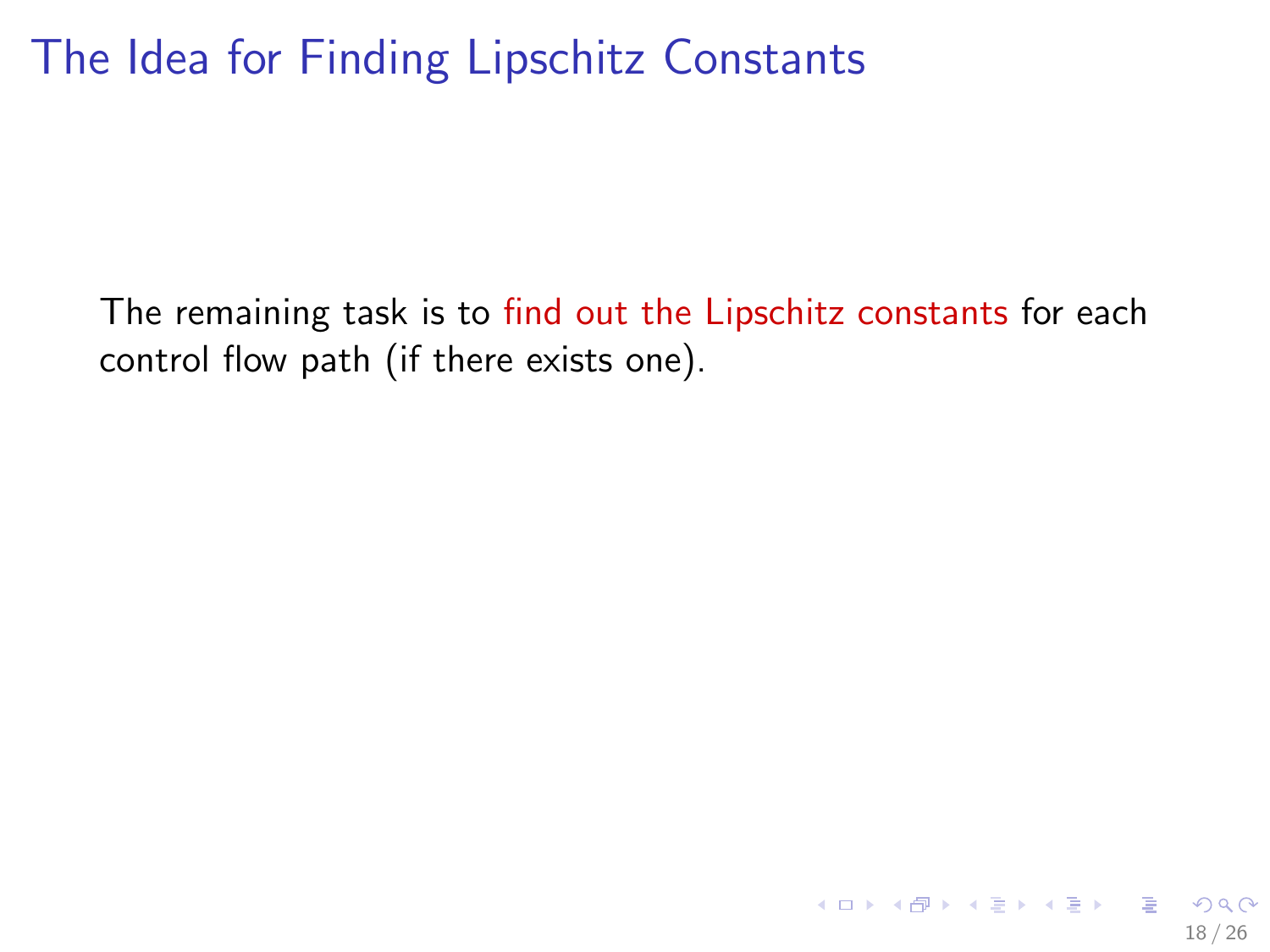The remaining task is to find out the Lipschitz constants for each control flow path (if there exists one).

Our approach:

 $\triangleright$  Compute Lipschitz matrices containing upper bounds on the slope of any computation that can be carried out in a control flow path of P.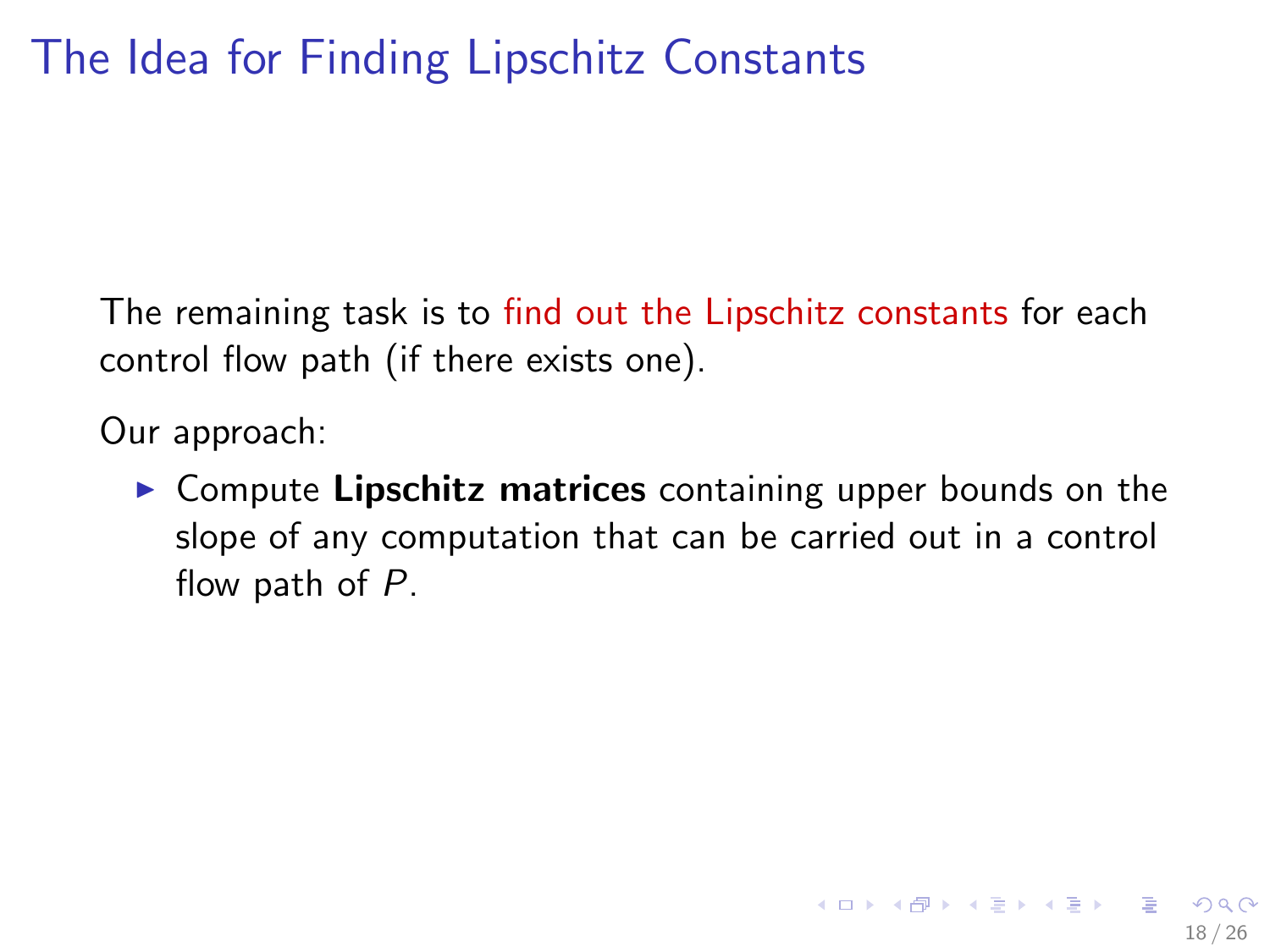#### Lipschitz Matrices

Let program P have *n* variables  $x_1, ..., x_n$ .

A Lipschitz matrix is a  $n \times n$ -matrix with functions  $K : \mathbb{N} \to \mathbb{R}_{\geq 0}$  as its matrix elements.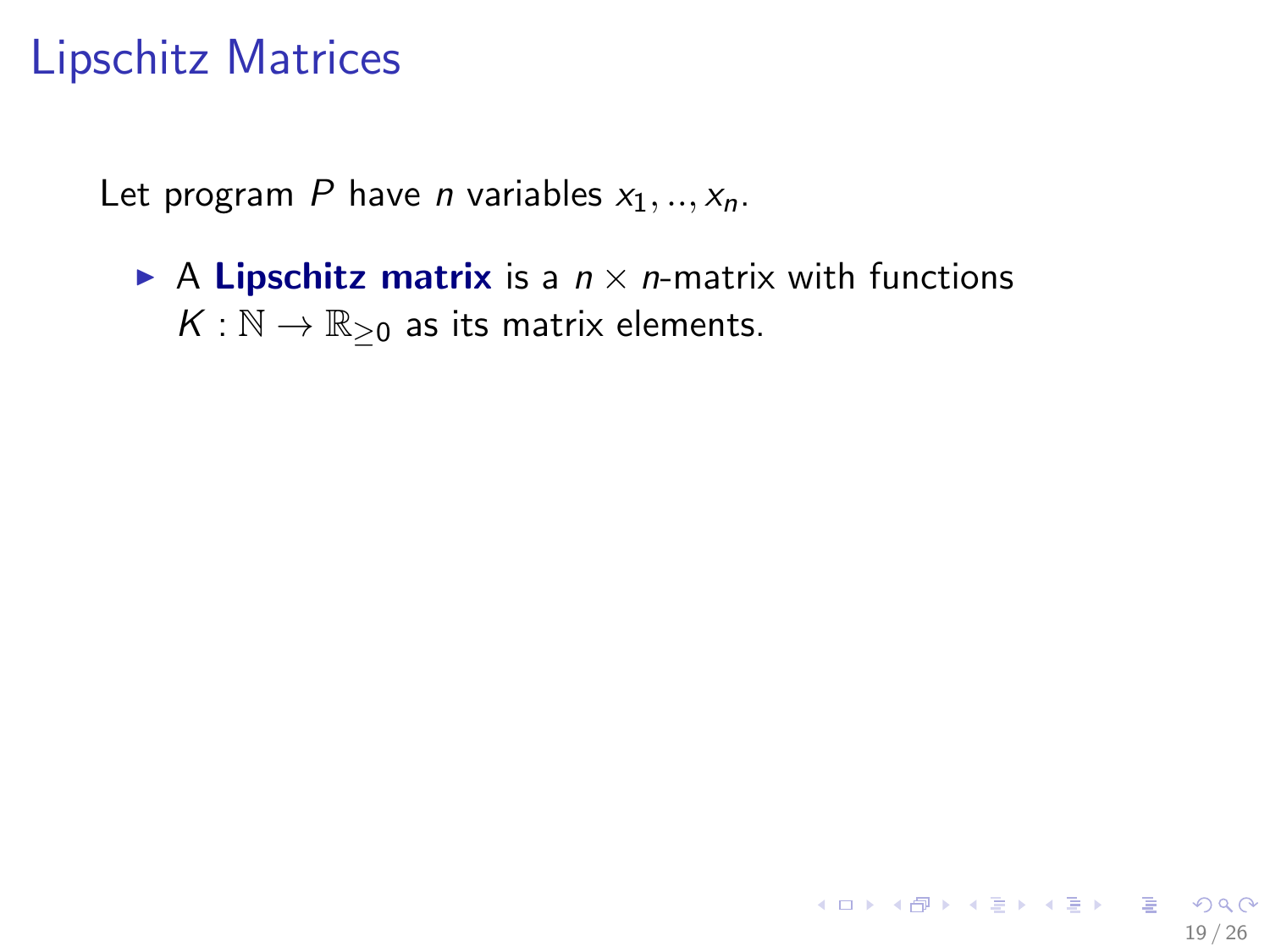#### Lipschitz Matrices

Let program P have *n* variables  $x_1, ..., x_n$ .

- A Lipschitz matrix is a  $n \times n$ -matrix with functions  $K : \mathbb{N} \to \mathbb{R}_{\geq 0}$  as its matrix elements.
- $\triangleright$  We will derive a set  $\mathcal J$  of Lipschitz matrices.
- A judgement  $P: \mathcal{J}$  means: For each control flow path  $C$  in  $P$  and each  $x_i$ ,  $x_j$  there is a  $J \in \mathcal{J}$  such that C is  $J_{ij}$ -Lipschitz in input  $x_j$  and output  $x_i$ .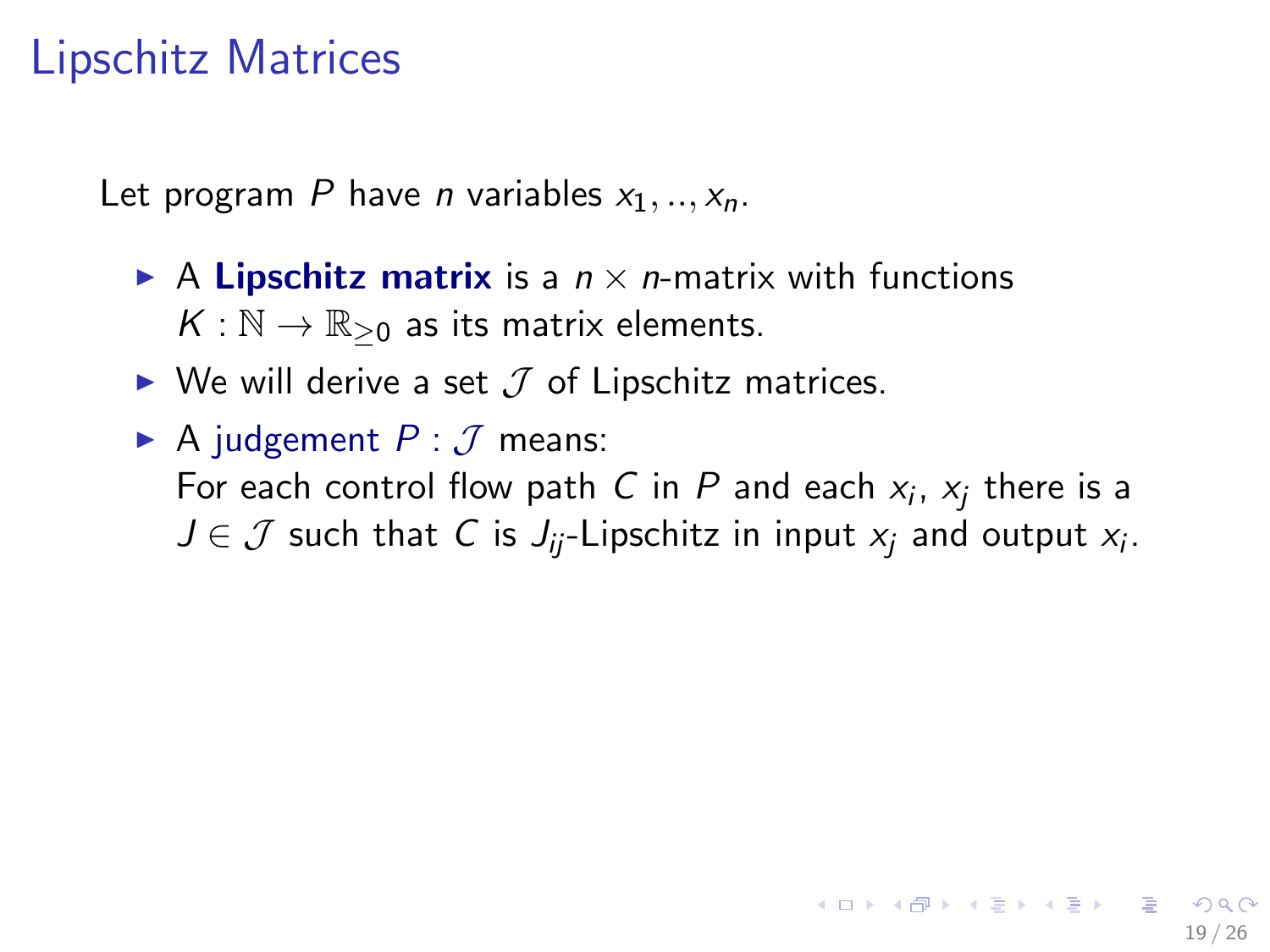#### Lipschitz Matrices

Let program P have *n* variables  $x_1, \ldots, x_n$ .

- A Lipschitz matrix is a  $n \times n$ -matrix with functions  $K : \mathbb{N} \to \mathbb{R}_{\geq 0}$  as its matrix elements.
- $\triangleright$  We will derive a set  $\mathcal J$  of Lipschitz matrices.
- A judgement  $P: \mathcal{J}$  means: For each control flow path  $C$  in  $P$  and each  $x_i$ ,  $x_j$  there is a  $J \in \mathcal{J}$  such that C is  $J_{ij}$ -Lipschitz in input  $x_j$  and output  $x_i$ .

Note the similarity to the Jacobian:

If the program represents a differentiable function,  $J_{ii}$  is an upper bound on  $\frac{\partial x_i}{\partial x}$  $\frac{\partial x_i}{\partial x_j}|.$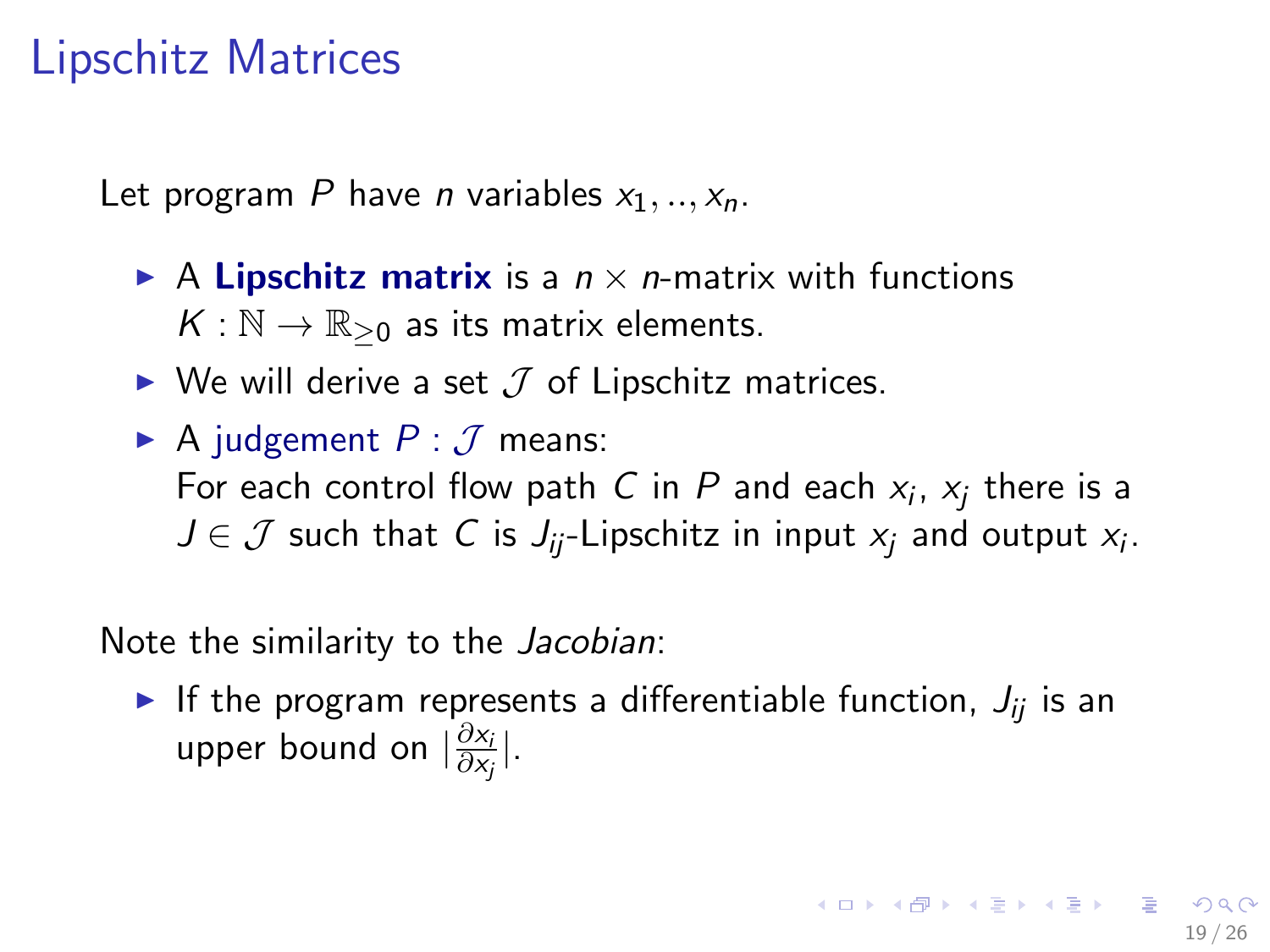### Merging of Lipschitz Matrices

Given any judgement  $P: \mathcal{J}$ , we can merge two arbitrary Lipschitz matrices A and  $B \in \mathcal{J}$ . Formally, we can infer

 $P$  :  $(\mathcal{J} \setminus \{A, B\}) \cup \{A \sqcup B\}$ 

where the **merge operation**  $\sqcup$  is defined as

$$
(A \sqcup B)_{ij} = \max(A_{ij}, B_{ij}) \qquad \forall i, j \in \{1,..,n\}
$$

20 / 26

K ロ ▶ K @ ▶ K 할 > K 할 > → 할 → 9 Q Q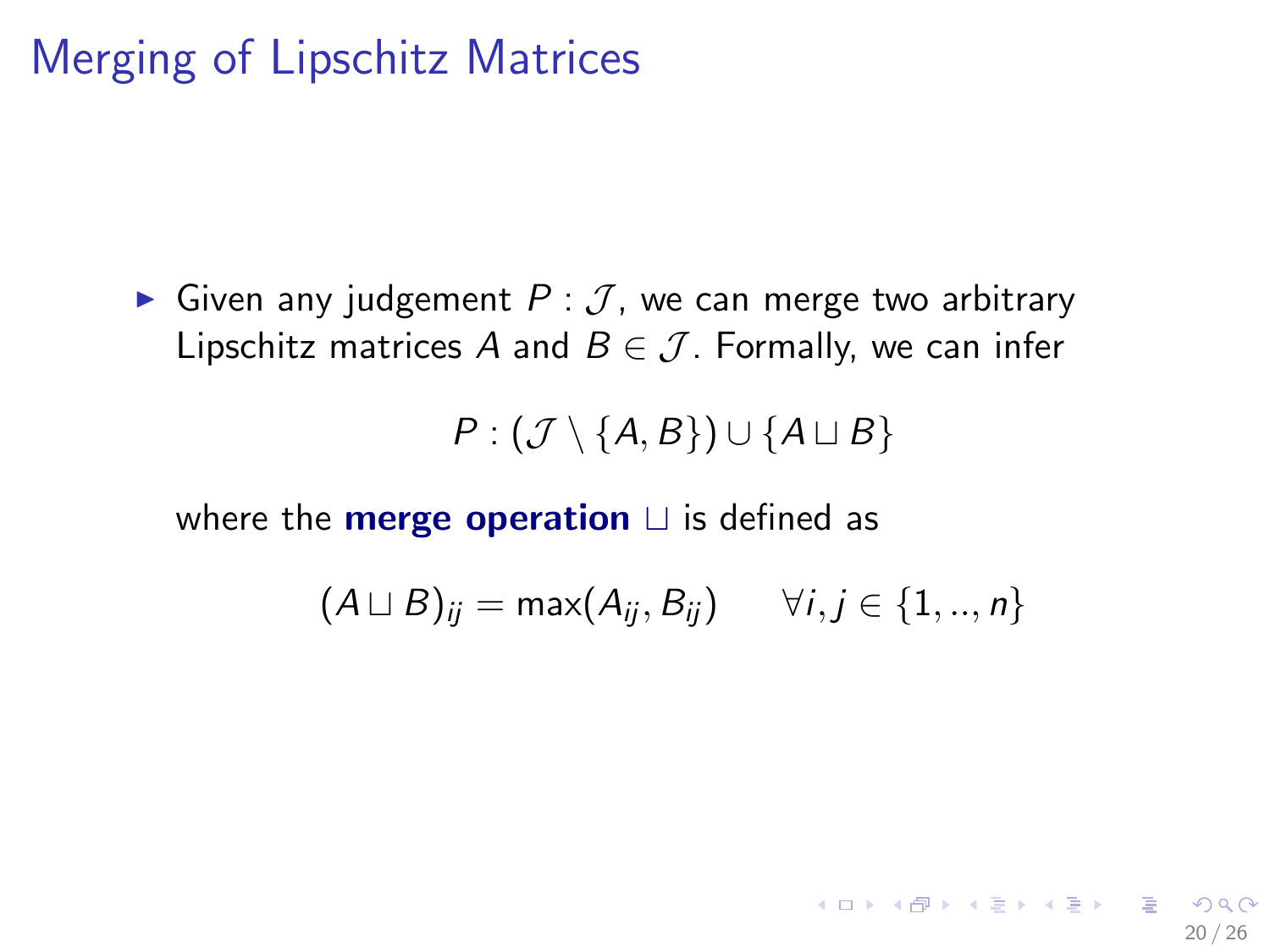skip  $\overline{\text{SKIP}:\{| \} }$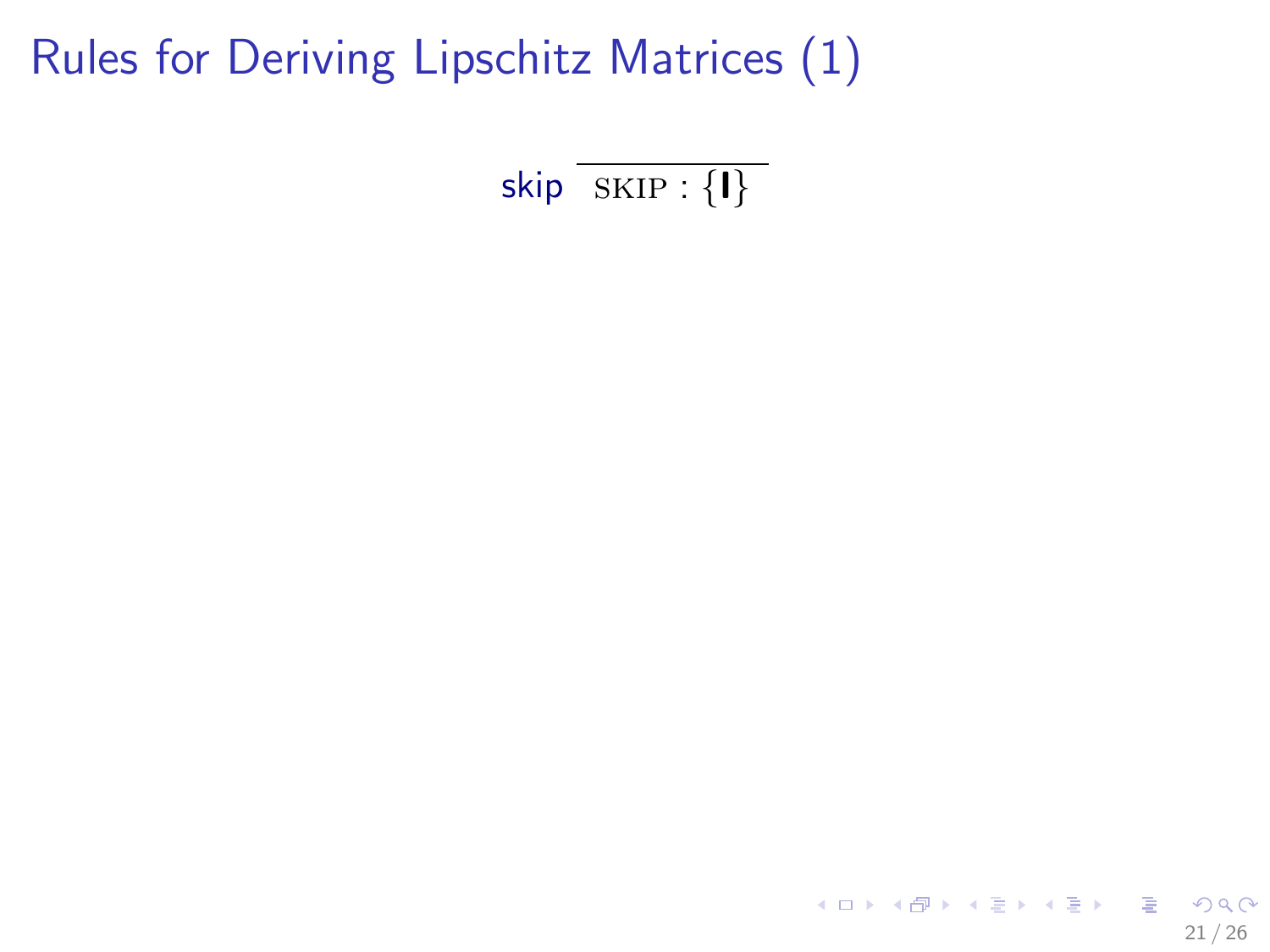$$
\overline{\textsf{skip} \, \overline{\,\textsf{SKIP} : \{\textbf{I}\}\,\,}
$$

$$
\text{weaken} \quad \frac{P: \mathcal{J} \quad J_1, J_2 \in \mathcal{J}}{P: (\mathcal{J} \setminus \{J_1, J_2\}) \cup \{J_1 \sqcup J_2\}}
$$

K ロ ▶ K @ ▶ K 할 ▶ K 할 ▶ 이 할 → 9 Q Q → 21 / 26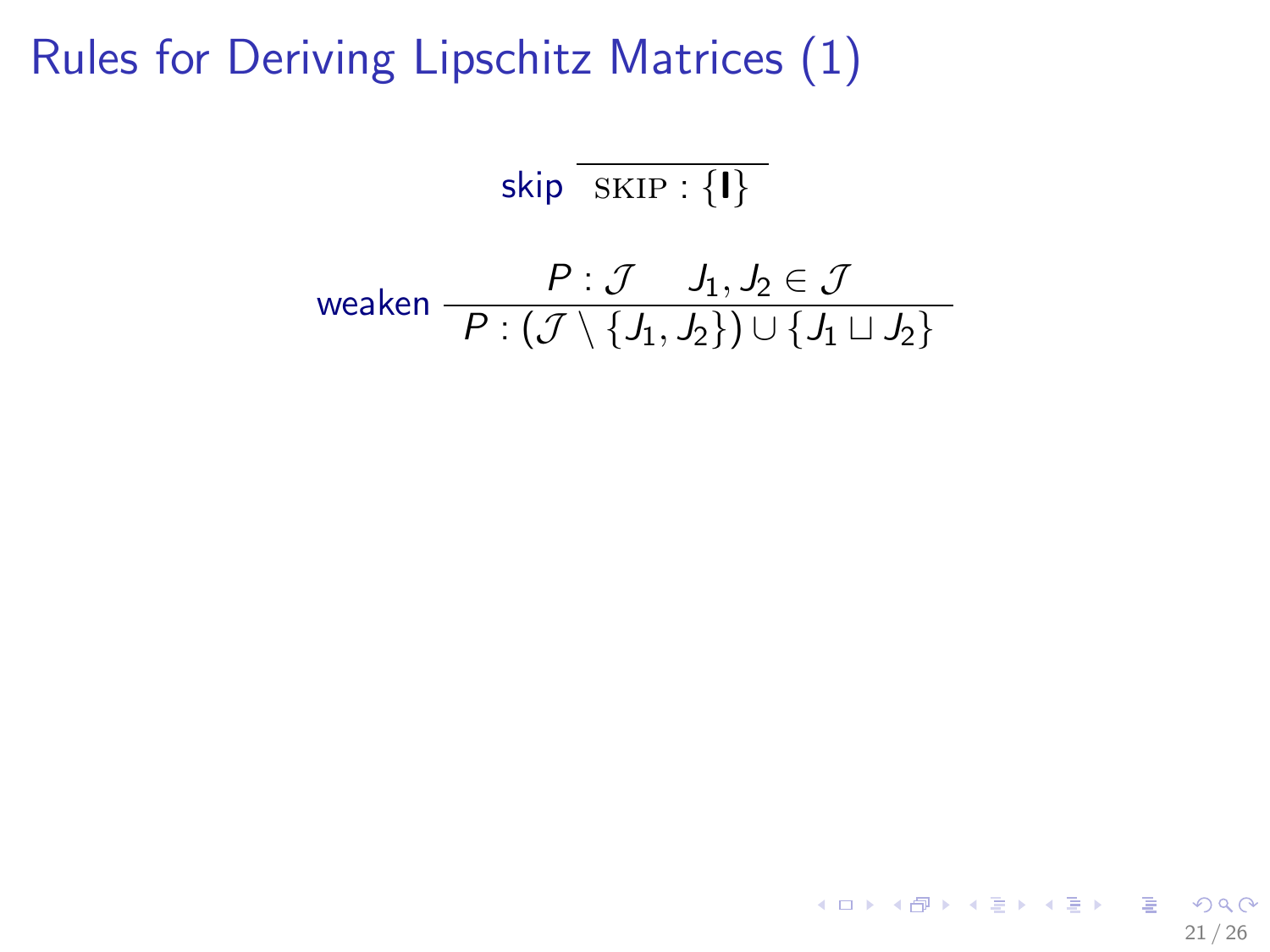$$
\overline{\textsf{skip} \, \overline{\textsf{SKIP} : \{\textbf{I}\}\}}
$$

$$
\text{weaken} \quad \frac{P: \mathcal{J} \quad J_1, J_2 \in \mathcal{J}}{P: (\mathcal{J} \setminus \{J_1, J_2\}) \cup \{J_1 \sqcup J_2\}}
$$

ITE 
$$
\frac{P_1 : \mathcal{J}_1 \quad P_2 : \mathcal{J}_2}{(\text{IF } B \text{ THEN } P_1 \text{ ELSE } P_2) : \mathcal{J}_1 \cup \mathcal{J}_2}
$$

21 / 26

K ロ ▶ K @ ▶ K 할 ▶ K 할 ▶ → 할 → 9 Q @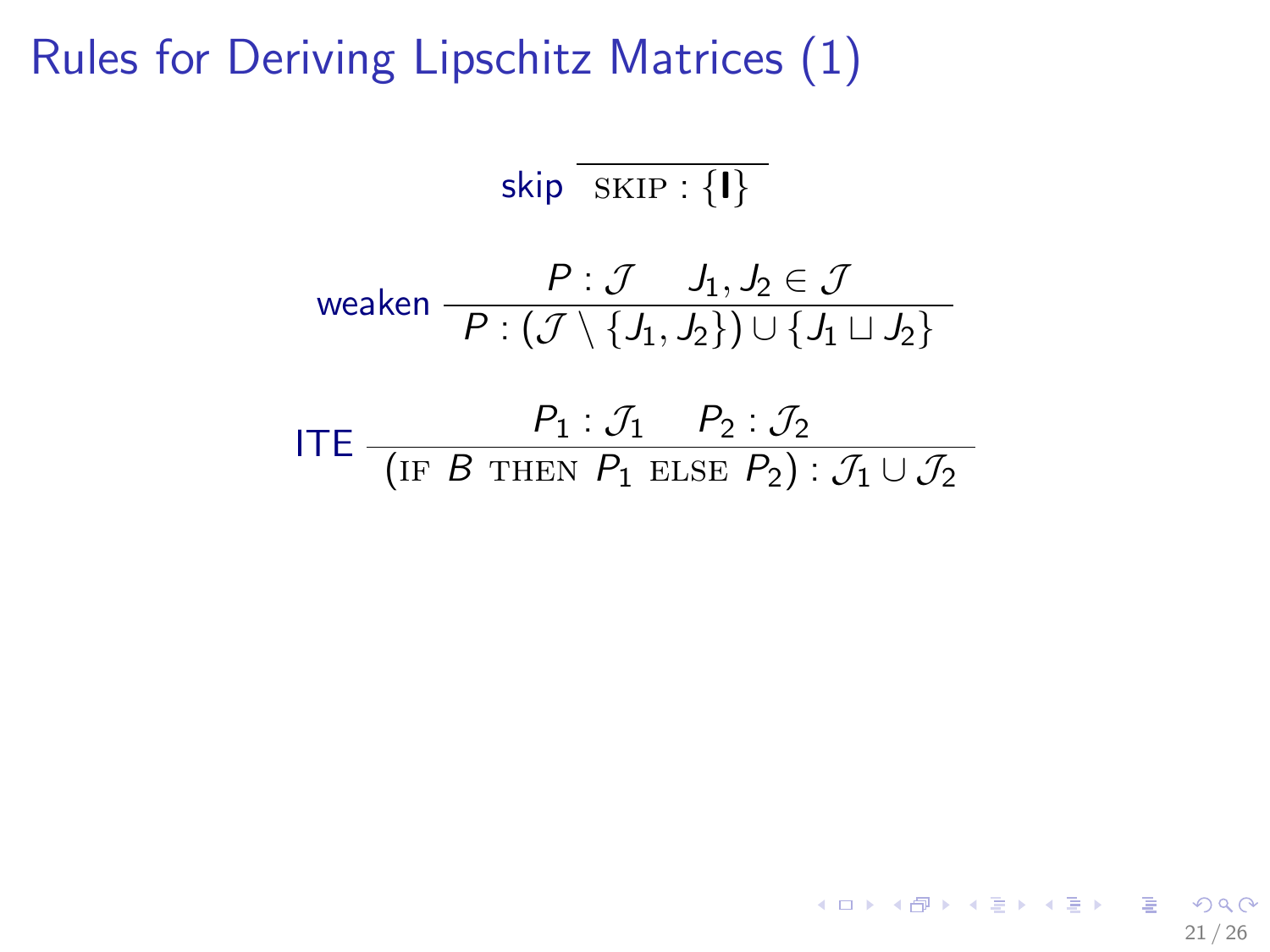$$
\overline{\textsf{skip} \, \overline{\textsf{SKIP} : \{\textbf{I}\}\}}
$$

$$
\text{weaken} \quad \frac{P: \mathcal{J} \quad J_1, J_2 \in \mathcal{J}}{P: (\mathcal{J} \setminus \{J_1, J_2\}) \cup \{J_1 \sqcup J_2\}}
$$

ITE 
$$
\frac{P_1 : \mathcal{J}_1 \quad P_2 : \mathcal{J}_2}{(\text{IF } B \text{ THEN } P_1 \text{ ELSE } P_2) : \mathcal{J}_1 \cup \mathcal{J}_2}
$$

sequence 
$$
\frac{P_1 : \mathcal{J}_1 \quad P_2 : \mathcal{J}_2}{(P_1; P_2) : \{J_2 \cdot J_1 \mid J_1 \in \mathcal{J}_1, J_2 \in \mathcal{J}_2\}}
$$

21 / 26

 $\eta$ 

イロト イ団 トイモト イモト 一毛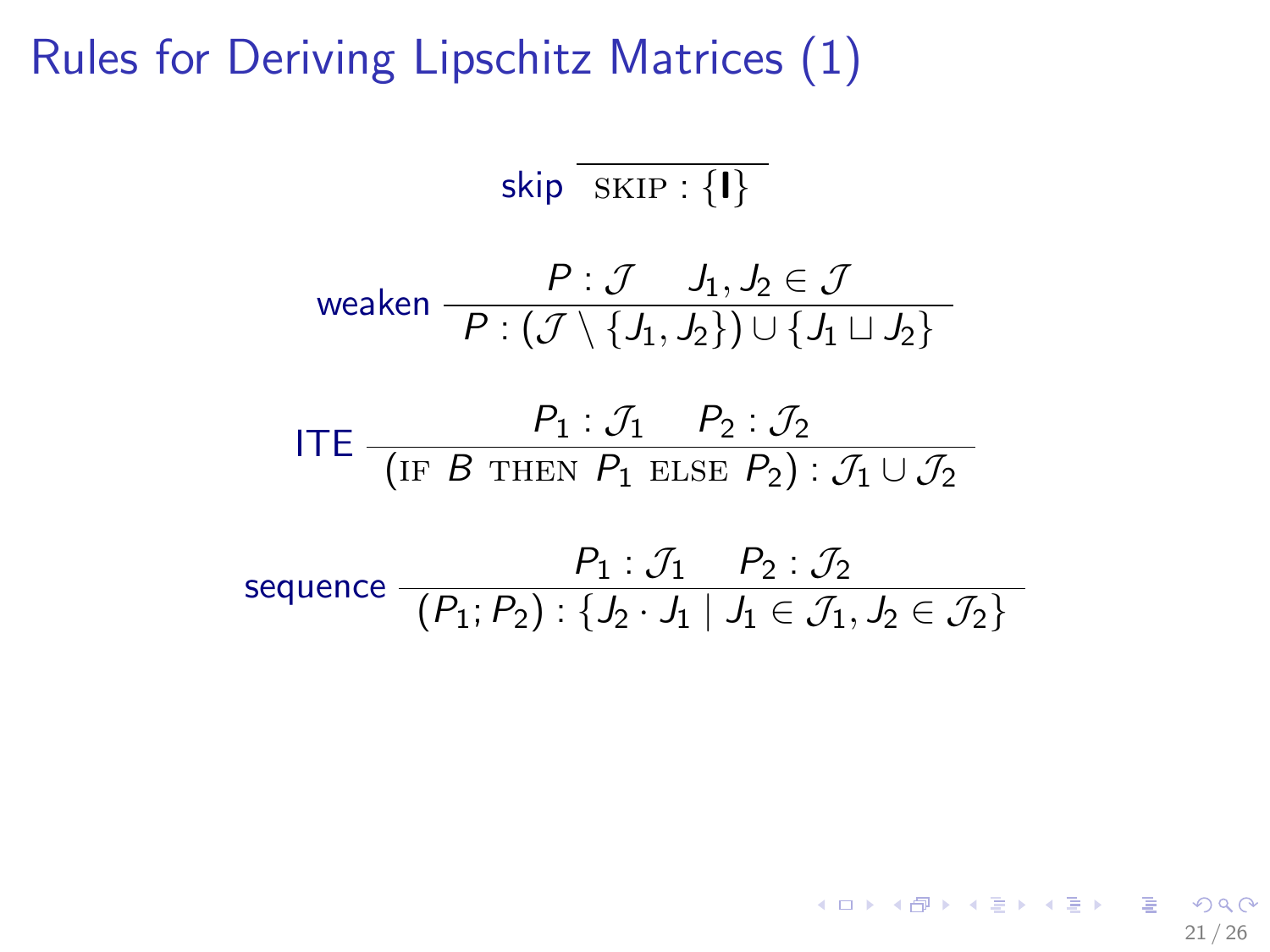$$
\textsf{skip} \overline{\textsf{skip} \cdot \textsf{SKIP} : \{\textbf{I}\}}
$$

$$
\text{weaken} \quad \frac{P: \mathcal{J} \quad J_1, J_2 \in \mathcal{J}}{P: (\mathcal{J} \setminus \{J_1, J_2\}) \cup \{J_1 \sqcup J_2\}}
$$

ITE 
$$
\frac{P_1 : \mathcal{J}_1 \quad P_2 : \mathcal{J}_2}{(\text{IF } B \text{ THEN } P_1 \text{ ELSE } P_2) : \mathcal{J}_1 \cup \mathcal{J}_2}
$$

sequence 
$$
\frac{P_1 : \mathcal{J}_1 \quad P_2 : \mathcal{J}_2}{(P_1; P_2) : \{J_2 \cdot J_1 \mid J_1 \in \mathcal{J}_1, J_2 \in \mathcal{J}_2\}}
$$

$$
P = \text{whILE } b \text{ DO } R \quad R : \mathcal{J} \quad \text{Bound}^+(P, M)
$$
\n
$$
\text{while } \frac{\forall J \in \mathcal{J} \,\forall i, j : J_{ij} \geq 1 \vee J_{ij} = 0}{P : \{J_1 \cdot J_2 \cdot \ldots \cdot J_M \mid J_i \in \mathcal{J}\}}
$$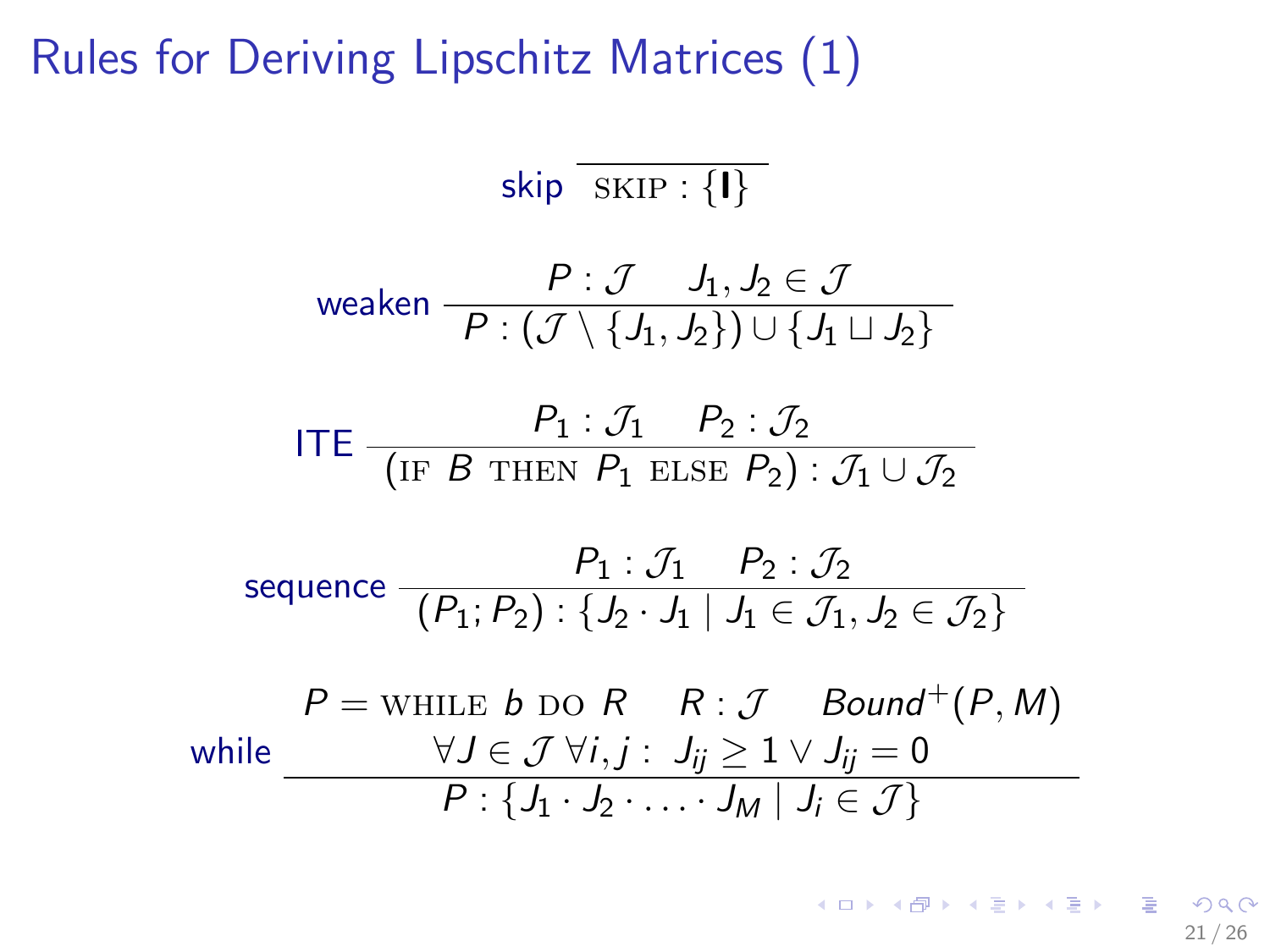For assignments we first define a vector  $\nabla_e$  whose *j*-th element is an upper bound on  $|\frac{\partial \| \boldsymbol e \|}{\partial x_j}|$ :

$$
\nabla_e(j) = \begin{cases}\n0, & \text{if } e \text{ is a constant} \\
1, & \text{if } e \text{ is } x_j \text{ or } x_j[k] \text{ for some } k \\
0, & \text{if } e \text{ is } x_l \text{ or } x_l[k] \text{ for some } k \text{ and } l \neq j \\
\nabla_a(j) + \nabla_b(j), & \text{if } e \text{ is } (a + b) \\
\nabla_a(j)|b| + \nabla_b(j)|a|, & \text{if } e \text{ is } (a \cdot b) \text{ and } a \text{ or } b \text{ is a constant} \\
\infty, & \text{otherwise}\n\end{cases}
$$

22 / 26

イロト 不優 ト 不差 ト 不差 トー 差し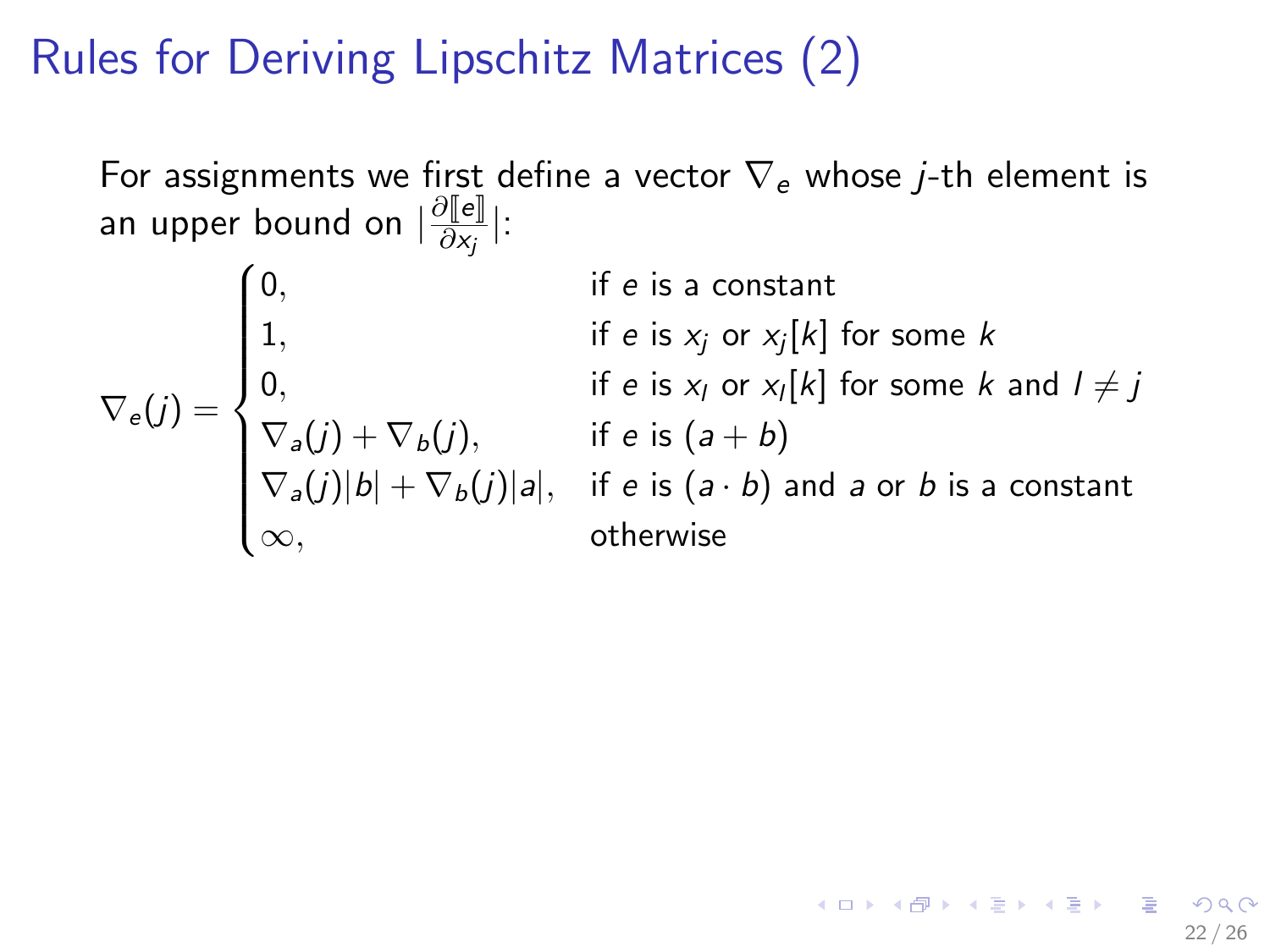For assignments we first define a vector  $\nabla_e$  whose *j*-th element is an upper bound on  $|\frac{\partial \| \boldsymbol e \|}{\partial x_j}|$ :

$$
\nabla_e(j) = \begin{cases}\n0, & \text{if } e \text{ is a constant} \\
1, & \text{if } e \text{ is } x_j \text{ or } x_j[k] \text{ for some } k \\
0, & \text{if } e \text{ is } x_l \text{ or } x_l[k] \text{ for some } k \text{ and } l \neq j \\
\nabla_a(j) + \nabla_b(j), & \text{if } e \text{ is } (a + b) \\
\nabla_a(j)|b| + \nabla_b(j)|a|, & \text{if } e \text{ is } (a \cdot b) \text{ and } a \text{ or } b \text{ is a constant} \\
\infty, & \text{otherwise}\n\end{cases}
$$

\n
$$
\text{assign } \overline{(x_i := e) : \{J\}} \text{ where } J_{kj} :=\n \begin{cases}\n \n \n \n \n \n \n \sqrt{e(j)}, & \text{if } k = j \neq j, \\
 \n 1, & \text{if } k = j \neq j, \\
 \n 0, & \text{otherwise}\n \end{cases}
$$
\n

イロト 不優 ト 不差 ト 不差 トー 差し 22 / 26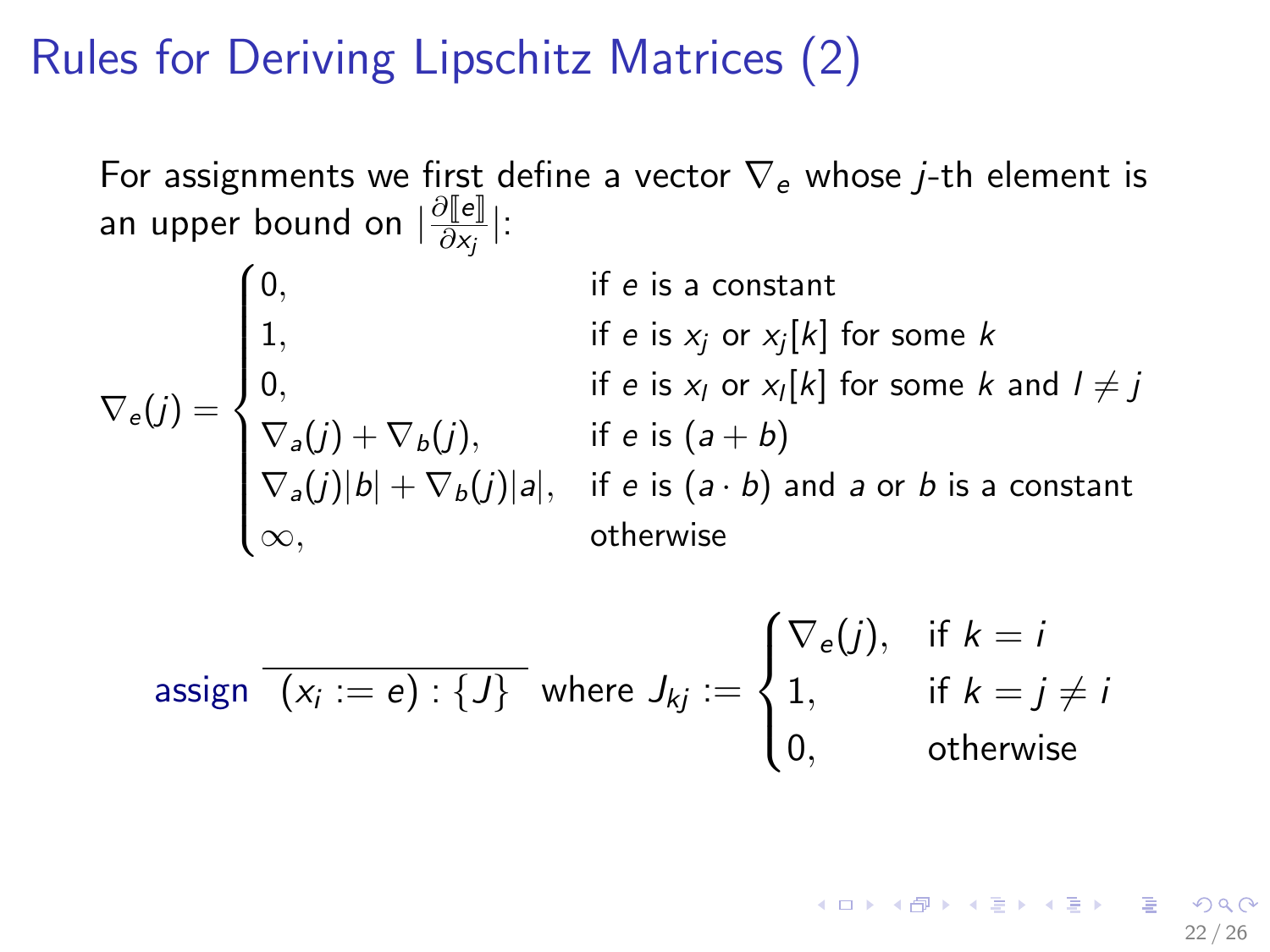array-assign 
$$
\overline{(x_i[m] := e) : \{J, I\}}
$$

with the same matrix J: 
$$
J_{kj} := \begin{cases} \nabla_e(j), & \text{if } k = j \\ 1, & \text{if } k = j \neq i \\ 0, & \text{otherwise} \end{cases}
$$

<span id="page-55-0"></span>
$$
4 \Box \rightarrow 4 \Box \rightarrow 4 \Xi \rightarrow 4 \Xi \rightarrow \Xi \rightarrow 9 \%
$$
  
23/26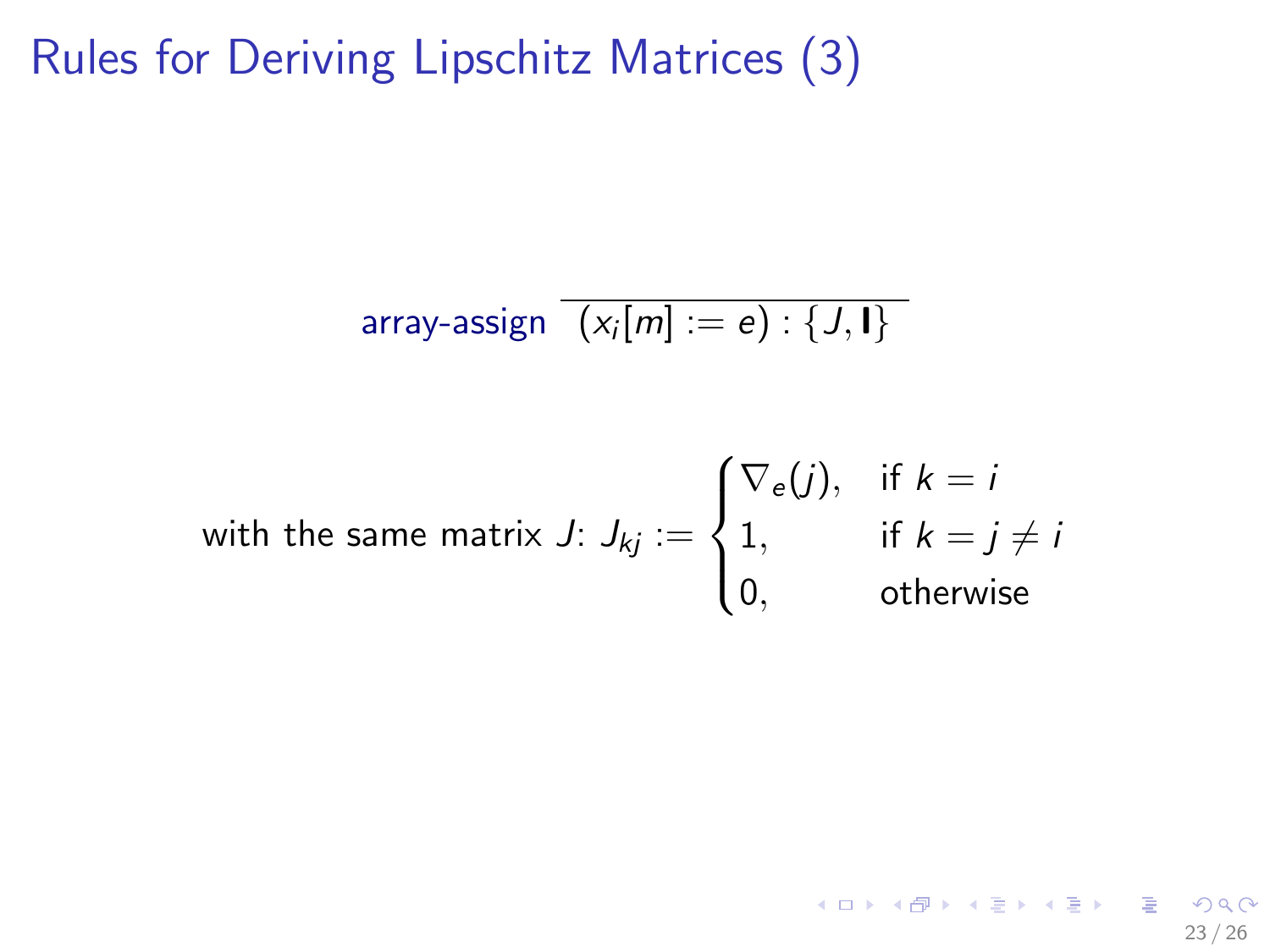### Example: Dijkstra's-Algorithm

DIJKSTRA(G: real array, src: int)

1: ...

- 2: while  $W \neq \emptyset$  do
- 3: choose edge  $(v, w) \in G$  such that  $d[w]$  is minimal

<span id="page-56-0"></span>24 / 26

K ロ X (日) X (日) X (日) X (日) X (日) X (日) X (日) X (日) X (日) X (日) X (日)

4: remove  $(v, w)$  from W

5: if 
$$
d[w] + G[w, v] < d[v]
$$
 then

6: 
$$
d[v] := d[w] + G[w, v]
$$

- $7<sup>°</sup>$  end if
- 8: end while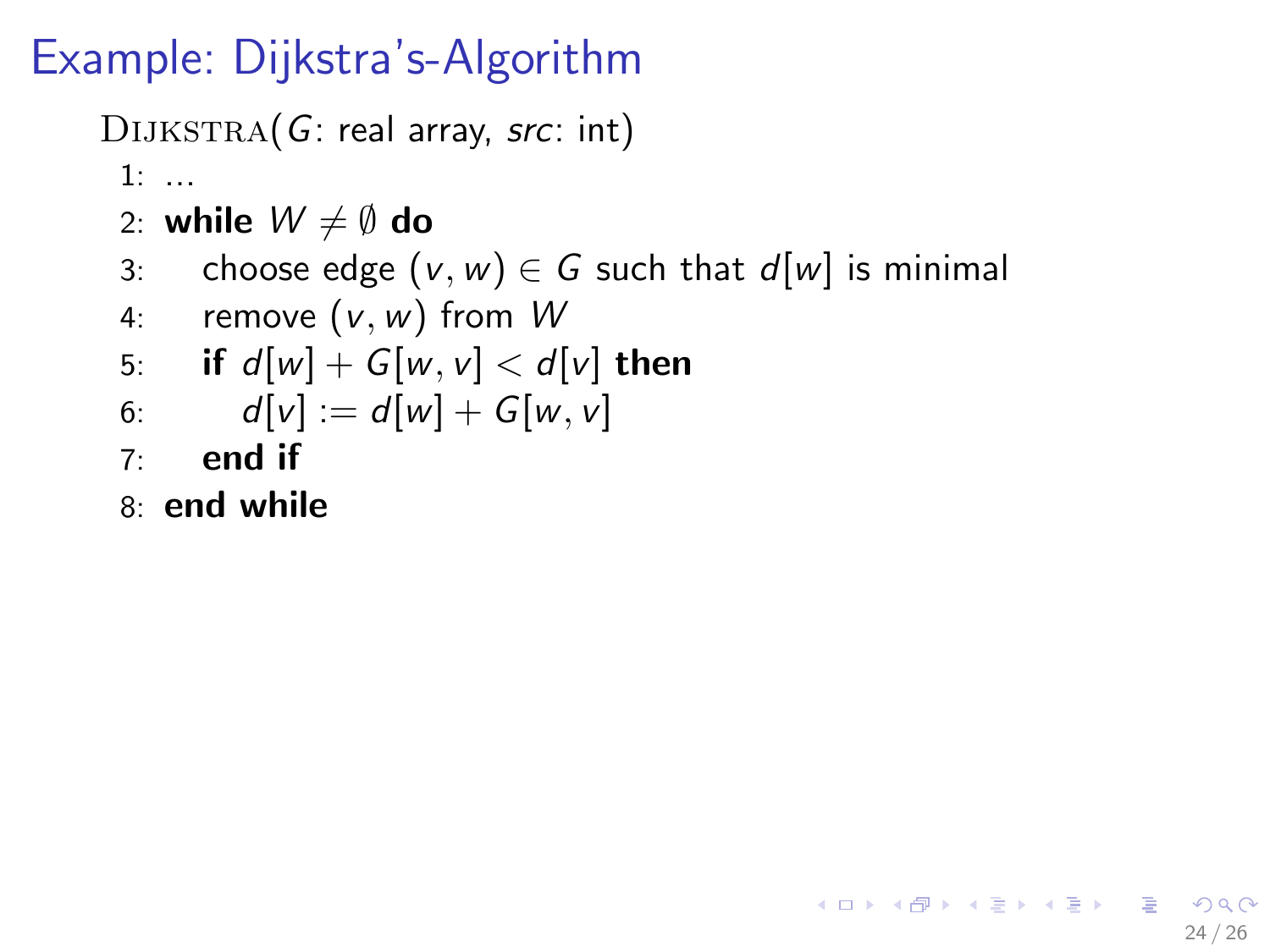### Example: Dijkstra's-Algorithm

 $D1JKSTRA(G: real array, src: int)$ 

1: ...

- 2: while  $W \neq \emptyset$  do
- 3: choose edge  $(v, w) \in G$  such that  $d[w]$  is minimal
- 4: remove  $(v, w)$  from W

5: if 
$$
d[w] + G[w, v] < d[v]
$$
 then

6: 
$$
d[v] := d[w] + G[w, v]
$$

 $7<sup>°</sup>$  end if

8: end while

DIJKSTRA is continuous and we can infer the Lipschitz matrix

<span id="page-57-0"></span>
$$
\left(\begin{array}{cc} 1 & 0 \\ {\cal N} & 1 \end{array}\right)
$$

so that DIJKSTRA is *N*-Lipschitz in input  $G =: x_0$  and output  $d =: x_1$ , where N denotes the number of ed[ges](#page-56-0) [in](#page-58-0) [G](#page-56-0)[.](#page-58-0)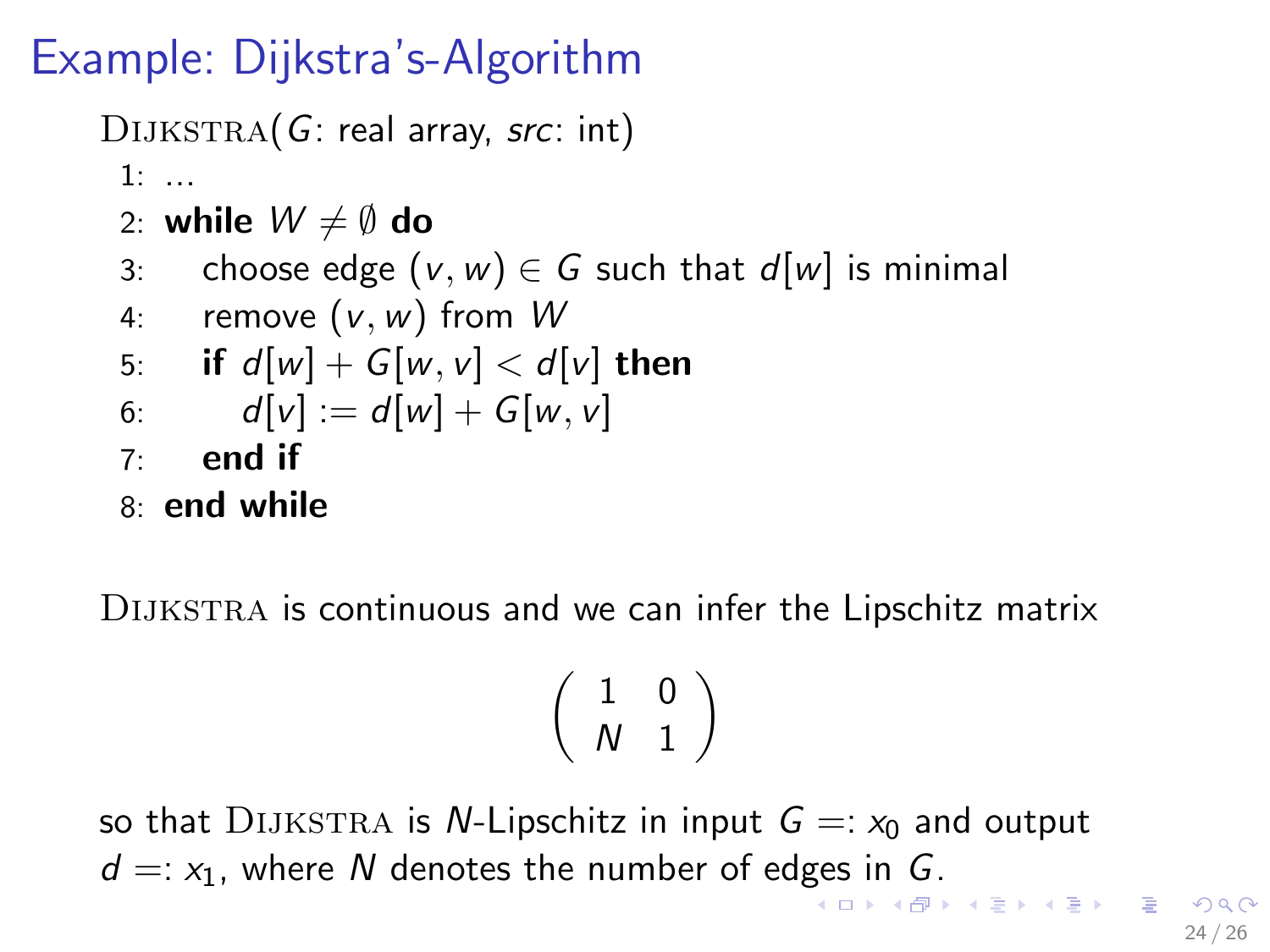### Conclusion

- $\triangleright$  We asked for a theory about **robustness** of programs to uncertainty.
- $\triangleright$  Lipschitz continuity is an adequate answer to this question. It is a strong property.
- $\triangleright$  Developing an **automated** continuity analysis is demanding.
- <span id="page-58-0"></span> $\triangleright$  The analysis is proven to be sound, but incomplete.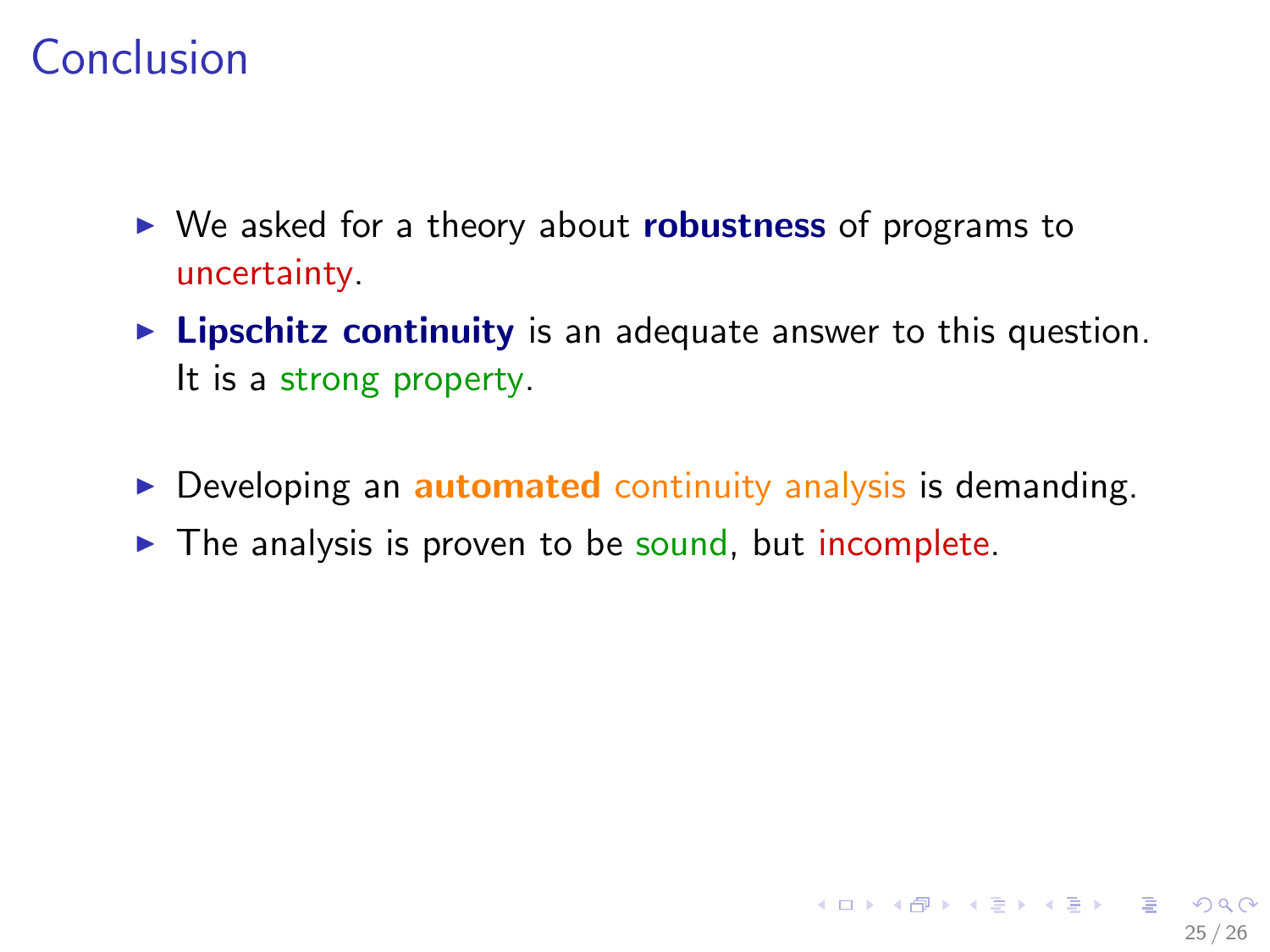### Conclusion

- $\triangleright$  We asked for a theory about **robustness** of programs to uncertainty.
- $\triangleright$  Lipschitz continuity is an adequate answer to this question. It is a strong property.
- $\triangleright$  Developing an **automated** continuity analysis is demanding.

25 / 26

K ロ ▶ K @ ▶ K 할 > K 할 > → 할 → 9 Q Q

 $\triangleright$  The analysis is proven to be sound, but incomplete.

#### $\blacktriangleright$  Arising questions:

- $\blacktriangleright$  Is it satisfactory to live without divisions?
- $\triangleright$  The degree of automation remains unclear.